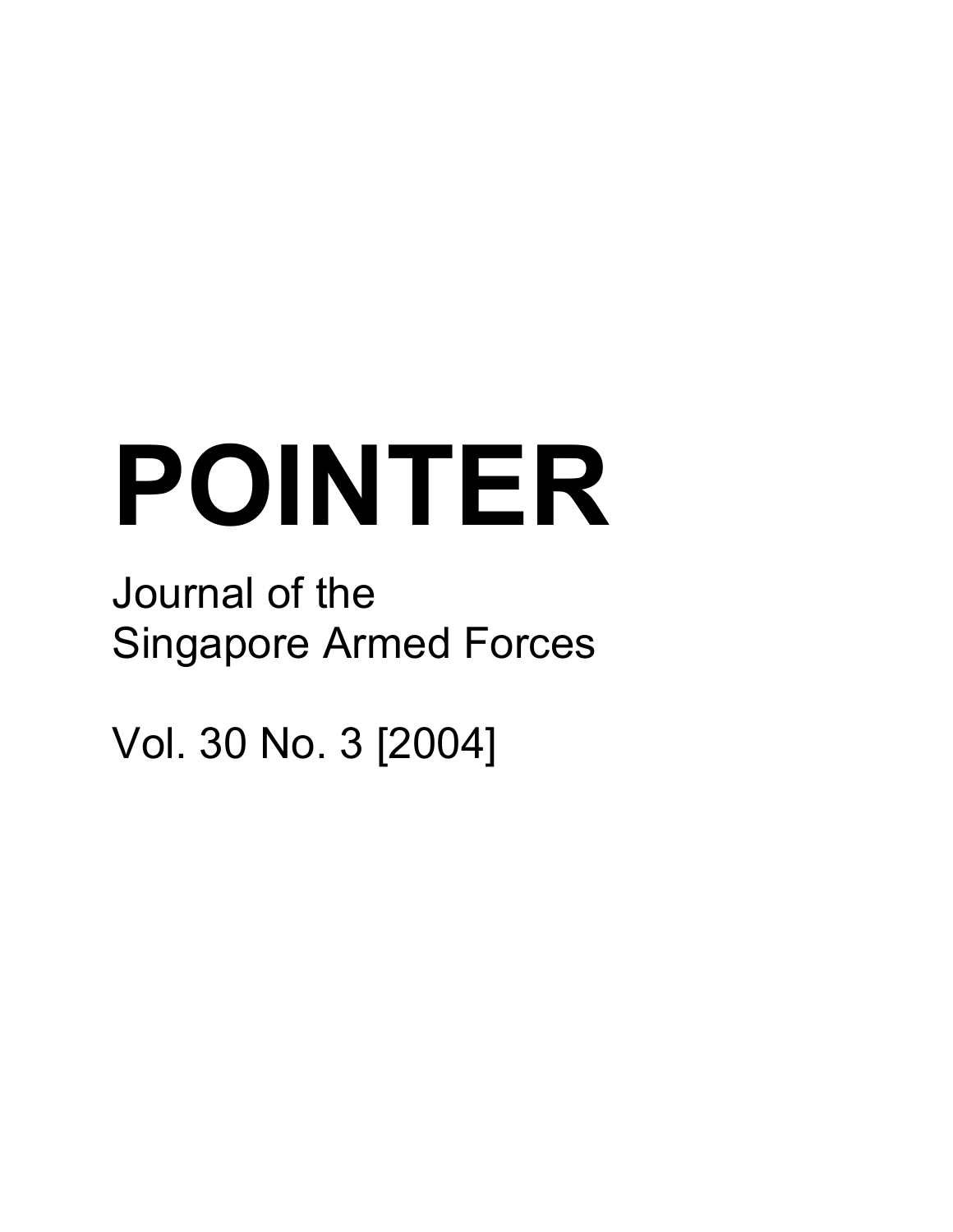## **V30N3**

## **Editorial**

Greetings! I am MAJ Sally Ho, the new Editor, POINTER. It is a great pleasure to come on board the POINTER team and I look forward to bringing you more quality articles and hearing your views.

In this issue, the lead features are a study in contrasts, addressing very different but equally important aspects of the military.

MAJ GEN(Ret) David Ivry, explores the macro-picture and broad trends which are changing the way military force planning is carried out. He finds that the conventional paradigm for force planning is seriously challenged by the increasing demands of limited conflicts due to its fundamentally different operating environment and assumptions. He also points out that although limited conflicts are the dominant form of conflict, most armed forces continue to be guided by the requirements of total war. His article is a thought-provoking and timely piece.

COL Bernard Tan, on the other hand, looks at people and how the Army is putting people first in recognition of the fact that human capital is the most important resource. Interspersed with personal examples that many in the Singapore Armed Forces can easily identify with, he regales readers with the numerous human resource initiatives that the Army has embarked on and goes on to discuss specific points as to how leaders and commanders can play their part in Army Transformation as Career Pacesetters, Community Spinners and Climate Shapers.

Also in this issue are three articles which give an in-depth treatment of the various aspects of airpower. LTC Tan Yuh Cherng, LTC Roland Ng and MAJ Foo Chun Fai address the longstanding question as to whether airpower has altered the strategies of war or merely its tactics. They put forth a strong case for the latter, arguing that new technology and concepts allow airpower to increase its flexibility, pervasiveness, persistence and other key combat functions. They conclude by exploring the issues and challenges of Homeland Security and RSAF transformation.

LTC Lim Kok Siong, CPT Stanley Chua and CPT Teh Hua Fung reaffirm the utility of airpower to Non-Conventional Operations (NCOs), tackling no less than Martin van Creveld himself who asserted that airpower was " obsolete and useless " in most non-conventional scenarios. They examine the concepts and historical application of airpower to NCOs and provide a tantalising preview of the potential applications of unmanned, network and sensor technology for airpower in NCOs.

The implications of Operation Iraqi Freedom (OIF) continue to reverberate around the globe today and the memory of the swift and one-sided nature of the initial phase of that conflict will, doubtless, occupy the minds of military planners and airpower theorists. MAJ Ho Yung Peng and MAJ Teo Cheng Hang ' s article shows how OIF was not only a showcase for the Revolution in Military Affairs but also reflected the validity of classical military principles. They conclude by trying to draw some lessons for the RSAF while keeping in mind the unique characteristics of the participants and situation.

ASP Devadas Krishnadas from the Singapore Police Force presents a detailed and insightful case study on strategic surprise and intelligence failure based on the Yom Kippur War of 1973. He examines various theoretical models of surprise, the flawed in-telligence structures and assumptions that underpinned the Israeli National Intelligence Estimates and the sources of Arab success in achieving surprise and initial operational success against Israel.

We are also pleased to feature two Viewpoints from MAJ Irvin Lim and COL (Ret) Tan Peng Ann on how the SAF can harness the wisdom and experience of its retired personnel. Readers are welcome to pen their thoughts on professional issues to share with the wider defence community through our pages.

Last but not least, you will also find an entry form for the 2004 Chief of Defence Force Essay Competition. Please check our website for more details. We look forward to receiving your entries!

Editor, POINTER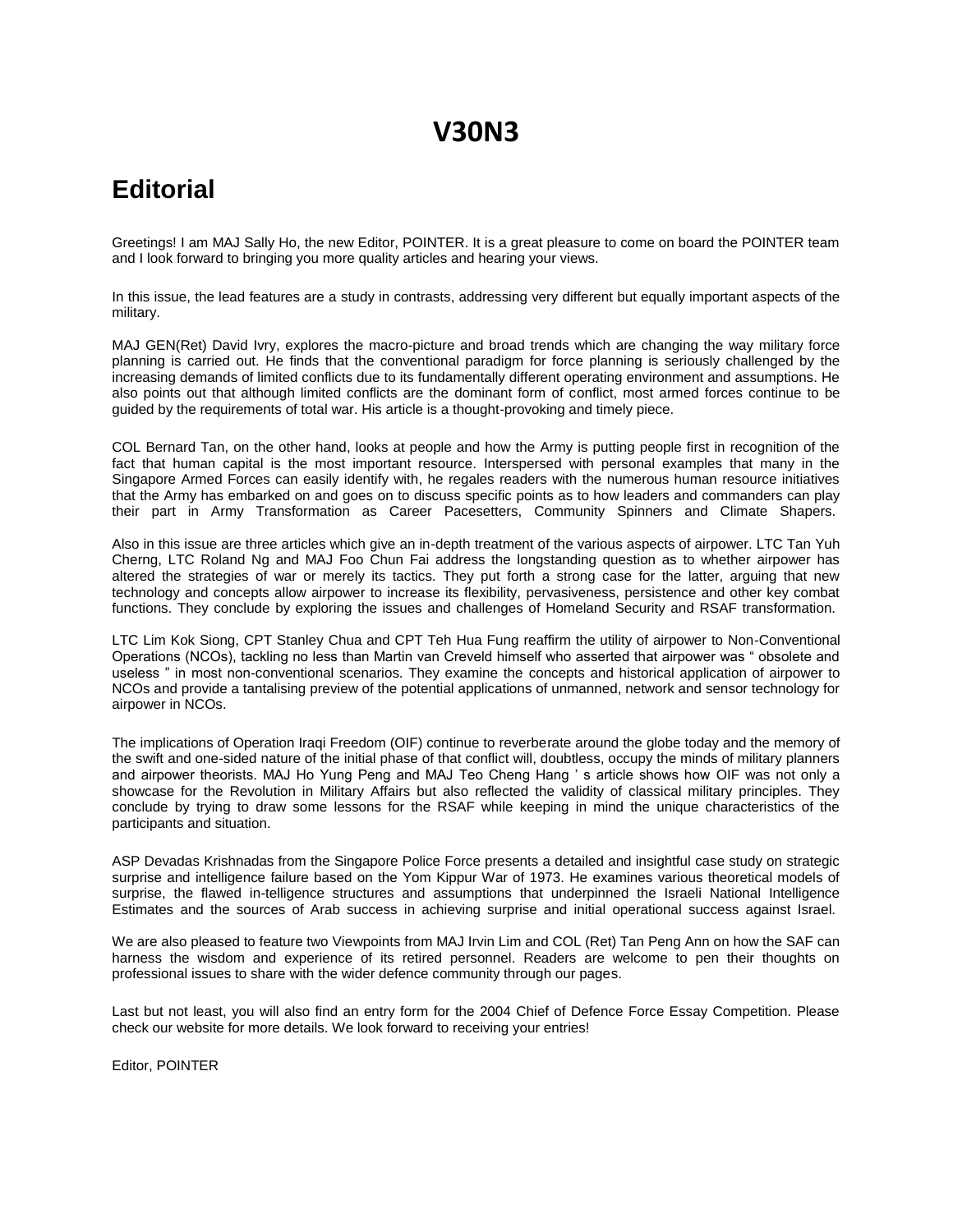## **Developments Affecting Military Force Planning**

by MAJ GEN(Ret) David Ivry

National military force planning is a lengthy process, influenced by a series of factors at different levels: the political and economic situation inside and outside the country, the security situation, the budget allocated, technological developments, education, health and a wide variety of social, ethnological and other factors that change over time and may well subvert the decision-making system. It takes a long time to develop primary weapons systems and command, control and intelligence systems. Twenty years ago, it was generally assumed that the lead-time from decision to operational system was 7 - 9 years; today, a figure of 12 - 15 years is more realistic. It should be noted that the longest and most exhausting part of the process is the decision-making, definition and characterization stage.

During this long stage, combat doctrines change to adopt technologies developed by scientists and in accordance with lessons learned from various conflicts and security-related events. These technologies constitute the dominant element in force building and combat doctrine.

We should try to answer the question: "Are we able to predict and guide the way decision-makers will go, or do we just follow after events and explain them in retrospect?"

I will focus on the planning and building of conventional air power, which is a leading element in any security doctrine, especially in those of small countries. The role and composition of air power in the order of battle must be re-evaluated following the end of the Cold War, given the higher probability of limited conflicts and the proliferation of new technologies and threats – tactical ballistic missiles, which are found in the arsenal of seven countries in the region, and weapons of mass destruction, some of which are already operational.

In the past, we tried to assess and analyze the performance capabilities of the next generation aircraft – thrust, maneuverability, rate of climb, energies etc. – in order to prepare a response. But the manned aerial threat has become a secondary effort, while the primary effort has become the ability to destroy high quality targets quickly, at long range, effectively, and at a reasonable cost. In other words, the performance of the weapons systems has become more important than the performance of the airplanes themselves. However, it is also clear that the performance of the aircraft itself is still far from irrelevant.

Air superiority in the conventional sense will remain important in future wars, and achieving it is a vital part of deterrence. But if air superiority is insufficient to prevent the launching of surface-to-surface missiles (SSMs) at population centers, as was the case in Desert Storm, then air power has not achieved its objective – " Clear Skies " – and an alternative response to the threat of SSMs will obviously be sought. Air power is a very expensive component in the overall security basket, and it will lose its place if it does not develop a satisfactory response to this emerging threat. Limited conflicts give air power a chance to demonstrate its effectiveness in an environment in which the risks to forces are minimal. Minimizing casualties is a vital consideration in the political and public environment, because limited conflicts often take on a routine in which air power can demonstrate advantages and achieve results that other forces could achieve only at higher risk.

#### **Force Planning**

In the conventional approach to force planning, intelligence supplies the threat assessment and the planners are those who have to decide on the reference threat. This will serve as the common denominator for all the participants in the force planning process. Each participant in the process, one at a time, assesses its ability to provide a response to the threat, identifies the gaps in its ability and prepares a work plan to close these gaps in the short term, with training and improved combat doctrine, and in the longer term, with procurement and weapons development.

The reference threat is commonly based on a total war scenario that decision-makers believe is reasonable and logical and to which they believe they can provide a reasonable and original response with existing resources. The worst case scenario is usually not chosen since there is no chance to develop a complete response with the means available to the force planner. But the guiding logic has been that the capability to engage in total war also yields the preparedness to confront "limited conflicts" that involve confrontations much smaller in scale than a total war.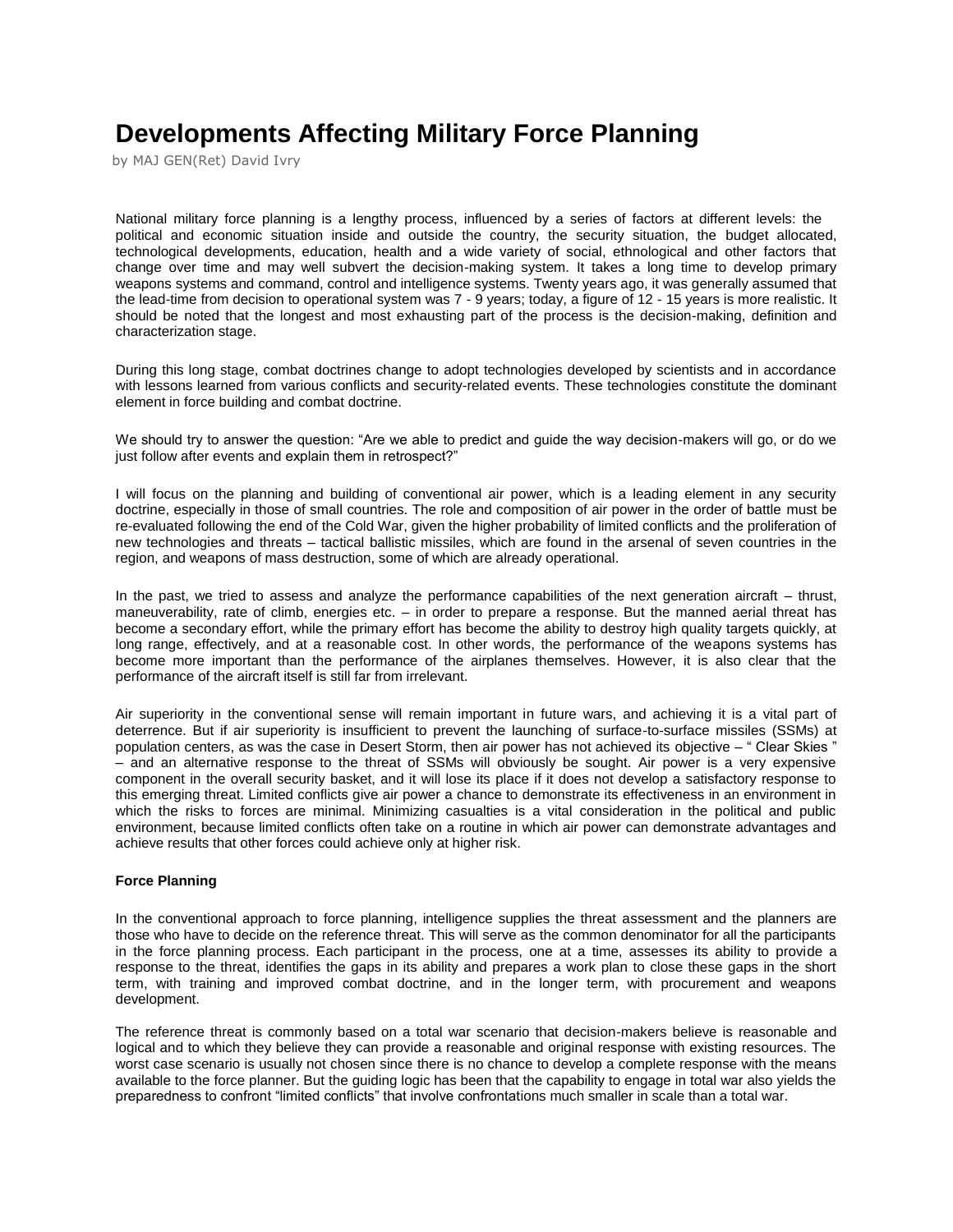In the aftermath of the Cold War, the prevailing sentiment was that limited conflicts rather than total war would henceforth largely mark rivalries between states in conflict. In our region, however, force planning continues to be based on scenarios of total war. Nevertheless, the experience of recent years has been one of numerous limited conflicts, in various shapes and forms. The result is that the training, combat doctrines and weapons are not always relevant to the situation on the ground. This has also happened to other armies that clung to outdated methods and had to rely on improvised special training, rules of engagement, and special weapons adapted to the situation. From conflicts in the Gulf, the Balkans and our region, we have learned that the rules for limited conflicts are completely different from those applied in total war.

#### **The Use of Force in Limited Conflicts**

In limited conflicts, there is a serious constraint on the ability of the stronger side to use all its power and capability. The constraint is particularly evident in the case of nuclear weapons – they cannot unleash their nuclear capability in limited conflicts. In practice, the weaker and more provocative side sets the rules, based on the initiatives it takes and the types of weapons it uses. It is assumed that against riots, it is unacceptable to use tanks or fighter planes, and in the vicinity of mosques or churches, the use of power must be constrained, even if the most wanted people are hiding out there. The weaker side uses weapons or tools designed to prevent the stronger side from deploying the full weight of its arsenal, even as it continuously tests the weak spots of the adversary. The challenge for the weaker side will be to find the threshold that the stronger side cannot cross. If the stronger side finds a solution to a certain type of weapon or tactic, the weaker side will try to come up with some other course of action to challenge the stronger side. The weaker side is more flexible in decision-making, does not need to go through a protracted process of political approvals, and can change tactics and policies quickly and flexibly. Thus, it can usually preserve the initiative.

In some cases, however, the weaker side is drawn to cross a threshold with respect to the rules of the game, and this allows the stronger side to act more forcefully than the weaker side anticipated. The constraints on the stronger side's ability to use force derive from the sensitivities of modern societies, especially democracies, the media, casualties and damage to civilians. The concept of avoiding civilian casualties has grown out of proportion since the end of the Cold War. What was acceptable in World War II – to bomb cities and their residents, hospitals and churches – is not acceptable in limited conflicts. The stronger side is not allowed to hit enemy targets in populated areas, especially in cities. And the weaker side finds it easy to exploit this sensitivity.

The sensitivity to casualties and the need, in a democratic society, to justify every casualty in a limited conflict, seriously affect decision-makers and force planning. Thus, the executive branch strongly prefers weapons that imply a lower risk to its own personnel; it will always prefer unmanned aircraft to manned aircraft, space-based intelligence-gathering platforms to human means, and cruise missiles to manned bombers.

The balance between maneuver-ability and firepower, which was so important and sensitive in force planning for total war, is less relevant in limited conflicts, where the stronger side is superior in both maneuver-ability and firepower over its adversaries.

It is true that priority is given to the development of weapons that reduce the risk to personnel, and this implies some preference for precise firepower over maneuverability. But maneuverability is also important, though mostly for special forces and infantry rather than for concentrations of heavy forces, because forces must also be in the right place in limited conflicts. Still, this is different from the maneuverability usually needed in total war.

Tactical intelligence – Targeting intelligence is becoming much more dominant both for maneuverability and firepower. Accurate and timely intelligence can maximize the effect of firepower and reduce the need for maneuverability. Lack of intelligence will increase reliance on maneuverability, which usually increases casualties.

Non-lethal weapons, which were almost irrelevant in total war, can provide a response in certain limited conflict situations. However, non-lethal weapons also have their limitations. They are effective only when deployed without prior warning, and their impact is ephemeral, because the weaker side is flexible and changes its patterns of behavior.

The media in limited conflicts have an important influence on the management of the conflict. It is usually the weaker side that initiates the confrontation, and it can guide itself and the media to benefit its cause. The media generally tends to favor the weaker side, no matter whose side justice is on. Depicting the stronger side as cruel seems more natural and is a simpler message to transmit to the public. And the stronger side reacts by being defensive and tries to justify its actions, whereas the weaker side has the advantage of making pre-emptive claims and not being forced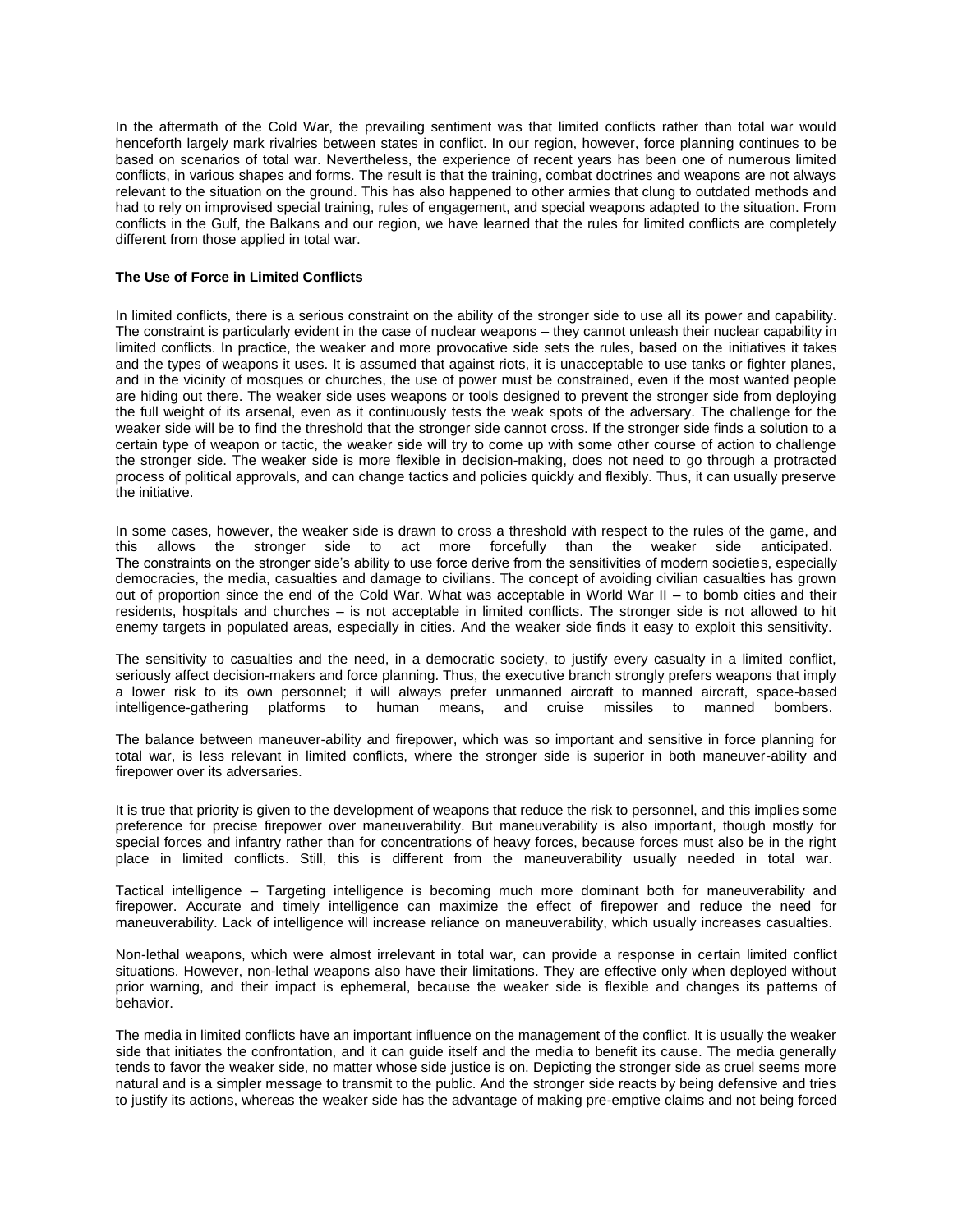to provide precise and reliable reporting.

The preliminary conclusion of the analysis thus far is that although we are now involved in limited conflicts where totally different rules apply, our war plans and methodology for force planning continue to be guided by the requirements for total war. This leaves us facing a reality that is not expected or forecasted. It is hard to recommend a rigid and orderly method for force planning for limited conflicts, and it may apply similarly that every country has to adopt a method suitable to its own needs. Developing such a method is not simple but we have to start thinking about how to do it.

#### **Total War**

There is no reason to change the method of force planning for total war, and despite the previous analysis regarding the higher probability of limited conflicts, we cannot neglect the need to be prepared for total war. Inadequate preparation or the loss of early warnings can make this option more attractive to others. In short, deterrence capability is vital even if the probability of total war is low. We need to address the various elements that have assumed different dimensions in this context. These elements include the SSM threat, non-conventional weapons, more sophisticated weapons and the problems of operating them and effectively controlling their use, the changes needed to maintain forces and equipment, and political involvement in and access to military decisions in times of war.

#### **Changing Norms**

Future wars will be characterized by different emphases than in the past. A number of considerations that will influence the decision-making process is as follows:

- Transparency by the media to the conflict area.
- Sensitivity to the media.
- Sensitivity to casualties and damage to civilians.
- The need for national consensus.
- The need for some form of inter-national support, especially the support of the United States .

Security-related issues will be increasingly influenced by these considerations. It is much easier to decide to launch a cruise missile than to initiate an extensive ground operation.

These sensitivities will push decision-makers to stock up more on unmanned aircraft for a wide variety of aerial missions. Many countries will also try to acquire space-based capabilities, either independently or with the help of others. This impulse will also strengthen trends to develop cheaper, more reliable and more effective systems. These will be offered to consumers as attractive alternatives to manned systems, which will in turn become more expensive because of the required investment in protection and survivability.

In the future, we should expect the development of systems to counter space-based and unmanned aircraft activities. This is how the cycle of development works and it cannot be stopped. We must candidly ask ourselves if we are making a correct and timely decision about the right mix of manned and unmanned systems, and atmospheric and space-based systems. It is true that we are a country without "strategic depth" , but above us there are "strategic heights". An expensive example of decision-making that was subsequently discredited can be found in America's decision to procure advanced B-2 bombers. Huge budgets were invested in the development of the aircraft, but in the end, only a few dozens were acquired. At the same time, it was decided that cruise missiles be stock up for conventional missions. Technologically, the B-2 was not a failure. In fact, it was an exceptional aircraft. But the cost became prohibitive, and the alternative of buying cruise missiles was much cheaper and answered the political and public sensitivities we spoke about. The operational demands by the consumers for maximal performance made the price of development and acquisition prohibitive. It has been said, with some irony, that the price of aircraft will be so high in the future that the industries will go bankrupt due to the lack of buyers, and the only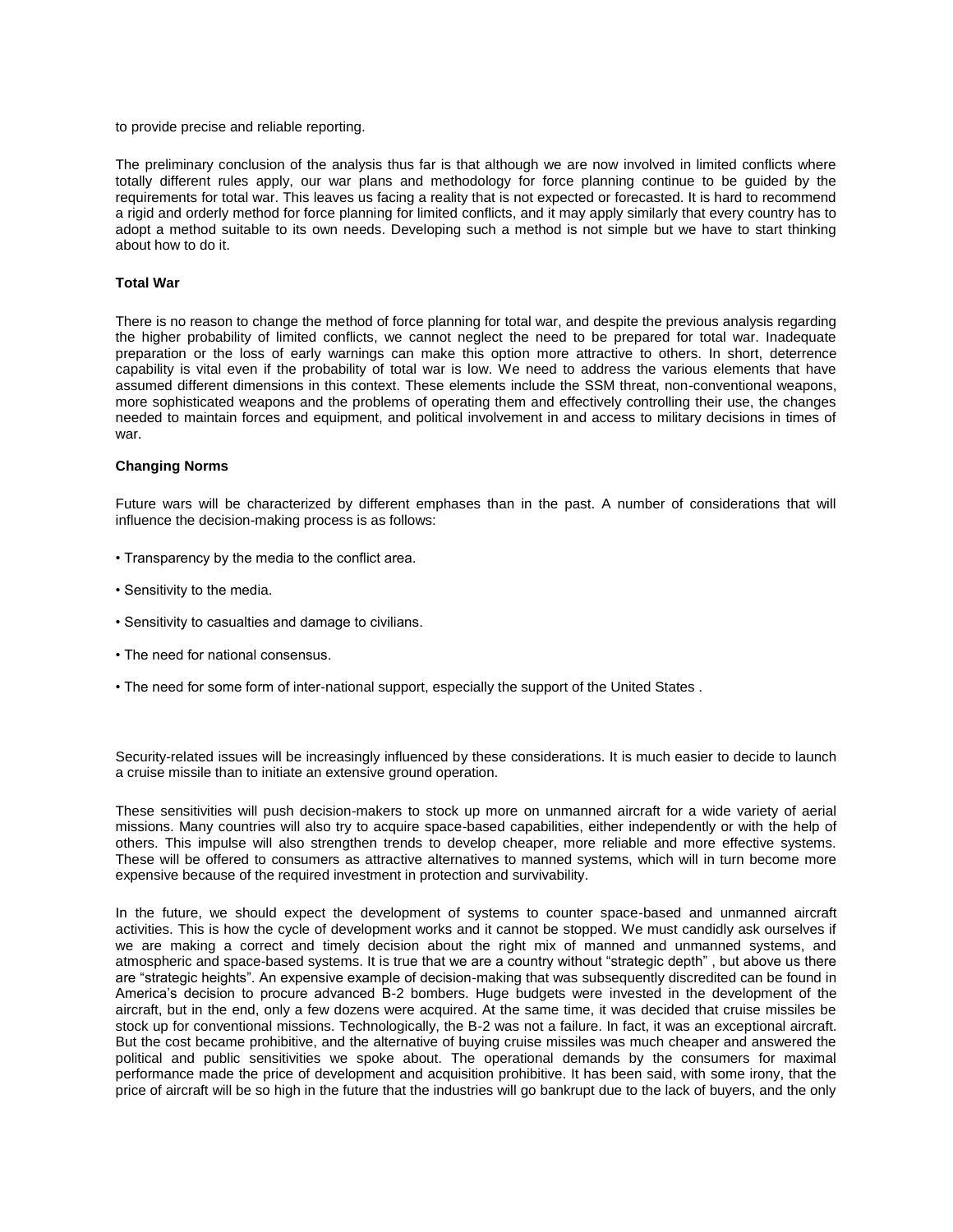ones to profit will be the analysts who explain why and the convention organizers who discuss it.

The use of unmanned aircraft will force those who develop manned systems to compromise with regards to operational demands. This will lead to a formula, which will allow the presence of essential manned systems within the optimal mix of forces and within reasonable budgetary boundaries.

#### **The Sophistication of Weapon**

The weapons we use become more sophisticated from year to year. The potential to extract from them a wide range of capabilities is great. But can the C3 systems supply these outputs? The answer lies in the skills and abilities of the human factor – the systems operators. The logical way to provide these is through appropriate instructional tools and methods. But the main question is whether decision-makers at various levels are aware of current capabilities and whether they will adapt their worldview and past experiences to these capabilities. Decisions in combat situations are taken by commanders and by the political echelon, based on experience, training, and confidence in capabilities; and confidence is the decisive factor. It seems that decision-makers will be forced to make decisions on the use of weapons whose potential capabilities they have no practical knowledge of. Nevertheless, they will have to develop some decision-making procedures and capabilities that go beyond sheer intuition. And the R&D echelon will have to remember that the executive level is an important part of the systems' operating chain. It is important to prepare the presentation and the weapons in ways that will make possible a decision by the executive levels who are not familiar with the minutia of the systems.

#### **Standardization**

In large armies, standardization was and continues to be a dominant factor in effective maintenance and management of the forces. It is cost-effective logistically and essential from the point of view of instruction and training. The disadvantages are also clear: updating and upgrading of the systems are done at long intervals, so that the logistical and instructional systems can adapt. As a result, existing capabilities are not exploited to the maximum.

The rigidities of standardization will have to change in order to gain an advantage on the battlefield. Small units with sophisticated weapons that have yet to become standard issue could decide the outcome of battles, and it would be foolish not to use these capabilities before the other side also got them. In limited conflicts, the need for flexible adaptation of equipment to operational needs cannot take the demand for standardization into account, since the weaker side that provokes the confrontation will be dictating the rules of the game. It is apparently necessary to think of a different type of organization of small, independent units with expensive and sophisticated weapons that can exploit their independent capabilities to the full and join the main force on a mission-by-mission basis.

#### **Political Involvement**

Greater political constraints than in the past will dictate the character of military operations. For example, military coalitions may be indispensable for the political echelon in order to gain broad international support, even if they make it more difficult for the military echelon to conduct the campaign. Obviously, there are limits on the ability to maximize capabilities, and sometimes the lowest common denominator will be decisive.

The political echelon will be exposed to immediate reactions of the unusual events on the battlefield. The accessibility of the battlefield to the media will oblige the political echelon to respond quickly, and it will therefore have to be informed in real time. In fact, at times, it may even have to be present and involved in battle-management in order to influence the political outcome. After all, the ultimate objective is not just victory in battle, but victory in the political arena.

#### **Summary**

In this paper, I have tried to outline the various points which, in my mind, will strongly influence the process of force planning. I do not pretend to deal with the whole spectrum of issues – that would require a much broader outlook. I have therefore not addressed the war on terrorism, protection against and response to threats from weapons of mass destruction, the strategic significance of nuclear weapons in the region, and a range of other topics that should be addressed in any attempt to update the entire security doctrine.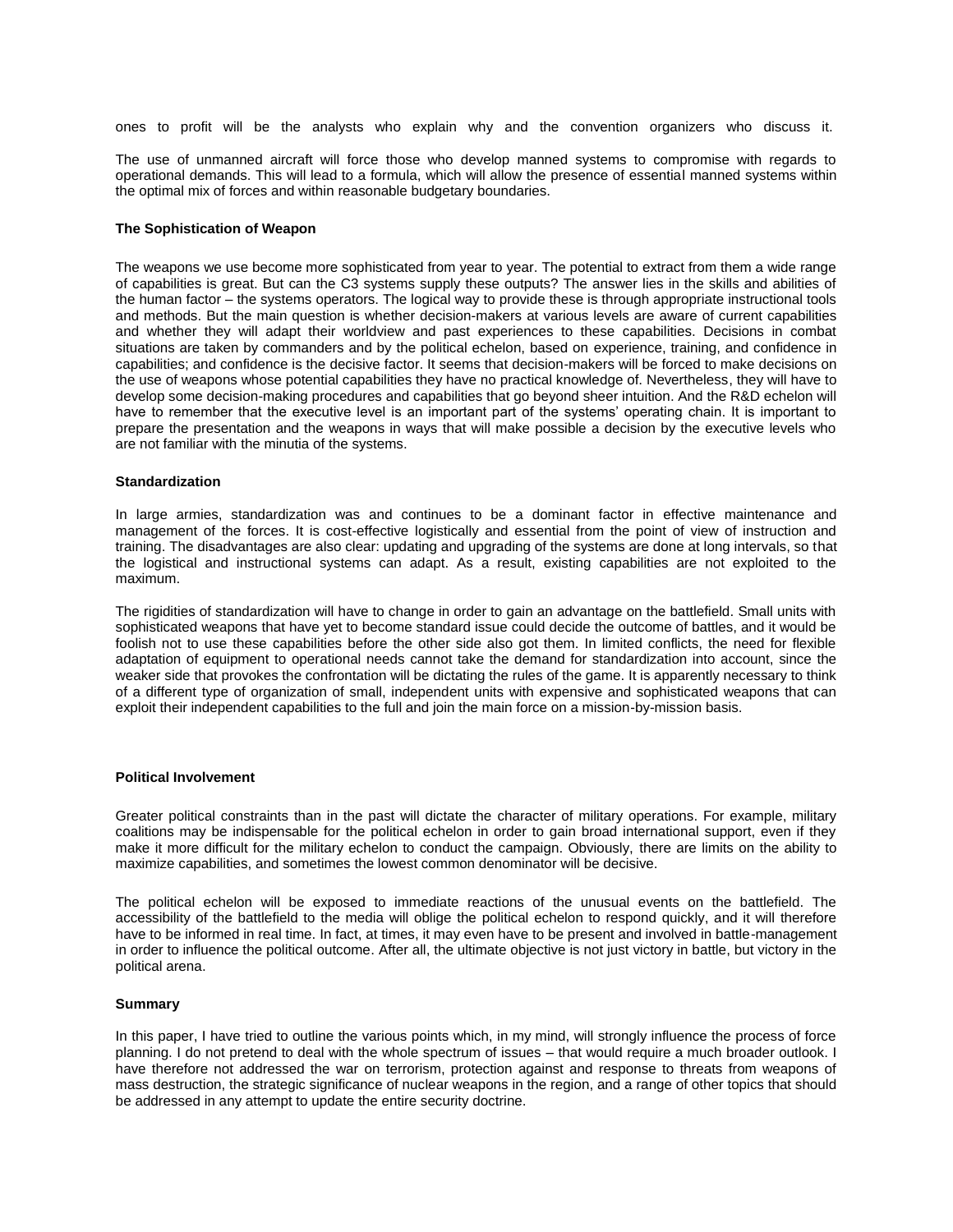We must not forget that national security goes beyond military capabilities and includes the economy, technology, education, health, social solidarity, leadership, etc.

Yet, my aim in the paper was to highlight several issues that I believe demand particular attention in the process of force planning, to provoke thought, and to encourage one to be more daring in making decisions for needed changes. Because the side that will be a half step ahead of the adversary in technology and the ability to implement it will be the side that wins decisively.

MAJ GEN(Ret) David Ivry is the Founder and Director of The Fisher Institute for Air and Space Strategic Studies. Prior to this, he has held various senior state, defense and military positions in Israel, i.e., Ambassador to the US, Head of National Security Council, Director-General, Ministry of Defense, Deputy Chief of Staff , Israel Defense Forces, and Commander in Chief, Israeli Air Force.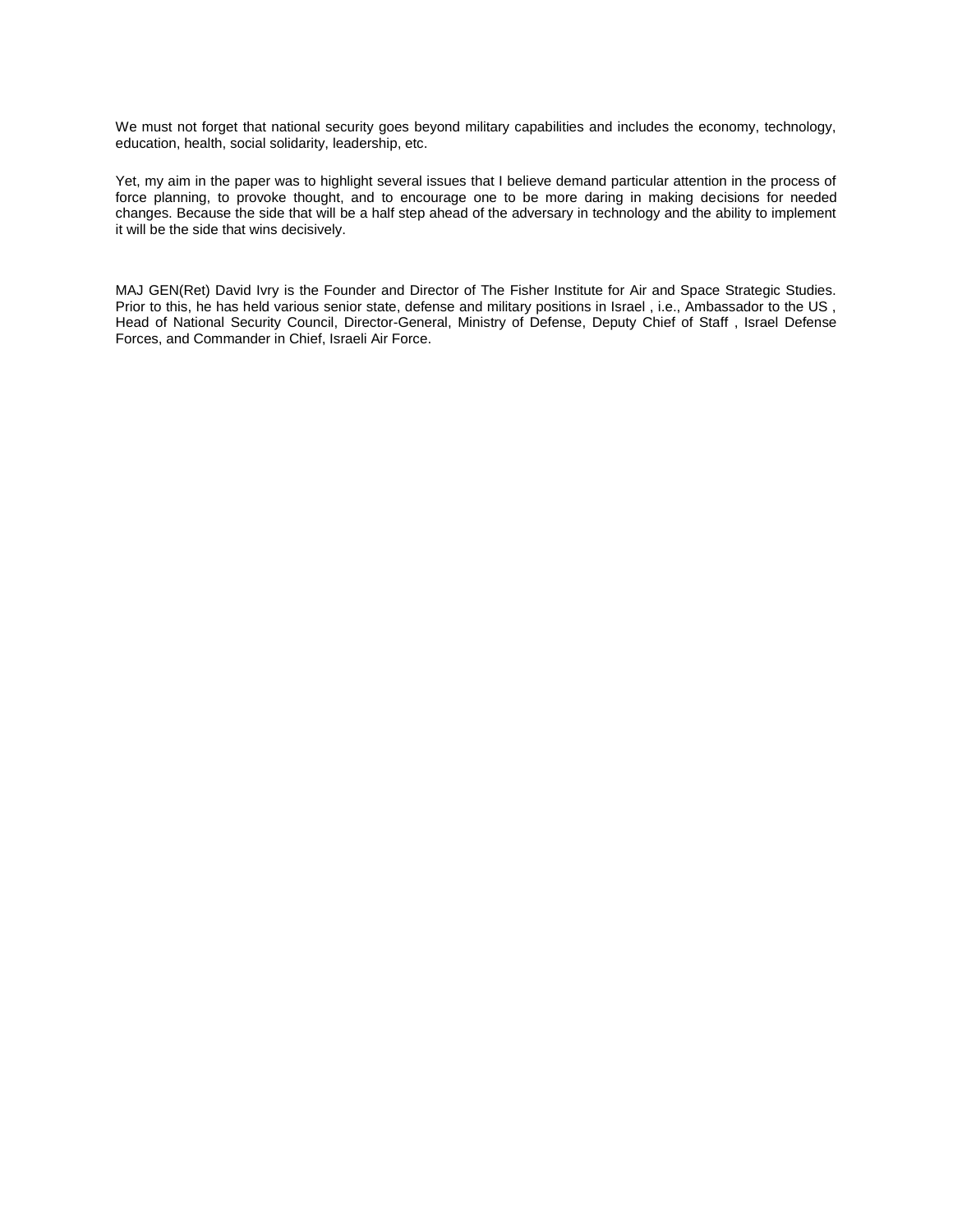## **Putting People First in Our Army**

by COL Bernard Tan

#### **The Exceptional NSF**

Spectators of the 2003 NDP 03 had come away somewhat bedazzled by the fireworks. They were delighted by the giant PIGI projections on the stadium floor. The costumes were most delicious to the eyes. The costumes were the joint vision of the Artistic Director, Mr Glen Goei, and the Costume Designer, Mr Hayden Ng. More significantly, they were also the result of the managerial skills of one NSF 3SG Wong Tien Loong.

3SG Wong Tien Loong was the Costume Co-ordinator for the Show Segment of the Parade. He had put in late hours and burnt weekends, at his own volition and with minimal supervision; his only concern was the beauty of the end. He was professional, resourceful and diligent. In fact, he would have been poached for NDP 04, were he not ORDing before the event.

A rare and exceptional NSF indeed, one who is unlikely to say ORD loh! But tell his friends, Hey, if my ORD were later, I could have done another NDP.

Are exceptional NSFs that rare? Are they exceptions rather than the norm? How can one get more of such people? How does one get more out of people?

#### **Putting People First**

People are the key to capability. Human capital is the most important resource. The slogan has been shouted from the mountain tops but has the good word spread to the slopes and valleys yet? Are people being taken personally and seriously? Have we allowed ourselves to prioritise people?

The slogan is everywhere to be seen in the SAF. The Air Force Vision: First Class Air Force. World Class People. The Navy have their People Developer Standard. In the Army we say, Our Army, the Decisive Force (emphases added).

#### **General Staff Sets The Pace**

I believe we mean what we say. Starting with only two battalions in the 60s, the SAF's energies up till the 80s were directed at building hardware.

In the 90s, the Army began setting the pace by strengthening our organisation's software, our people's heartware.

In 1994, the Care For Soldiers campaign brought the emphasis back onto one of the seven SAF core values: to treat our soldiers as our very own. A value that commanders were sworn to up-hold.

In 1995, G1-Army shifted our paradigm for BMT, from a Breaking Down philosophy to Building Up approach.

In 1998, the New Partnership for the Officer Corps, the WOSE Corps, and the DXOs, took a fresh look at fundamental relationships, both tangible and psychological, that have been too long taken for granted.

The New Partnership continues to be relevant today. It stands as a commitment to the continuous review and renewal of relationships, in Pay and Benefits, Performance Management, Career Management, Career Transition, Work Environment, and Recruitment and Retention.

In 2000, the Learning Organisation, (LO) movement, was launched, to increase our people's capacity for new capabilities and competencies. The Army's senior leadership experienced first-hand the potential of Organisational Learning tools and framework. These tools focused on developing leaders for learning, or training the trainers – they are the software for the people's software.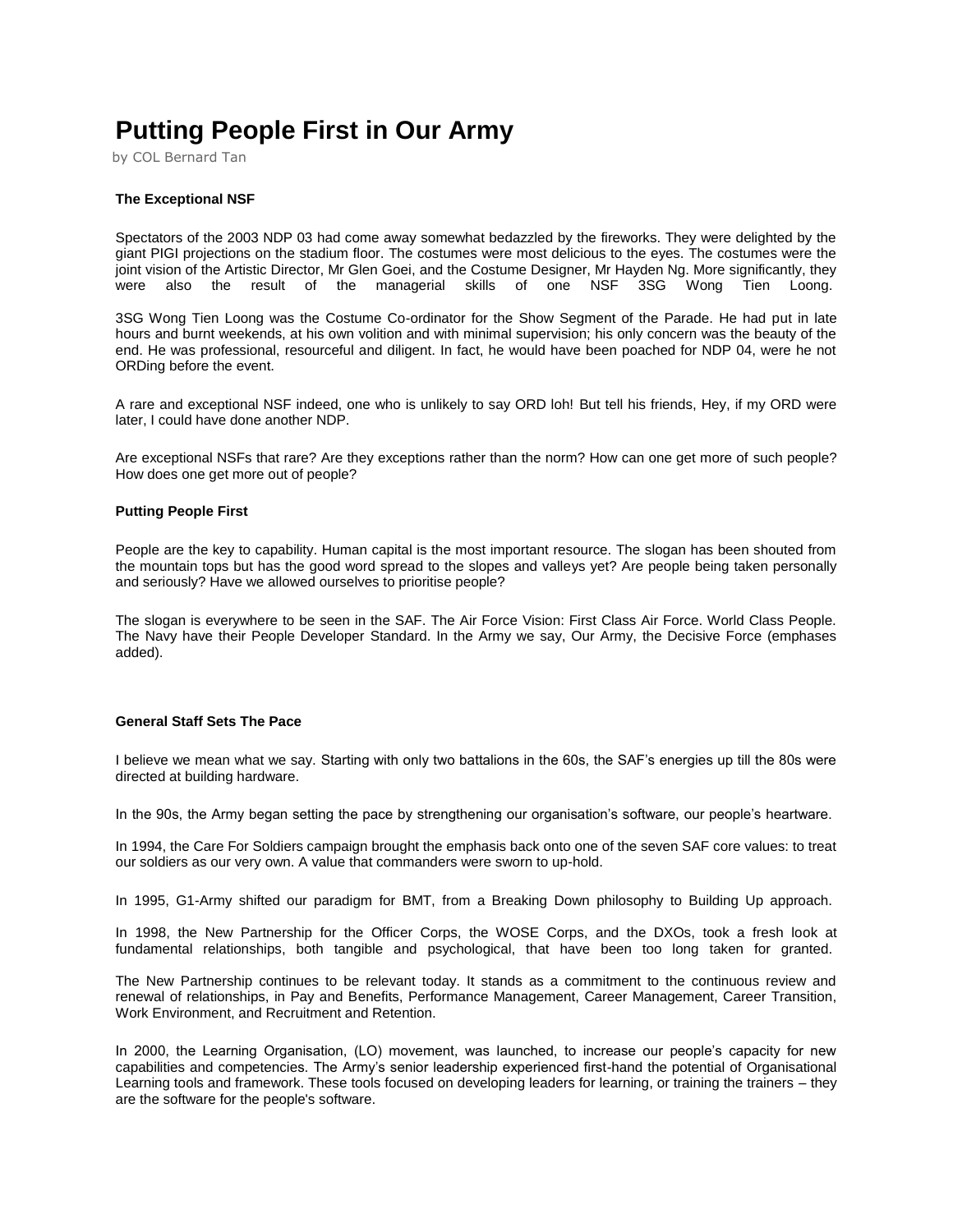In 2001, the National Service Affairs Department (NSAD) was created to look into NS affairs, to bring greater awareness of NS issues and definitive action to the wider SAF community.

In 2003, NSAD gave us a clear framework for ground initiatives, to create a positive and meaningful NS experience. There are five key thrusts to this framework: Leadership, Effective and Efficient Training, Touch Points, Belief and Sense of Purpose, and Cohesion. Together, they provide a doctrine for the NS experience that is applicable not only to NSFs and NSmen but to regulars as well. A common language for past, ongoing and future ground initiatives.

Our people need inspired Leadership. The Note from the Chief of Army (COA): Leading Our Soldiers Well, has outlined 10 key aspects of leadership for our reflection. Leaders elicit greatness from others.

Our people need Effective and Efficient Training. NSmen want to look forward to in-camp training. NSFs want to look forward to booking in. They want to feel better, not bitter, from the experience.

Currently, there are still many Touch Points that hold back the positive NS experience. 3 rd Guards were on Protection of Installation duty for the second time in two months this year. Poor working conditions and boredom were identified as the major negative touch points the first time round. Working together with 2PDF, the CO, LTC Tay Boon Khai, ameliorated the conditions by allowing his men to wear sunglasses on duty, bring in radios, even coca-cola. There was a marked improvement in experience, without compromising operational performance.

Our people need Purpose. Purpose gives passion. CTF 2 deployed in theatre in Timor Leste in March 2003. Comd 3 SIB visited them in June 2003, and on three more occasions thereafter. COL Ong Yu Lin brought them promotion letters, did medals presentation, went from POB to POB; he interviewed the men, from signallers to storemen, from transport specs to troopers. He showed the men video messages from their loved ones in Singapore , and brought back their video replies to their families and friends. Comd 3 SIB, and the many other commanders who visited our frontline troops, represented the Army's heart and the Army's touch. Our troopers were powerfully reminded of what they were fighting for; they received a renewed sense of purpose and passion to do their duty.

Our people need Cohesive Teams. Cohesion is the moral component of fighting power. When Comd 8 SAB was CO 40 SAR, he felt that the Battalion motto Victory Unto Victory was rather abstract. He invented the war cry, Warriors of 40 SAR – One Family, One Spirit, To Be One. Cohesion programmes were put in place to cultivate this sense of being united, of being one. It was not about results. But the strength in unity produced results: 40 SAR was best combat unit for WY 01 / 02. In LTC Benedict's own words, Focus on the intangibles to achieve the tangibles.

We have seen that creating a positive and meaningful NS experience is not just about solving problems: they are also about positive action, creating lifelong memories and turning points in life. COA has given us the language: Defining Moments. Defining Moments turn the Army from organisation to culture, from employer to family.

Three weeks before ATEC, Comd 596 SIR was to brief the Battalion core group on Prep ATEC. Having already done a similar brief, the CO, MAJ (NS) Ismail told COL Ishak, and these were his words, "If you insist, we can go through the motion again."

COL Ishak converted the briefing to a dialogue session on What success in ATEC meant to NSmen, and in particular, the NSmen of 596. The NSmen themselves, not the Comd, kept it going for four hours. They had moved on from learning How to learning Why.

The Battalion went on to achieve High REDCON 2A in ATEC and to become the best NS Battalion for ATEC in the last work year. The NSmen themselves requested for a thorough AAR three weeks after the ATEC.

The Comd had transformed what was a potentially negative Touch Point into a positive one. Some NSmen love to say, Same shit, different day. It took a confident leadership to cut that shit for the NSmen of 596. It made training more effective and efficient. They were given a renewed sense of Purpose. They achieved Cohesion. The NSmen of 596 had a Defining Moment.

How often do our commanders invest intellectual effort to plan and create opportunities for our people to experience Defining Moments?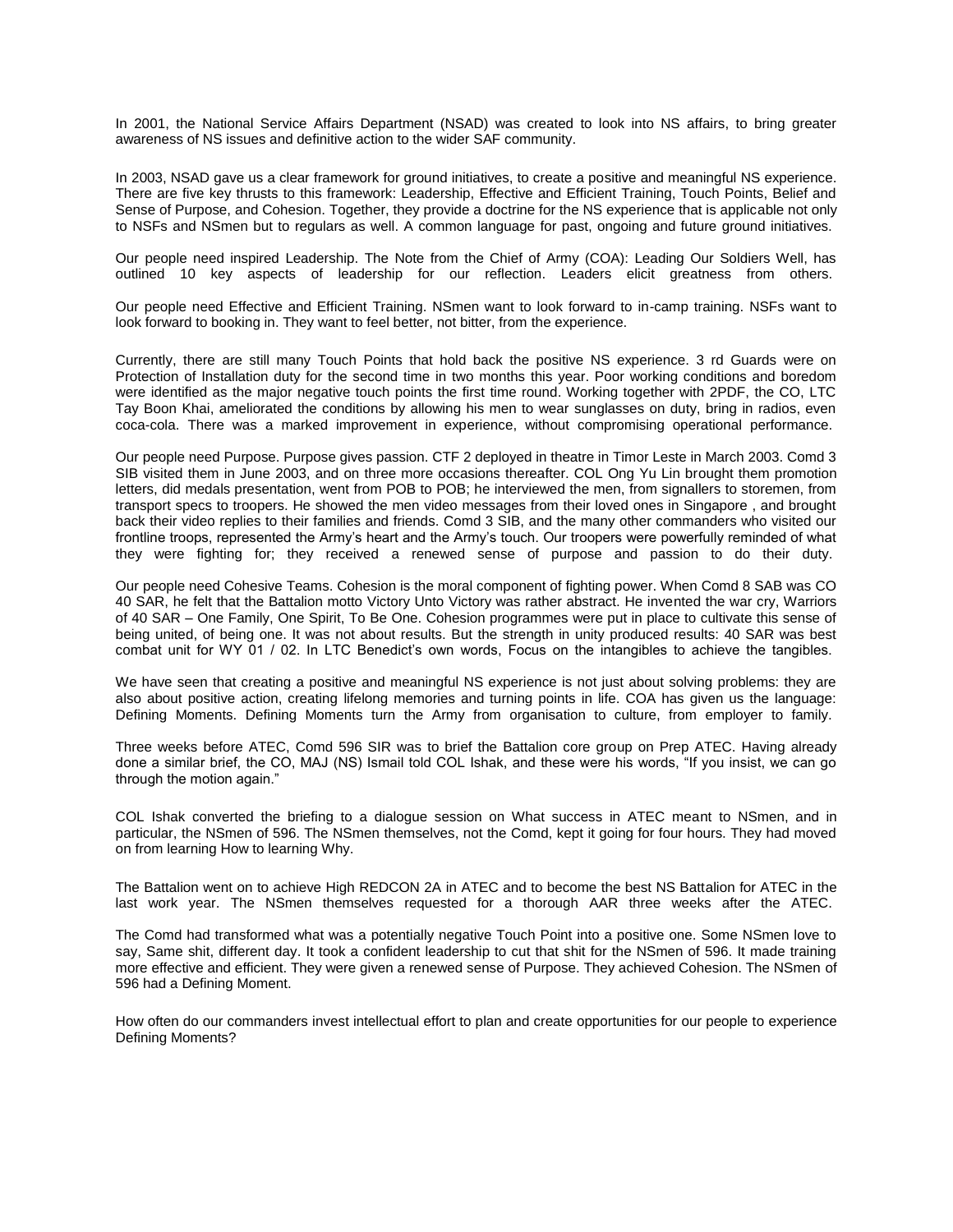#### **Where Do We Go From Here?**

Change is upon everyone: a saying that should never, and will never, become a cliché. COA has thrown down the gauntlet, Find the order in change.

We've heard the vocabulary for change; we have the words, Putting People First. But do we have the grammar?

What does it mean, when asked to put people first? People are complex. The people resource has enormous potential, but it is also enormously difficult to unleash that potential.

General Johannes von Seeckt, Chief of Staff for the German First Army and then the Eleventh Army during the First World War, has said, with unimpeachable authority:

Every man of action is an artist, and he must know the material with which, in which and against which he works before he begins his task. Man is the most difficult – the most recalcitrant and the most grateful, the most faithful and the most treacherous of all materials.

Allow this article to give a simple proposition: Putting people first means putting what's important to them first.

People are not a cost to the organisation, to be summarily defrayed. They are not even a resource, passively awaiting discovery and development. People are human capital. We have to actively and accurately invest in people, embed in them the right values, help them gain value, create for them the meaningful stretch.

The New Partnership has given us powerful language for the renewal of relationships with our regular servicemen. The Learning Organisation movement continues to articulate and sustain our drive towards excellence. NSAD has given us the doctrine for renewing the relationship with NSFs and NSmen. In the coming year, NSAD will continue the good work in helping to transform the NS experience.

#### **Commanders Walk The Talk**

The time is now, for commanders on the ground to walk the talk, to build on the good work done so far and go for a People-First culture that will strengthen the core of the Army Transformation. There are three things people want, the three Cs that build culture: Career, Community, and Climate.

#### **Career Pacesetters**

Career is important to people. More relevantly, our people are concerned with how the Army's transformation will affect their careers. Is it known, what is on their mind? What is their mindset on change?

Some may be in denial. They want life-long jobs. They want stable progress. They want jobs to stay the same. They want to learn something at the start, and not have to learn any more. Tell them to learn something new, they may get their NSFs to learn it for them instead.

Some are genuine concerns. Will they lose their Division family? Will their ranking be affected?

Others are sceptical. Is transformation just another fad? Is it merely lip-stick on the bulldog? The Ministry of the NEW thing?

#### **Can mindsets be changed?**

The power of a mindset is undeniable but the power to change it is even more invaluable.

We would have continued to "Break-Down" recruits in BMT if we had not realised the superior effectiveness of Building them Up instead.

Fixation on Performance alone will yield diminishing returns if we cannot accept that Learning and Experience will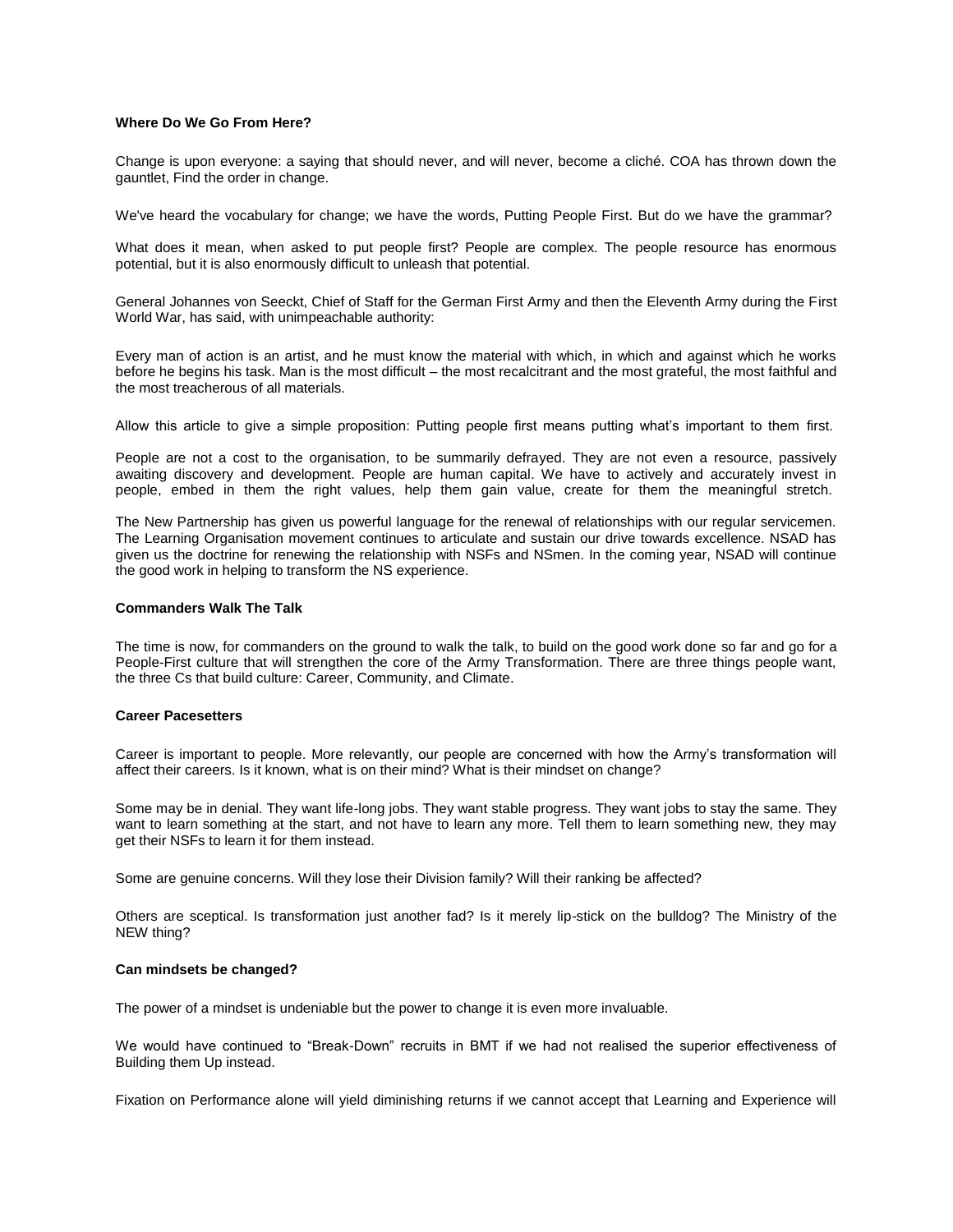actually yield increased performance.

New forms of warfare emerge in the Army ' s transformation, correspondingly new forms of peacefare will be required. Commanders need to lead this new peacefare.

Commanders must become Career Pacesetters. They have an onus to connect people mind to mind, to get our people to see the big picture, understand the need to change. They must have the moral courage to break mindsets when necessary and to challenge their minds: our people must be made to see.

We don't want career laggards. We want more than just stayers; we want people to stay relevant. Our regular servicemen must understand, although employment is not secured, it is our value that will be secured: that is the assurance. The promise of the new age is not about new things, but about the renewal of old values.

The capacity to accept value-addition is the key. Trapped in a wrong mindset, even when given the chance to enhance their value, people will spurn the chance; they will reject value. Given the right mindset, people will recognise value and seek it out for themselves.

Leaders must get their people to take personal responsibility, to accept new things and, to prepare themselves for an uncertain future. We can give people the sea to swim in, but we cannot accept it if they insist on staying in the bowl. They must learn to jump out of it! In times of change, it is understandable that people are cautious. But at some point, we need the moral courage to move on. The Army needs to move on.

Challenging minds is necessary, but not sufficient. We need to capture hearts, to coach people heart to heart and, to listen to their concerns – we need to discuss what is in it for them, how they will be measured and, how we can help them get there. The time, the training and skill set development we can work out with them to increase their value for the future.

You put people first when you challenge their minds. You put people first when they know that you care.

Let us get into specifics.

How well do we know our people? Do we know what make them say, stay and strive? Do we give them a reason to join, a reason to stay, a reason to give?

How often do we counsel our people or provide job performance feedback in a year?

Do we give constant feedback? Do we encourage constant feedback? Is honest feedback without consequence?

Is alignment of worker to work a key performance indicator? Do we have systemic induction programs to integrate newcomers into old jobs, and realign old-timers to new jobs?

What about NSFs? Do we see their two years as a career, or a liability? Are interview booklets a way to know your men better, or things to do before PATS inspection?

What about NSmen? While we expect them to put on uniforms, defend our way of life, fight for our birthright, are we equally concerned about how they are doing in their work place, how they are doing with their families?

Commanding Officer, Officer Personnel Centre once had a regular officer who was at the cross-roads of his career. Too much camouflage, too much sweat, too many nights and, too many mosquitoes, too little time and, too many un-predictable times. Not enough time for his girlfriend. The crossroad was before him: should he commit to the long haul with the SAF? Should he venture out?

LTC Nelson Yau set him a challenge. He did a mid-career review with him, gave him career feedback, facilitated career discovery, and explored career options. The officer has since chosen to stay, and found a new lease of life in his career. He saw the bigger picture. Today he is happily married and happy with his work. He feels rejuvenated by the timely change – he is, in his own words, Ready to Chiong.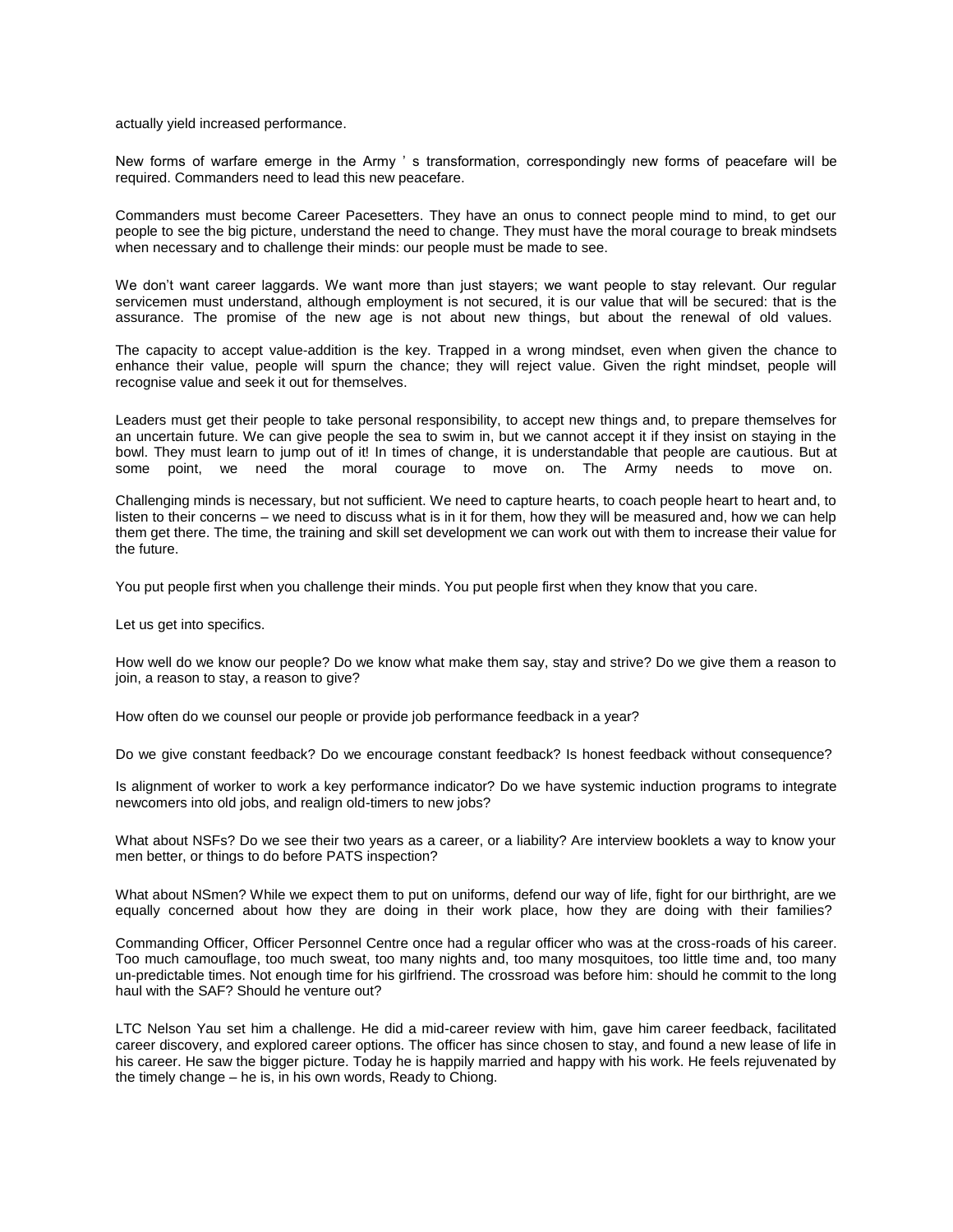We too, must become Career Pacesetters. We have the responsibility to coach our people; we have a duty to hold their interests at heart. Mentor our people, pass on vision and values. Help our people Lift the lid on their lives, help them grow, and help them reach their potential, and be all that they can be.

An old adage: Give a man a fish, and he'll eat for a day. Teach a man to fish, and he'll eat for a lifetime.

Now, teach a man to love the sea, and he'll teach his children and grandchildren to love what he loves; and they'll build boats, they'll build ships, they'll build a mighty commerce of the sea.

#### **Community Spinners**

Community is important to people. One fisherman alone on the river, he works only to feed himself and, no more; he has after all no greater reason. A community of fishermen: together, they're a river of life. There is a bigger picture.

Work involves other people: it involves their advice, their resources, their friendship; it involves their reluctance, their deceit, and their hostility!

In her book, Leadership and the New Science: Discovering Order in a Chaotic World, M. J. Wheatley has found that Power in an organisation is the capacity generated by relationships. It is energy that comes into existence through relationships.

Commanders must become Community Spinners. Together with the Guards Formation psychologist, LTC(Dr) Lim Beng Chong (then MAJ(Dr) Lim) from ABSD, surveys were carried out to map out relationships in 7 SIB. LTC(Dr) Lim terms this as Social Network Analysis.

When you're in a place long enough, you get a sense who talks to whom, who likes whom, and who has lunch with whom. In 7 SIB, the Log WOSEs will check in with each other over lunch everyday, same time, same table in the cookhouse. The Comd PA lunches with the Finance Officer, the HQ Chief Clerk, and the BMO would drive them in his car. The S1 Branch clerks rarely take lunch with the clerks from other branches. Incidental observations like these accrete over time to form a fairly reliable mental map of the work environment.

With Social Network Analysis, this tacit mental map is documented. The exercise begins with surveys done by a selected group. Three questions were asked in the 7 SIB exercise: 1) Who do you go to for work-related advice : 2) Who do you go to for non-work-related advice ; and 3) Who do you find difficult to work with. A custom-made charting and mapping programme is used to convert this data into a network map. The collated answers to different questions will produce a differently shaped network.

The results are kept confidential; only the participants themselves will know where they stand. There are immediate practical applications. With the results, LTC(Dr) Lim will counsel each of the survey participants individually, to help them achieve better alignment in the work environment. It is of great pertinence, to know where your PSOs are, and where your key appointment holders stand. If each KAH may be associated with a primary function (or cluster of functions), then the network could also give a pretty good picture of the hierarchy of priorities in the work environment.

Given an idealised end-state, actions like counselling, or even tactical intervention, could be taken, using the map of existing network as a guide. If nodes are on the outside, indicating estrangement, how can they move, or be moved, inwards, and form more linkages? If at the centre and well-linked, what responsibility do they have to mentor, to exert good influence, and to effect change?

The following figure gives a representation of a desired social network. It visually represents the desired outcome of the Guards' Closely Knitted Family, or Armour's The Force, The Family, or 6 Div's Cobra Experience.

Family, I think, is the final estimation of worth. No matter how much the world changes, there is still family. No matter how much the Army transforms, it is still Our Army.

The silkworm spins threads that are, weight for weight, four times stronger than steel. As Community Spinners, we have to spin strong bonds between soldiers that bind everyone into one Family. A soldier by himself, he may fight, no more. But if a soldier has a family here, if he includes in his family more than just his buddies, if he includes also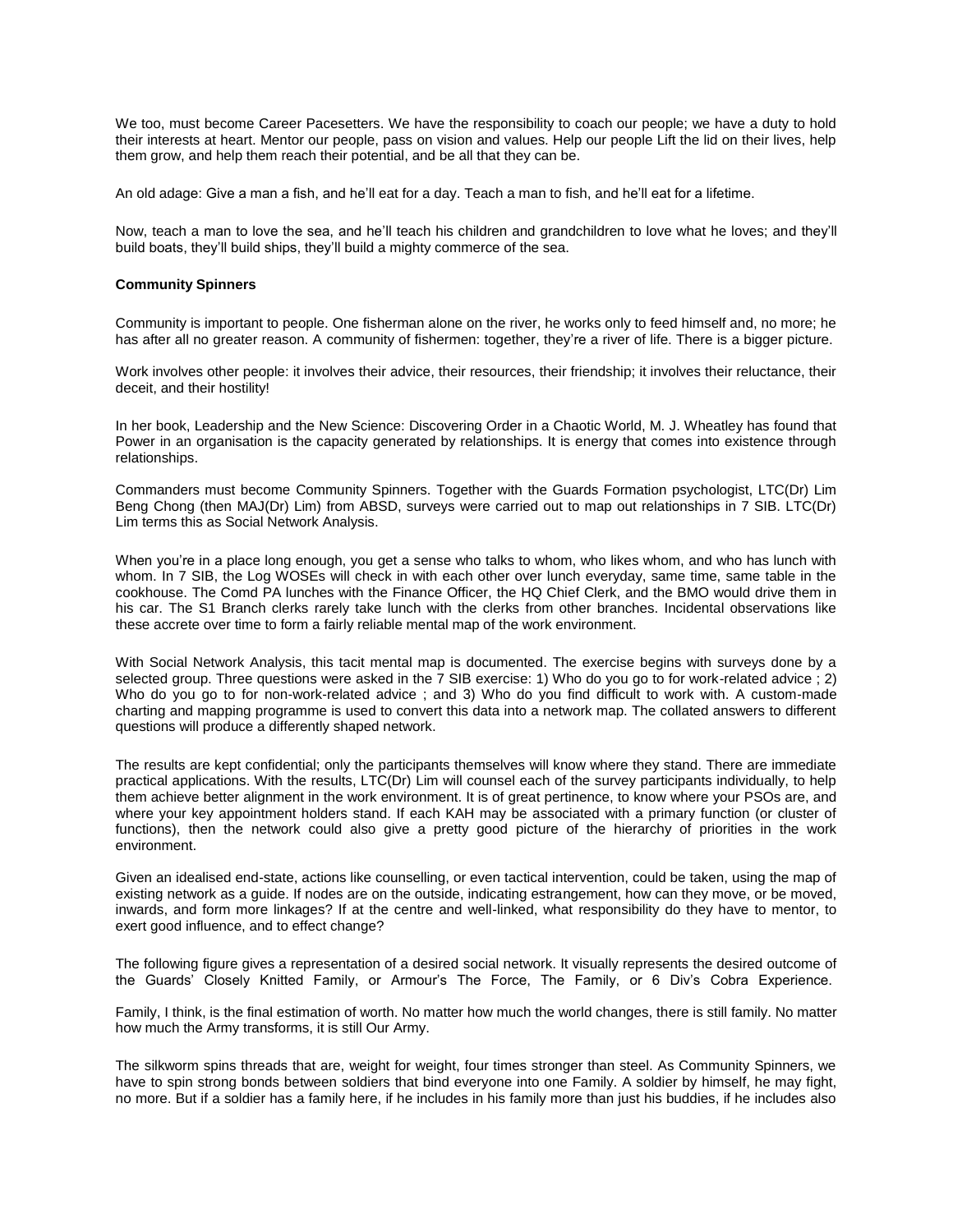his platoon, his company, his Battalion, his Formation, he is committed to the bigger picture. He will fight.

#### **Climate Shapers**

There is a branch in 7 SIB where the men keep a mood chart for their boss. A green sticker for a good mood, a yellow sticker for Alert Amber, and a red sticker for Alert Red. Very terrible, the day there is a red sticker.

Recently an impromptu debate was conducted between teams of NSFs during a National Education session with all the companies in 7 SIB. They were given the debate topics, 1) That We Should Not Give Our Best During NS, and 2) That We Cannot Have A Positive NS Experience.

The responses were very rowdy, and very stimulating. The debate sent a clear message: That there cannot be a positive NS experience unless NSFs and NSmen are given an environment where they are willing and allowed to give their best. Being powerless is their greatest obstacle to excellence. Feeling useless is their greatest impediment.

Climate is important to people. Is where you work a great place to work? The organisational climate is the ambience, the mood, the buzz, the prevailing ideology that is shaped by the actions or inaction of one's immediate leaders. It is the actions and inactions of leaders that generate either feelings of value or valuelessness.

ABSD has done the research, and has delivered the behavioural model, that NS contribution is linked to perceived value: the more valuable they perceive themselves to be, the more truly valuable they become.

As leaders, we have to take action to help our people find their value. We must work with NSAD to create the climate that will transform the NS experience. But there is more we can do. We must be Climate Shapers.

In this age of change, we must dare to shape a climate of reconfigurability. Leaders must possess the discretion and willingness to pluck out people from their customary duties, shift them around, transfer power, redesign their work, realign them to cope with the erratic availability of resources to achieve our desired outcomes.

Coming back to the NDP 03 example, can we produce more Tien Loongs this way? Tien Loong is a returned PSC Scholar, Masters in Engineering. However, I do not accept that education is necessarily a guarantee of value. The trick, perhaps, is not to create more Tien Loongs, but to ensure that different NSFs and NSmen are as well aligned to different organisational needs as Tien Loong was to his responsibilities.

There was no time for him to do another NDP, but there was time for him to co-ordinate the publication of the commemorative book for the Guards' Silver Jubilee, Force of Choice. There was time for him to help plan a major exercise, as the AS3.

When one's abilities are tuned to the task, the ideology is clear: Everyone has a part to play.

CO 1 Guards, LTC Perry Lim, was very keen on National Education, but there was no clear structure within the Battalion to promulgate it. So he plucked willing NSFs from their companies, gave them clear rules and guidance, empowered them to make decisions. Finding themselves in this environment, this group of NSFs delivered a oneyear NE workplan, Heart, Mind and Soul.

CPT(NS) Lim Siang Dat, the BEO for 7 SIB, had thought he would go through the same old shit in the Brigade exercise. When it was discovered that he was an IT consultant, he was pulled into the Brigade Tactical HQ, and involved in the Brigade ' s experiment to achieve better command and control of forces in operations. Maybe it was professional pride, doing something he was good at, or maybe just excited to be doing something new, the BEO effectively became a second Dy S3; he became the fusion agent of the Brigade TacHub. Furthermore, one week after the exercise, he delivered a consultant report on the Brigade experiment, at market standard and free of charge!

Comd 2 SIB did not get Tien Loong for NDP 04, but he had his own CPL(NS) Ong Kwang Hui. Kwang Hui was an NSF in 4 SIR. He specialised in Mass Communications. LTC Chan Wing Kai plucked him out to manage the multimedia team, under which creative settings Kwang Hui greatly upped his contributive quotient. He proposed five designs that went on to become the basis for this year's NDP branding designs. His work will be seen everywhere, on banners, on Zocards, on tickets, on posters, on adverts, and most importantly, on everyone's minds .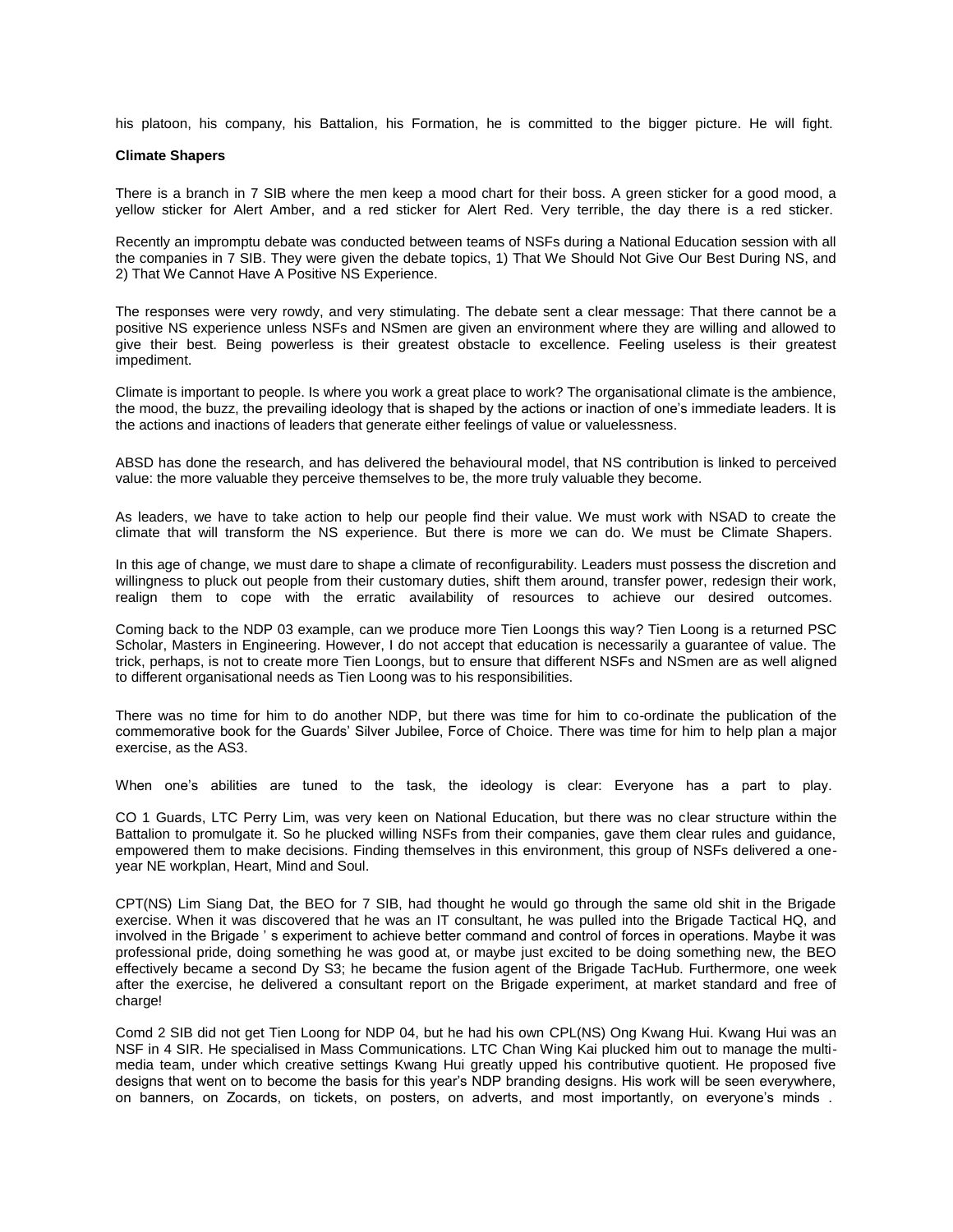This particular benefit of having a citizen army is one we do not appreciate enough. There are already talents among us, hidden like seeds in a field. And like a field, if there's too much sun or too much rain, talents won't grow. As Climate Shapers, we must create a climate for high performance, learning and experience. As Climate Shapers, we must create a great place to work, so as to bring out the best in our people.

#### **Conclusion**

People are like water: if we can't get more from outside, we'll make our own. The point is, we have to remake people, we have to remake ourselves; we have to give ourselves the power to re-make and re-create, or suffer obsolescence.

As Career Pacesetters, we are mentors and coaches to our soldiers. We are their guide to changing their mindset to face the change to come. As Community Spinners, we spin strong bonds, strengthen the core, and build communities. As Climate Shapers, we create defining moments, shape a positive working environment, shape a climate that maximise our worth, that make people feel worthwhile.

Will we get more Tien Loongs? Will we get more Kwang Huis? It all depends on whether we put our people first!

#### **GLOSSARY OF TERMS (IN ORDER OF APPEARANCE)**

**NDP** National Day Parade

**PIGI** Automated rotating double scroller projector designed by ETC Audiovisuel in France

**NSF** Full-time National Serviceman

**3SG** Third Sergeant

**ORD** Operationally Ready Date to signify the end of Full-time National Service

**SAF** Singapore Armed Forces

**G1** Personnel & Administration Staff at Brigade and Division

**WOSE** Warrant Officers, Specialists, and Enlistees

**DXO** Defence Executive Officer, previously termed NUSAF

**LO** Learning Organisation

**NSAD** National Service Affairs Department

**COA** Chief of Army

**2PDF** 2 nd People ' s Defence Force

**CTF** Company Task Force

**POB** Patrol Observation Base

**SIB** Singapore Infantry Brigade

**SIR** Singapore Infantry Regiment

**SAR** Singapore Armour Regiment

**ATEC** Army Training Evaluation Centre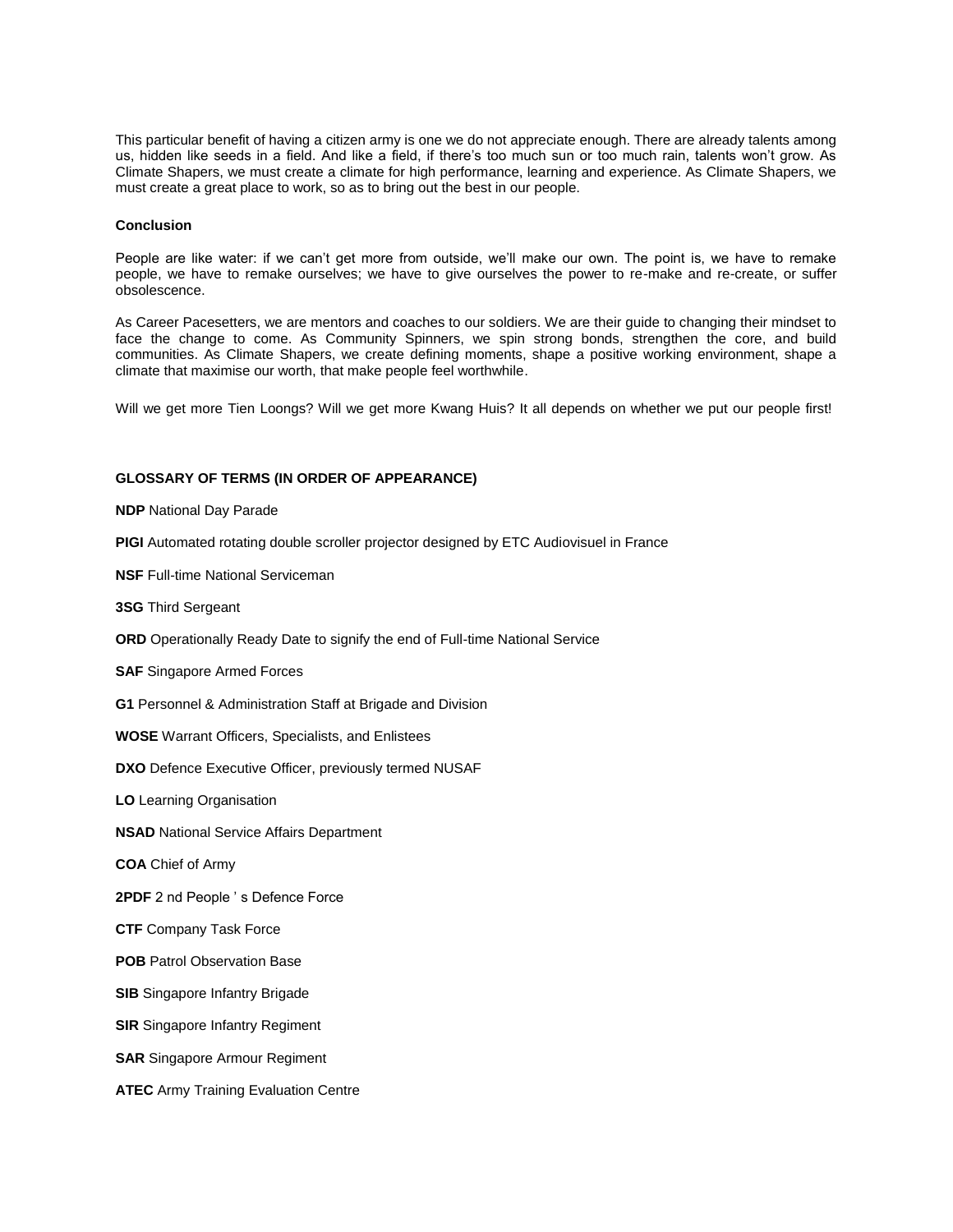**REDCON** Readiness Condition **AAR** After-Action Review **BMT** Basic Military Training **OPC** Officer Personnel Centre **Chiong** Hokkien. Refers to highly motivated performance. Literal meaning: Charge **ABSD** Applied Behavioural Science Department **PA** Personal Assistant **BMO** Brigade Medical Officer **PSO** Principal Staff Officer **KAH** Key Appointment Holder **PSC** Public Service Commission **AS3** Acting S3 (Operations) **NE** National Education **BEO** Brigade Engineering Officer **Dy S3** Deputy S3 (Operations)

**Zocards** Brand of postcard-based advertising

COL Bernard Tan, a Guards Officer, is currently ACGS (Pers) and formerly Commander, 7 SIB. He is a graduate of the UK Joint Services Command and Staff Course. COL Tan holds a Bachelor of Engineering (1st Class Hons) and a MA in Defence Studies (Distinction) from King's College London.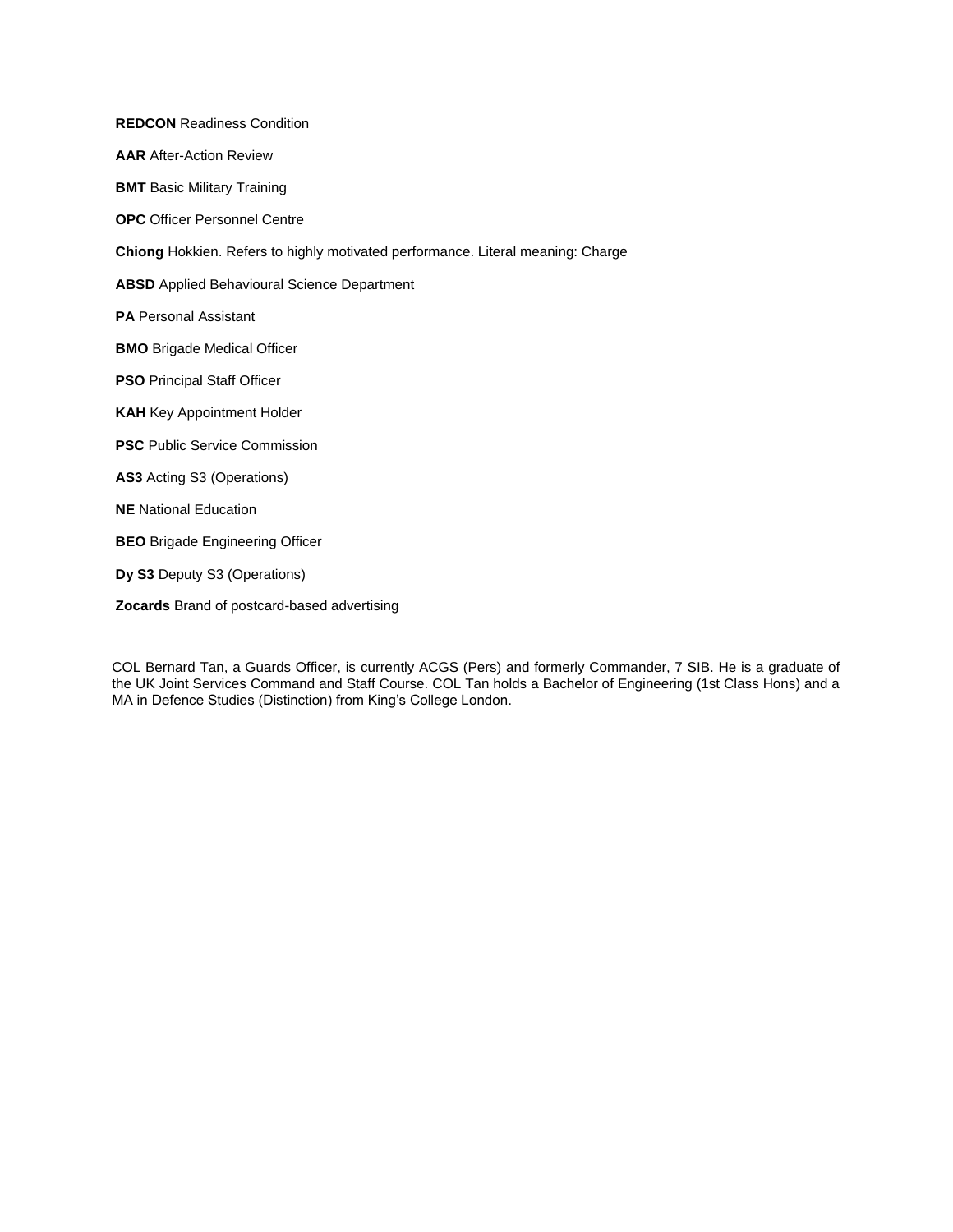## **Transformation of Airpower**

by LTC Tan Yuh Cherng, LTC Roland Ng & MAJ Foo Chun Fai

Airpower is the ability to project power or influence through the medium of the air to achieve strategic, operational or tactical objectives. For nearly a century, there has been a fundamental difference of opinion as to whether or not airpower has altered the strategies of war or merely its tactics. If it is the former, airpower can be seen as a revolutionary leap in the conduct of war but if the latter is true, then airpower is simply another weapon that joins the arsenal along with the rifle, artillery and the frigate.

Such a debate has not been fully resolved. But the recent body of evidence in Afghanistan and Kosovo adds to the theory that airpower has indeed brought about a revolution in war, because it has altered virtually all aspects of how it is fought, by whom, against who and with what weapons. Operation Iraqi Freedom reinforced the notion that modern air forces, properly employed, can quickly and dramatically transform the operational situation by stripping the enemy of its air defences, dismantling key elements of national infrastructure and isolating, immobilising and attriting field forces.

Much of this revolution in warfare can be explained by airpower's unique characteristics of ubiquity, speed, range, potency and flexibility. However, traditionalists maintain that airpower's inherent limitations of impermanence and its inability to hold ground continue to place insurmountable boundaries on airpower's ability to truly transform warfighting. With the advent of high endurance unmanned systems, long range precision weapons, high assurance datalinks, high speed C4I systems and more powerful ISR systems, such a proposition may no longer hold true.

It is thus important for us to examine how technological advances have affected the nature of airpower as this issue has a direct impact on how the RSAF, and concomitantly the SAF, should go about transforming our-selves. The approach this paper has adopted to do is an eclectic one. It first examines the unique physical attributes of airpower that we have commonly associated with manned aircraft and highlight how emerging technologies can alleviate airpower's traditional weaknesses and enhance its strengths. The synthesis will show that modern technology can further enhance airpower's unique attributes, mitigate its traditional limitations and truly influence the conduct of warfare in fundamental ways. Riding on these findings, the paper will then endeavour to put forth some suggestions on how the RSAF can go about actualising such a transformation insofar as technology, concepts, people and organisation.

#### **Airpower As A Dominant Source of Military Power – Enduring or Ebbing?**

One can arguably trace aerial warfare back to the 1700s with the advent of balloons and suggestions to use them to reconnoitre enemy positions and potentially bomb them. But it was the epic heavier-than-air machine flight by the Wright Brothers in 1903, which marked the first concrete step of technological advances for airpower's evolution into a mature element of modern warfare.

Since then, in tandem with enabling technological advances, airpower has evolved from being a peripheral component of military force to what General Omar Bradley described in 1956:

"Airpower has become predominant... both as a deterrent to war, and in the eventuality of war, as the devastating force to destroy an enemy's potential and fatally undermining his will to wage war." 1

Early air theorists have advocated strategic bombing as the concept to fully exploit the military value of air-power. However, in recent times, many have come to believe that the advent of high rate, around-the-clock capability to precisely spot and strike fielded enemy forces either on the move or in defensive positions, as demonstrated in Kosovo, Afghanistan and Persian Gulf campaigns, is portending a new phase in the history of air warfare.

#### **Airpower's Unique Physical Attributes**

What are the unique characteristics of airpower that accounted for its amazing ascent in the last 100 years even as its dominant form of application changes with time and context? Glimpsing into the future, what are the new factors that may re-define air- power in fundamental ways? This topic can be discussed and argued in many ways. One simple but insightful perspective is perhaps to examine the issues in terms of the premium physical attributes of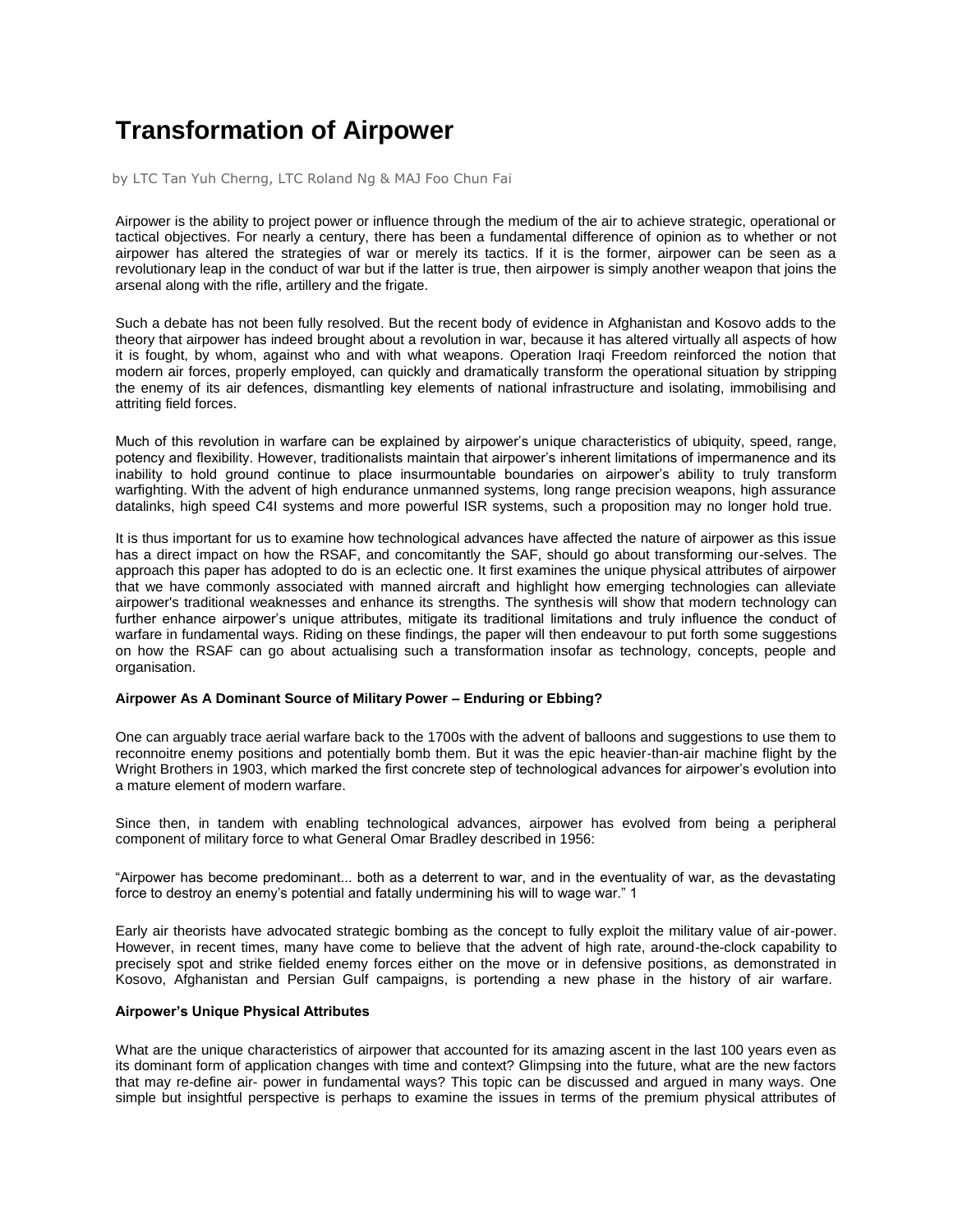airpower, commonly agreed to be speed, range, elevation, lethality and flexibility. 2

Military aviation systems, the traditional means of airpower, are valued for their long range, high speed and power of elevation to serve as carriers of a versatile range of payloads for diverse types of missions, such as reconnaissance, transportation, communications, or ground attacks. In this sense, "command of the air" battles are wrestles for the right to take military advantage of the medium of air – air superiority is a means to higher ends. Looking back, even the flimsy planes of 1918 could fly several hundred miles at one hundred miles per hour. And they overcome with ease natural and man-made obstacles to surface forces, such as hills, rivers, forests and build-up areas. Today, many modern aircraft are capable of unrefuelled ranges of thousands of miles at speeds of several hundreds miles per hour. This makes military aviation systems sometimes the only means to reach key enemy facility or capability, simultaneously if needed, across the entire depth and breadth of an enemy country. In fact, airpower's flexibility is often acknowledged in terms of its ability to enable the parallel conduct of different types of air campaigns at the same level of war, as well as at different levels of war.

Across the spectrum of air missions, virtually all the air theorists have given great focus on the issues of ground strike. At the extreme, some may argue that a history of air strategy is a history of the search for the single, perfect target. In the era of unguided or "dumb" weapons with limited range, military aviation systems provide both the necessary extended range to reach targets in depth, as well as the precision through aiming sights during weapons launch.

For the latter, by the 1991 Gulf War, with increasingly accurate bombing platforms equipped with increasingly advanced sighting systems, a circular error probable (CEP) of 160 feet is attainable for medium altitude "dumb" bombing. While this is probably the physical limit of accuracy achievable by "smart" systems with dumb bombs 3 , the close to 20-fold improvement since War World II 4 has significantly cut down, though not completely eliminated, the requirements for redundant targeting. Coupled with the attributes of speed, range and elevation, concentrated firepower can be directed at specific locations on and behind the battle area, further enhancing the lethality of modern airpower. This is particularly effective for large targets, such as industrial plants, key transport systems and nodes, enemy vehicle parks, and fielded enemy forces not yet engaged by own forces.

#### **New Airpower Equation**

The framing above describes the traditional competitive advantages of airpower commonly associated with the manned aircraft, especially the high performance and " smart " systems, for which military planners are willing to pay a premium to possess. But the advent of information and network systems, modern air / surface delivered stand-off, precision-guided surface attack weapons 5 , as well as unmanned aerial systems have radically changed this calculus, and defined a new airpower equation. At the conceptual level, the terms "Network-centric Warfare" "Precision Warfare" and "Unmanned Warfare" , which gained popularity after Desert Storm, are indications that this is not just about new technologies or better gadgets but maybe the emergence of new form of warfare that will fundamentally change the way airpower is constituted and employed. In the case of the SAF, the evolving concept of Integrated Knowledge-based Command and Control is our attempt to frame the possibilities for warfare in the Information Age.

To illustrate some of the possible ramifications of the new factors to airpower, con-sider the simple case of a flight of aircraft on a ground strike mission. Precision weapons with accuracy usually measured in feet have reduced the need to hedge against the probability of a miss. Even at the dawn of the modern precision weapon era, four flights of laser-guided bomb (LGB) armed McDonnell F-4 Phantoms perfunctorily took down the Thanh Hoa bridge in North Vietnam on 13 May 1972, which massive numbers of planes and dumb bombs in the previous seven years had failed to significantly damage. 6 Precision weapons have changed the notion of mass for ground attack from the air. Instead of sorties per target, planners can now talk in terms of targets per sortie. This trend will be further boosted by the advent of increasingly smaller warheads and weapons, as precision and miniaturisation enter a mutually<br>spiral. reinforcing spiral. The contract of the contract of the contract of the contract of the contract of the contract of the contract of the contract of the contract of the contract of the contract of the contract of the contra

But the above argument is equally valid for surface-launched precision weapons, which increasingly will have comparable range, speed and accuracy, and becoming a key element in the new airpower equation. This means that strike missions in the future are increasingly likely to be conducted by an integrated force comprising air and surface elements rather than huge formations of aircraft. The key question will be: Which option is the most costeffective for the effects to achieve? In the case of special targets or groups of targets that require heavy payload, the scale will tilt more towards aviation systems that have natural advantage in capacity. But eventually, each military force would have to find its own optimal balance depending on its unique strategic context and operational requirements.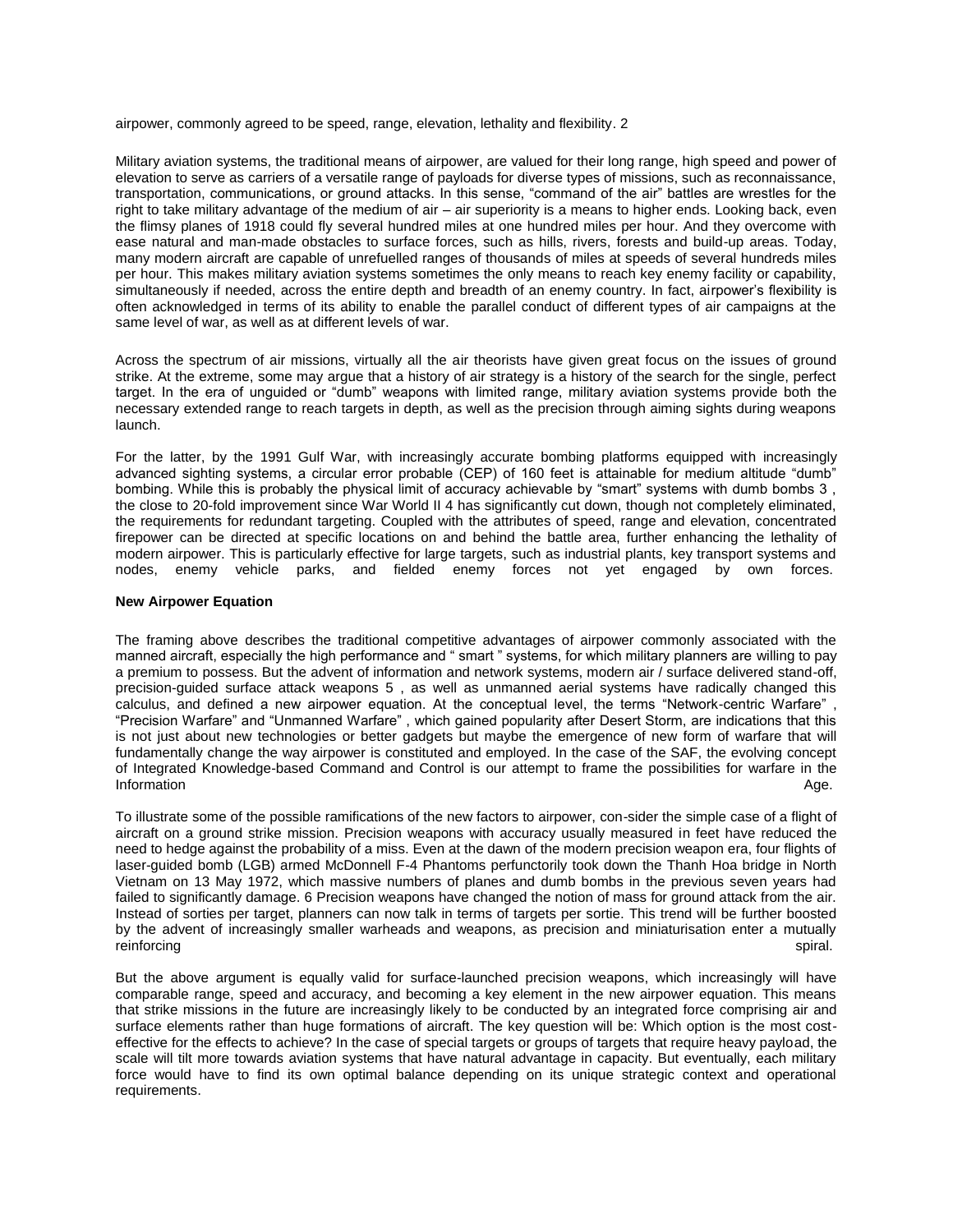A follow-on point is that precision weapons become themselves a justification and means to acquire more costeffective precision-weapon carrying aviation platforms. Not every platform needs to be both a "designator" and "shooter" . With advanced networks and networking, the demand for the "shooter" to provide Precise Aim has reduced. Precision Guidance and Precise Control of the weapon itself have allowed target designation and engagement updates to be provided from sources other than its carrier. 7 For example, "double lasing" is a common technique for Laser-Guided Bombs (LGB) employment.

Notwithstanding the concepts of employment, organisational structure and processes, the prosecution of Precision Warfare will require capable intelligence, sensor, and network systems. Furthermore, the necessary information and network systems to support the employment of precision weapons will also provide force-multiplying effect for flight. While better information does not allow the aircraft to fly faster, longer or higher, it can provide better awareness for the aircraft to take the least dangerous or defended route. This in turn may mean the need for less aircraft to perform protection role. Better information can also give flexibility in the form of on-the-fly reassignment of higher priority targets. The possibilities are endless with information and knowledge.

It is worthwhile to point out that the relation between aviation and information and communications / network systems can be symbiotic. The advantage of elevation is obvious for the function of sensing. But in the Information Age, elevation confers an advantage. Advanced networks usually have a high demand for bandwidth. In the commercial world, 3G mobile phones today are already offering throughput of 384Kps to 2Mbps. This would require carrier frequency beyond VHF band, which in turn require the communicating nodes to be within line-of-sight. Air platforms, with its inherent physical advantage in elevation, are in a good position to surmount this challenge and become key hubs not only for sensing and targeting but also in the overall military network system.

Unmanned aerial systems provide the means to lessen the natural limitation of conventional airpower – impermanence. Unlike surface forces, pilots cannot live in their medium and have to land in order to rest, refuel and rearm. The value of unmanned aerial systems lies in their endurance – they are able to stay in the air over a longer duration, and generally at lower cost. Persistence – the ability to have continuous presence in time – can be achieved with planning to conduct strike, sensing, networking and other functions.

With these new factors in the airpower equation come the issues of orchestration. What will be the right mix of systems for a transformed airpower? How should manned and unmanned systems be integrated to give airpower unprecedented flexibility, pervasiveness and persistence for sensing, networking, targeting, effects evaluating and other key combat functions? What are the unique force multiplicative effects that airpower can provide in joint, land, sea and information campaigns with its combat advantages conferred by the new factors in airpower equalton? What should be the underlying infrastructure, linkages and processes for Command and Control, and information flow to bring everything together? Although the SAF has some pieces of the puzzles, we recognize that there is still much to explore.

In summary, this section only examines the possible ramifications to airpower by new factors in the equation from the physical attribute perspective. Other perspectives, such as political considerations and concept of deterrence, will provide equally interesting insights on the possible future path for airpower. This will require a longer analysis than what this article intends to discuss. But what is clear is that there are complex issues in force structure and technological developments, strategy and doctrine, command and control structure and processes, as well as education and training that need to be examined and resolved to fully harness the potentials and possibilities for warfare in The Information Age.

#### **Technology, Concepts, People**

While the metamorphosis of a caterpillar into the glorious butterfly requires it to remain in a cocoon, it will be quite unlikely that RSAF can afford such luxury. As the RSAF moves on to embrace the transformation for the next quantum leap, there are three pillars: Concepts, Technology, and People that The Pillars for Transformation have to come together for the complete transmutation. Tomorrow's military capabilities will depend on the right investment in enabling technologies that can be integrated into new or existing systems and employed using new operational concepts, and more importantly, by people who are properly trained and willing to embrace the new concepts. Short of the proper doctrines and correctly skilled war fighters, the newest machines will not generate the airpower that allows it to continue its dominant role in future battles. In this article, some suggestions are discussed on the many facets the transformational journey that RSAF can take.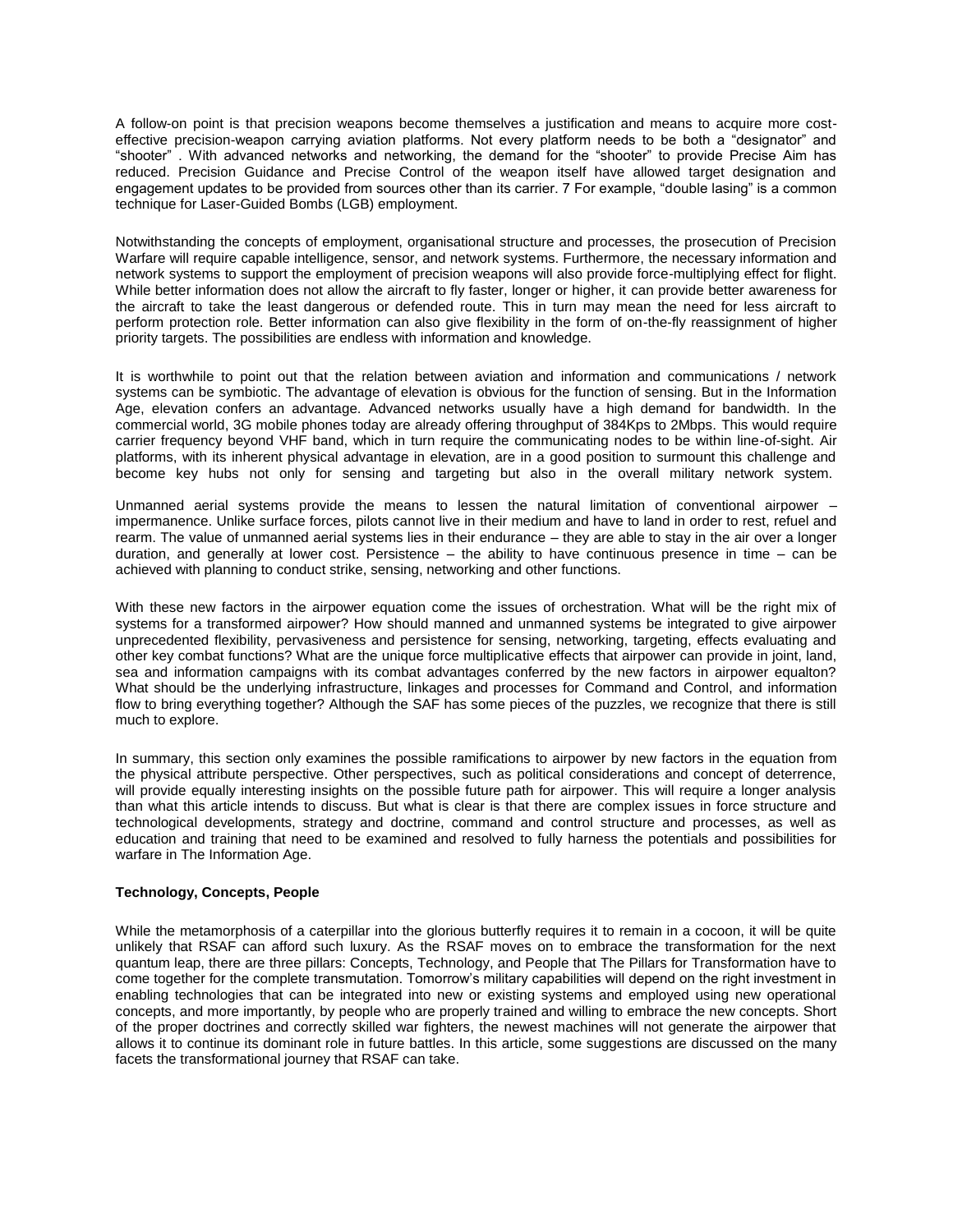#### •Technology

New concepts of warfare have proliferated throughout military jargon after Desert Storm which the US forces won decisively. How can airpower continue to maintain its relevance and effectiveness in the future battlefield, with these new sources of military power?

The delivery of a weapon is only the end-point of a process involving a complex array of inputs and information that enable it to arrive at the right place, at the right time. Some key technological areas that will enable dominance in the battlefield will be precision strike capability, information networks and unmanned platforms.

While these technologies are not uniquely applied to the utilization of airpower, they, however, uniquely provide the edge for airpower to further its dominance in the battlefield.

One key weakness of airpower is its impermanence. Currently with large unmanned aircraft, like the Global Hawk, 24-hour coverage of the battlefield can already be achieved. With the eventual advent of unmanned strike platforms, not only will there be round-the-clock intelligence, surveillance and reconnaissance (ISR) coverage of the battlefield, the enemy will not have breathing space between pauses in air strikes encountered today.

With intelligence gathered from unmanned aircraft supplementing those from various sensors (surface-based, electro-magnetic sources, space-based, etc) dispersed over the battlefield, an integrated information system can provide a collated picture of the battlefield. This global picture will enable each warfighter to gather information that is critical to his / her mission. Coupled with the existing speed, range and elevation advantage of air assets, strategic strikes at the enemy as well as having the ability to divert to targets of opportunities can be carried out in a persistent manner.

Certainly, the question will be whether such capabilities can be realised through cost-effective means, given limited budget? It may be possible that highly valued platforms may not be the way to go. They may likely be bought in relatively small numbers in view of limited budget. What may be a possible alternative is to have miniaturised technology to keep versatility high, but with size and cost per platform remaining low. With the expected advent of photonics (for example, optical switchers and fibres) and Micro-Electro-Mechanical-Systems (MEMS), sensors and platforms based on current technology can be miniaturised while performing the same missions, if not more. How about deploying dozens of small or even micro- UAVs be packed with light-weight, modular payloads for surveillance?

The emerging opportunities with the fusion of technologies in MEMS and the possible use of " smart material " will benefit manned aircraft, which also give rise to new hybrid weapons systems. With manned aircraft, it may be possible for each to be armed with small and precision-strike capable munitions that can be software-controlled and tuned to fulfil different missions. Such platforms can pick out and execute " target-of-opportunity " missions broadcast over the air. Some examples of new hybrid weapons systems are surface-launched cruise missiles with the capability to loiter and strike at the most appropriate time, and morphing UAVs that can change their " shapes " to optimise their performance for different missions. These possibilities certainly offer new areas that airpower can tap into, and to extend its pervasiveness (in both time and space) in future battlefields.

With unmanned systems, the operator no longer resides in the platform. The human management and command and control (C2) paradigms may have to be changed. For airspace management, the maturity of sense and avoid technology is crucial for safe inter-operation with both manned and unmanned platforms. System technologies that focus on the man-machine interface hopefully can be developed with new understanding in human cognition. With the expected increase in information flow and data exchange over the " air " , wide-band communication networks will have to be developed. This is an area that the military can leverage on the commercial leaps in communication technology.

#### • Concepts

The effective use of technologies will have to be complemented by its proper deployment. During World War II, the French certainly had no less tanks than the Germans. The lopsided victory of the Germans in the battle best illustrated the right use of tactics. In order for the RSAF to maintain itself as a modern airforce, transformational concepts and appropriate deployment will be what are needed for RSAF to propel itself to greater heights. The following are possibilities raised in the form of questions to generate more discourse rather than prescriptions.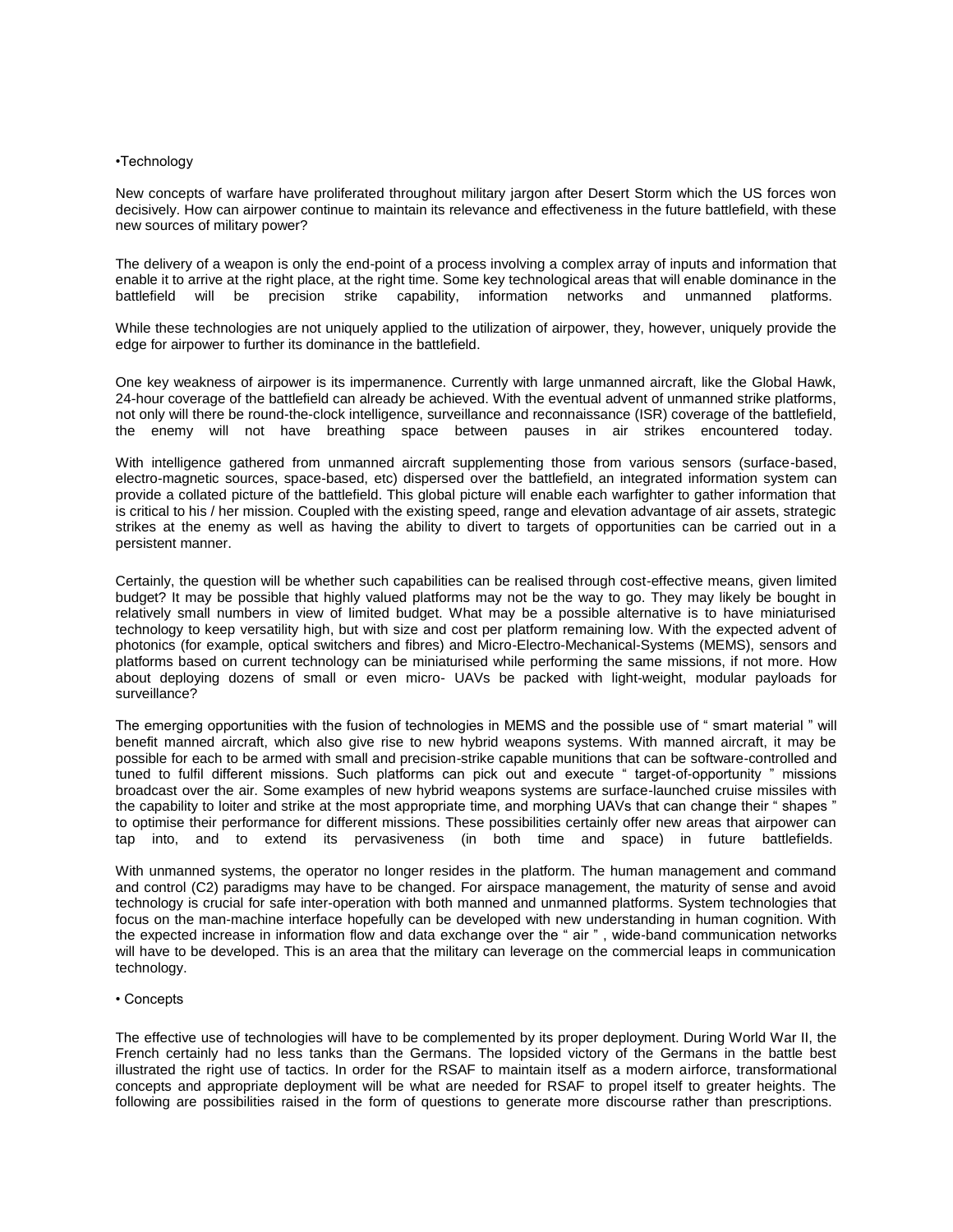#### **Providing Homeland Air Security.**

Currently, dedicated air defence fighters provide the first line of air defence for Singapore . Dedicating assets for specific roles may, however, sub-optimise the use of our assets. In this case, if air threats are not imminent, then these dedicated air defence fighters would have been under-utilised.

In time to come, with precision munitions getting smaller, aircraft will have room available for more payload, be it airto-air or air-to-ground ordnance. This offers fresh possibilities in force employment. For example, fighters with Air-to-Air AMRAAMs and miniaturised PGMs can simultaneously take up the role of intercepting and killing enemy attackers, as well as to perform strikes, such as targeting and destroying time-critical and sensitive targets. The traditional delineation of Air Defence fighters, sweepers and strikers will increasingly be blurred.

Potentially, our fighters can be truly swing-role, seamlessly transitioning between air defence, sweep and strike missions. Coupled with increasingly capable surface-based air defence systems that can reach further targets and are more lethal against the full spectrum of air threats, the traditional notion of a multi-layer air defence concept can have a very different face.

Indeed, it is pertinent now that we should relook at the entire concept of Homeland Air Security because a large scale force-on-force struggle for survival cannot be the only impetus for Homeland Air Security in this new milieu. With the end of the Cold War, there have been more regional conflicts and now terrorism threatens many nations across the world. Homeland Air Security must thus factor in these new geopolitical circumstances.

As high vigilance is required at all times, we will need to expand our thinking on how best we can provide for our Homeland Air Security. Specifically, we will need to see how best a robust and sustainable air defence shield can be put up for long periods of time without incurring attendant costs so exorbitant that we fall into the asymmetry trap. In this respect, long-range ground-based air defences coupled with a small complement of fighters and Non-Cooperative Target Recognition radars may offer an efficient peacetime air defence against the constant and amorphous threats from the air.

Of course, there will be many challenges in implementing such revolutionary changes in our force employment concepts, but we need to start testing these ideas.

**Achieving Air Dominance.** Moving on to the control of the air, there are interesting issues for us to address. In the past, control of the air meant the decisive application of airpower against installations or infrastructure used by hostile forces. With the destruction of the installations or infrastructure, the generation of hostile airpower can be stopped. This would allow us to achieve air dominance. The means by which firepower is delivered has, for most airforces, been the aircraft. Looking forward, technology may be able to provide cost-effective alter-natives in the form of surface-launched precision-strike missiles. That would radically alter the air dominance equation in two ways. First, application of fires on installations or infrastructure can be done using a more diversified set of strike means. Where the balance lies, however, will remain something for us to examine. Second, if airpower can be applied through a variety of means, achieving air dominance will be more than the destruction of installations and infrastructure. The ability to target elusive missile launchers and ship-based missile launchers will increasingly be part of the air dominancecampaign.

**Dominating from the Air**. We will need to be able to dominate the land and sea environments in order to ensure air dominance, even as air dominance creates the conditions for us to dominate from the air. The endurance limitation of manned platforms meant that airpower is generally applied in heavy pulses. In the case of most airforces, strike cycles are planned at a rate of one major offensive about every few hours. This means that in between strikes, the enemy can potentially reconstitute and reorganise.

However, UAVs, with their high endurance, allow us to overcome the transient nature of airpower. The recent applications of unmanned warfare in Kosovo , Afghanistan and Iraq provide ample evidence for this. With their persistence, unmanned systems carrying good sensor payloads have the unique ability to paint the battlespace continuously. Coupled with on-demand air strikes, UAVs allow us to apply force in a timely and precise manner. The result is one where the enemy faces certain destruction each time he moves. Such persistence denies the enemy any opportunity to reconstitute.

In so doing, the psychological refuge that comes with even a fleeting respite from air strikes can be removed. This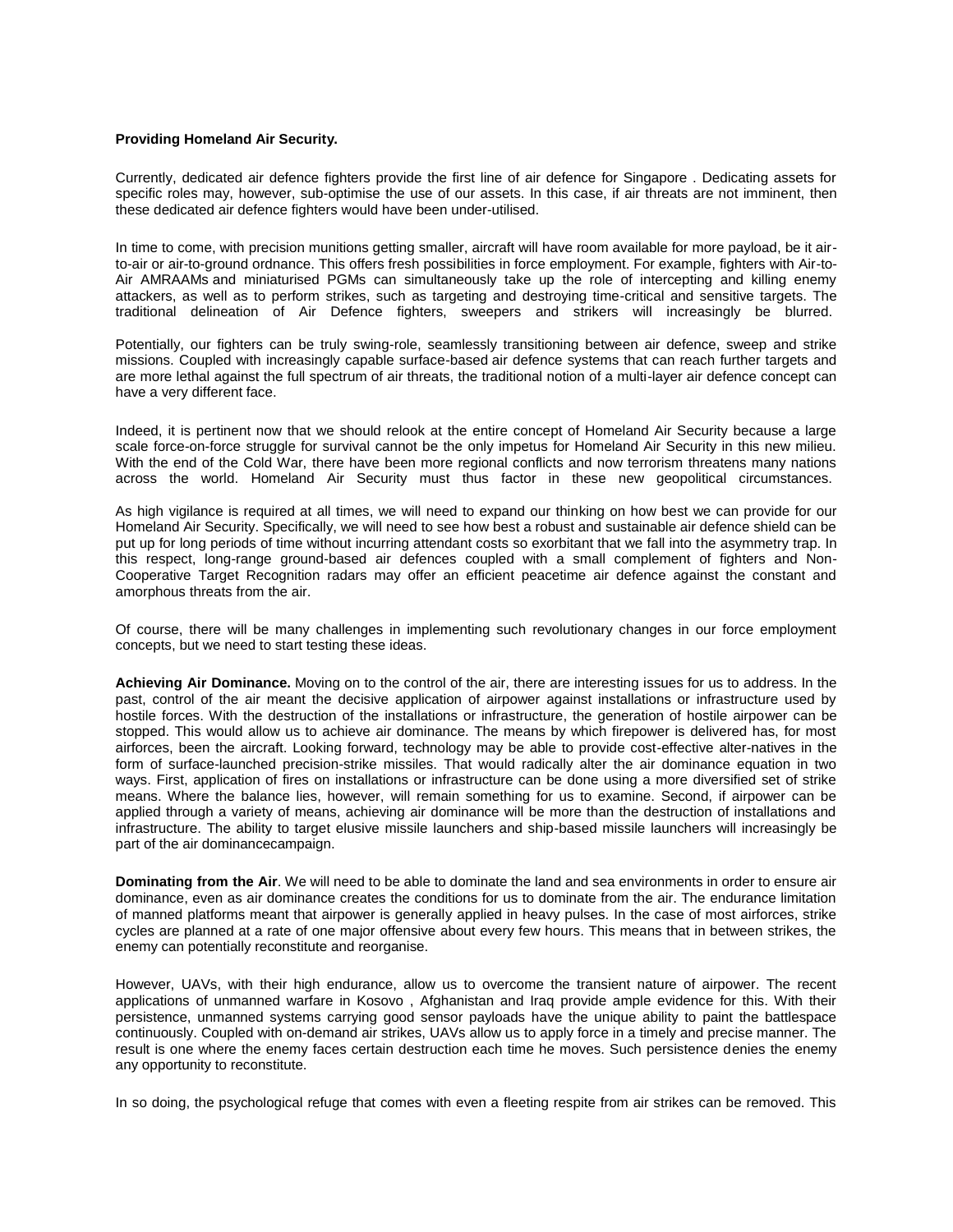can be demoralising to any ground soldier or naval combatant; that the mere presence of unmanned systems could cause the collapse of their morale and cohesion. Today, the SAF is looking at how persistent airpower can be used to shape the ground and naval wars decisively. Together with our Army and Navy, the Air Force can apply timely and precise fires to dominate the land and sea battles.

Such a capability is revolutionary in war and can also contribute significantly in peacetime. Take the example of the peacetime requirement of maintaining a recognised sea situation picture, where high sea traffic volumes combine with wide swathes of water to make such a requirement particularly demanding. High endurance UAVs would be able to mitigate these demands because they are able to translate their height advantage and leverage on advanced sensors to provide over-watch over huge areas. The speed and endurance of these UAVs also mean that every UAV sortie can be used to cover multiple maritime zones in a flexible and sustainable manner. The advantages of the UAV over ships and other sea-borne vessels are only too obvious.

Given these systems, UAVs will have a bigger role in the Air Force and airpower's perennial problems of impermanence and transience are mitigated. Together with the manned fighters' flexibility and efficacy in bringing heavy loads to bear swiftly, UAVs will bring complementary capabilities that will allow us to push the airpower envelope to new frontiers.

#### • People

New technologies and concepts offer new opportunities. But to exploit them will require a transformation in our organisational design and people. Ultimately, it is the people who can harness and exploit technology in revolutionary ways that will make the critical difference. The challenge for the organisation is how to create an ecosystem that will be conducive to unleash the innovative minds of our people. While the exact "how" for the creation of this kind of ecosystem in a military organisation is still a topic of intense debates, it is generally agreed that openness, spirit of experimentation and intelligent risk-taking are the attributes that the organisation should encourage and consciously reward when there are visible, even if not huge, achievements.

Operationally, the transformation journey ahead is going to be filled with new ideas that may at first look like the dichotomy with traditional notions of how we do things. For example, with the advent of more capable computing, communicating and networking technologies, many arguments were centred on whether there should be greater centralisation or decentralisation in the function of Command and Control. It is useful to clarify the merits of each model in different specific context. But the more important point is to be cognisant of the dangers of falling into the mental traps to think of available options in terms of either "1" or "0" . Instead of hard-wiring the systems based on a particular model, the real opportunities today lies in the potential to create systems that are truly flexible and adaptive to prevailing conditions and requirements. Adaptiveness through continuous learning will truly be a premium competitive advantage for the organisation, especially at a time when many agree that the only certainty about the future is uncertainty.

#### **Conclusions**

To end, it may be interesting to highlight an analogy that Chief Defence Scientist, Prof Lui Pao Chuen, has used at various international and local forums to describe the challenges that the SAF is facing today:

Unlike the SAF in the past whose main focus is dealing with hot war, the strategic context today demands the SAF to be both a sprinter and marathon runner – the former to fight short, high intensity operations and the latter to sustain long, low intensity conflicts. Over-optimisation of one will be at the detriment of the other. This not only applies at the strategic design level but also at the capability structuring level.

The story of the German Luftwaffe's fighter aircraft design, for example, the Messerschmitt Bf-109 and Junkers 87 "Stuka" , during WWII is illustrative of what could happen if our suite of capabilities is locked in to handle a narrow operational context. While highly optimised and successful for Blitzkrieg operations, the limited range of the German fighter aircraft eventually became a liability at the Battle of Britain, as they could not stay over the battle area for very long before having to return home. The rest, as most people would say, is history.

Therefore, as the SAF explores the unknown in this journey of transformation, we must remain open and flexible to create options for plausible scenarios, experiment to surface relevant questions and solutions, and reserve capacity to deal with the uncertainty.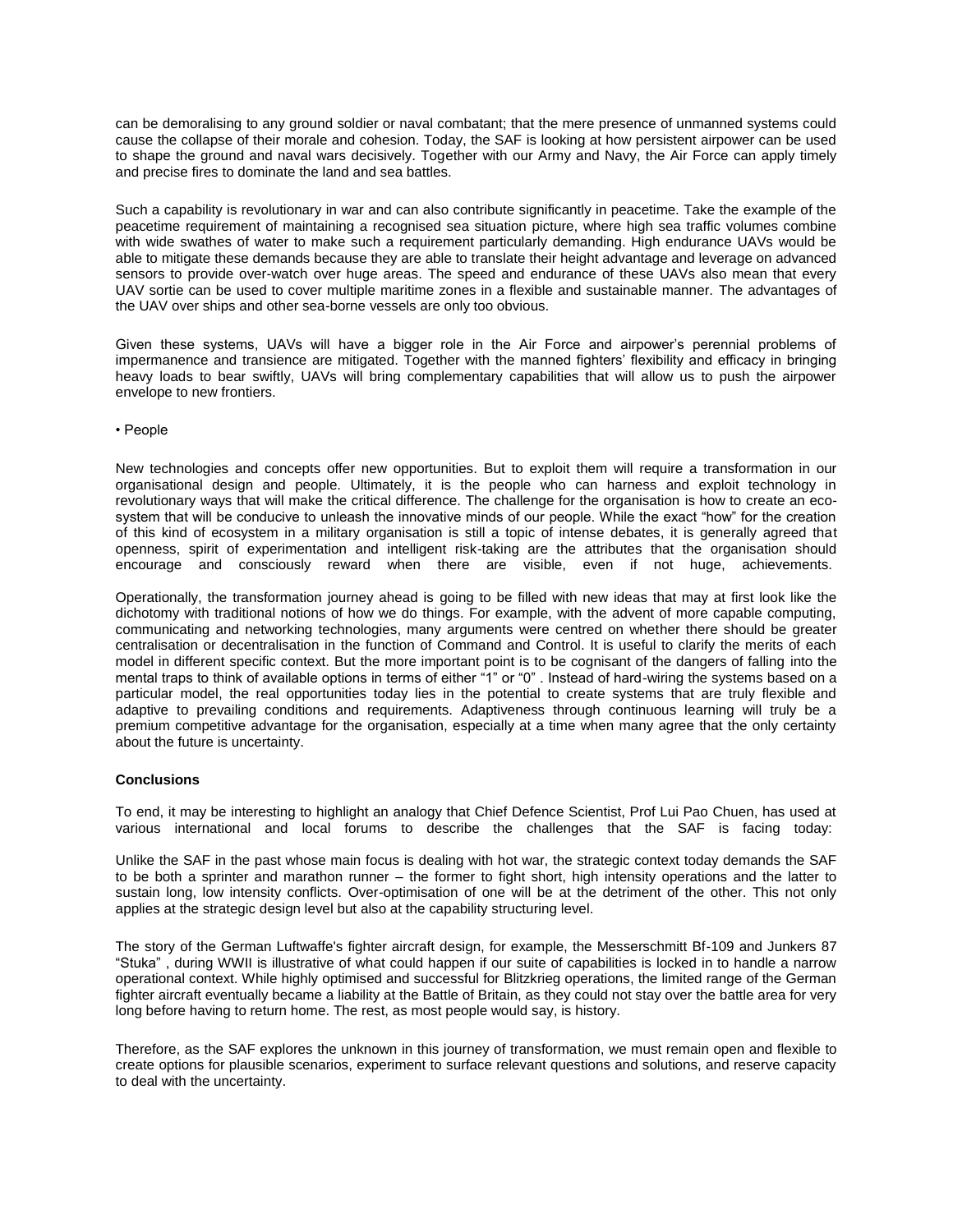#### **Endnotes**

1 General Ronald R. Fogleman, Chief of Staff, United States Air Force, "Strategic Vision and Core Competencies ", as delivered at the Air Force Association Symposium, Los Angeles, CA, 18 Oct 1996.

2 Colonel Phillip S. Meilinger, USAF, "Ten Propositions Regarding Air Power ", Air & Space Power Chronicles, 1995.

3 Lessons from the Gulf War indicated several problems with medium and high-altitude bombing with unguided munitions, even with digital "smart platforms ". First, the visual bombing pipper was two milli-radians wide. At a slant range of 20,000 feet, typical for high-angle dive deliveries, the pipper blanked out an area on the ground 40 feet across, often hiding the target. To the resulting errors must be added bomb dispersion errors. For example, the Mk 84 General Purpose bomb dispersion was 5-6 milli-radians. The result of both of these kinds of errors was a worstcase 160-foot missed distance, even if the pilot did everything right and the system worked perfectly. Richard P. Hallion, Precision Guided Munitions and the New Era of Warfare, Air Power Studies Centre, APSC Paper Number 53, 1995. He calculated from data that by the time of the Gulf War, the capabilities of 'smart ' airplanes dropping dumb bombs from medium altitudes were sufficient to place an unguided munition within 160 feet of a target.

4 Richard P. Hallion has examined the case of trying to hit, with a hit probability of 90 per cent, a target measuring 60 x 100 feet using 2,000 pound unguided bombs dropped from medium altitude:

War Number of Number of CEP Bombs Aircraft (in feet)

World War II 9,070 3,024 3,300

Korea 1,100 550 1,000

Vietnam 176 44 400

5 Precision-guided aerial munitions (PGM) in general refer to self-propelled aerial projectiles, guided in flight toward a target either by remote control or by internal mechanisms. The weapons can be launched from air or surface platforms, and vary widely in size and type, ranging from large strategic ballistic missiles with nuclear warheads to air-to-air missiles for air superiority battles to small, portable anti-tank weapons carried by foot soldiers. Although most are military weapons with explosive warheads, others may carry scientific instruments for gathering information within or above the earth 's atmosphere. Ground attack PGMs in this article refers to a particular class of PGMs, including air-launched variants – laser-guided bombs (LGB), satellite-guided bombs (e.g. Joint Direct Attack Munition (JDAM)), air-launched cruise missiles, ground attack missiles (e.g. AGM-65 Maverick, Joint Stand-off Weapon (JSOW), and Joint Air to Surface Stand-off Missile (JASSM)) and ground- based systems, such as the US Army 's Tactical Missile System (ATACM) and surface – launched cruise missiles. "US Missiles "Federation of American Scientists. ( 10 Nov 2000).

6 McPeak, Merrill. "Precision Strike—The Impact of the Battle Space. "Military Technology (May 2000): pp20-24.

7 Precision engagement will depend on three factors – precise aim, precise guidance and precise control. Precise aim depends on pre-launch target data update and orientation of the shooter. The common precise guidance can be from laser homing, inertial, optical or infrared imaging, or satellite signals from the Global Positioning System (GPS). Precise controls are normally realised through adjustable fins, and sometimes self-propulsion of the weapon.

LTC Tan Yuh Cherng is a Weapons Systems Officer (ADA) by vocation. He is currently a Senior Force Transformation Officer at the Joint Plans and Transformation Department. He graduated with a Masters in Engineering (First Class Honours).

LTC Roland Ng is a Weapons Systems Officer (ADA) by vocation and is currently attending the RoyalAir Force Command and Staff course, UK. Previously he held the appointments of Branch Head at MINDEF and HQ ADSD as well as Squadron Platoon Commander. He graduated with a Masters of Engineering from University College, London.

MAJ Foo Chun Fai is an Air Engineering Officer by vocation and is currently a Staff Officer at the Air Logistics Department. His previous appointments include Officer-In-Command for the Propulsion Flight at Sembawang Air Base and Project Officer at the Air Logistics Department. He graduated with a Bachelor of Aeronautical Engineering (First Class Honours) from the University of Illinois in 1998.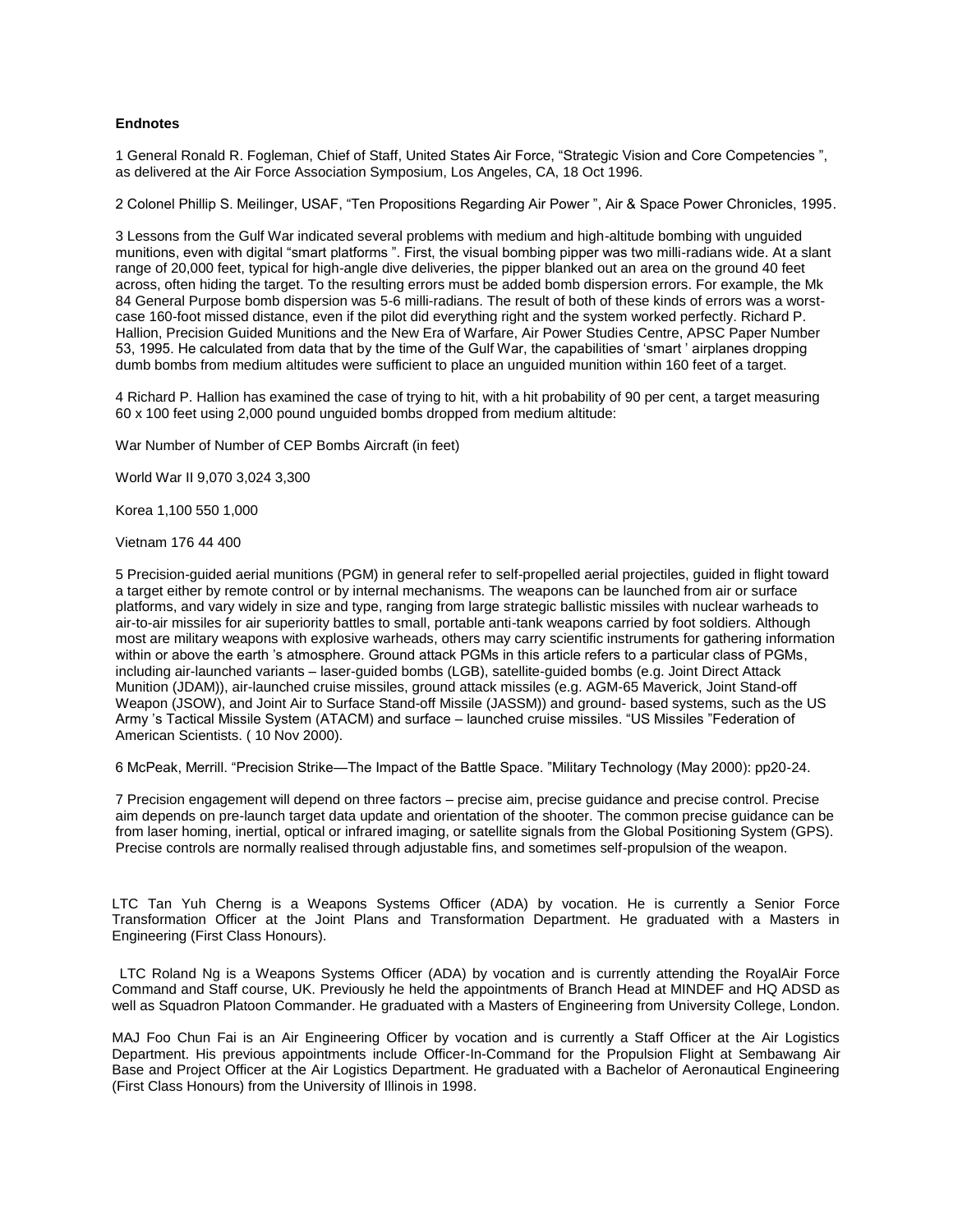## **Airpower In Non-Conventional Operations**

by LTC Lim Kok Siong, CPT Stanley Chua & CPT Teh Hua Fung

Global security underwent a paradigm shift in the late 20th and early 21st centuries. In the 1990s, the collapse of the Soviet Union, dismantling of the Warsaw Pact, and the subsequent end of the Cold War, triggered a reorientation of military focus from conventional wars to non-conventional operations. Military forces were employed increasingly for missions related to peacekeeping, evacuation, humanitarian aid and Low-Intensity Conflicts (LICs). In the late 1990s, following a series of terrorist attacks on US facilities throughout the world, "A National Security Strategy for a New Century" identified transnational terrorism as a key concern for the US in the Year 2000 and beyond. 1 Indeed, T3 soon took its place at the top of the US Armed Forces' agenda in the wake of the terrorist attacks of September 11. Against this backdrop of a new security paradigm, capabilities of armed forces throughout the world were fundamentally re-assessed.

The notion of LIC has been in existence as a political-military concept even before the US emerged as the sole superpower in the world. However, with the end of the Cold War, the mounting spectrum of operations conducted at medium-intensity levels led to the introduction of the US-coined term "Operations-Other-Than-War" (OOTW). 2 Yet, even in its land of origin, the concept of OOTW has remained fuzzy. It has been inconsistently defined by documents that originate from the Joint Chiefs of Staff, the Department of Defense and the US Army field manuals respectively. 3 Indeed, the loose use of terminology is evident in the way that OOTW has been variously described as a form of LIC, asymmetric conflict, peace enforcement operation and small war. Rather than haggle over the academic nuances in these descriptions, this article will adopt the term "Non-Conventional Operations" (NCOs) to describe an array of operations undertaken in relation to peacekeeping, peace enforcement, counter-insurgency, non-combatant evacuation, humanitarian assistance, relief and counter-terrorism.

Besides conceptual formulation, the utility of adapting conventional military capabilities for non-conventional employment has similarly been a matter of disagreement. In particular, the relevance of airpower in the spectrum of non-conventional conflicts has been disputed amongst politicians, military theorists and military practitioners alike. For instance, the role of airpower has been dismissed by military theorists such as Martin van Creveld, who wrote:

"In a world where almost all wars are fought not between states, but within them, many if not most of [airpower's] elements have become obsolete and useless." 4

Indeed, with the majority of problems in non-conventional conflicts being rooted in ethnicity, philosophy and politics – issues that airpower and high-technology traditionally have little relation to 5 – the scepticism over airpower is not inconceivable.

This article will challenge the view that airpower is irrelevant to NCOs. Instead, it will be argued that the increasing employment of airpower for NCOs throughout the world attests to the necessity for airpower as an indispensable component of non-conventional missions. For example, airpower was extensively used in the US campaigns in Grenada, Oman, Bosnia, Afghanistan and Iraq; the Israeli operations in Libya; and the Russian efforts in Chechnya and Afghanistan. In the RSAF context, the recent transformation in the regional security landscape has similarly led to an increased reliance on airpower for non-conventional ends, such as Humanitarian Assistance Disaster Relief (HADR) missions, Non-combatant Evacuation Operations (NEO), Peace Support Operations (PSO) and Counter-Terrorist Operations (CTO). By examining how other militaries have harnessed the unique capabilities of airpower in NCOs, and the potential ways of enhancing the application of airpower in light of recent technological developments, this article will seek to demonstrate that the role of airpower in NCOs is a critical and irreplaceable one.

#### **Capabilities of Airpower in Non-Conventional Operations**

Airpower has been called upon to be the "lead element" in the employment of the "Military Instrument of Power" 6 in NCOs. The qualities that it offers, such as dominant manoeuvre and precision engagement, are unique and devastating not only in conventional missions but in non-conventional ones as well. 7 The ability of airpower to bring about disproportionate advantages compared to land or sea elements of warfare renders it an indispensable component to be leveraged upon to meet the ever-changing spectrum of NCOs. In this section, the vital combat and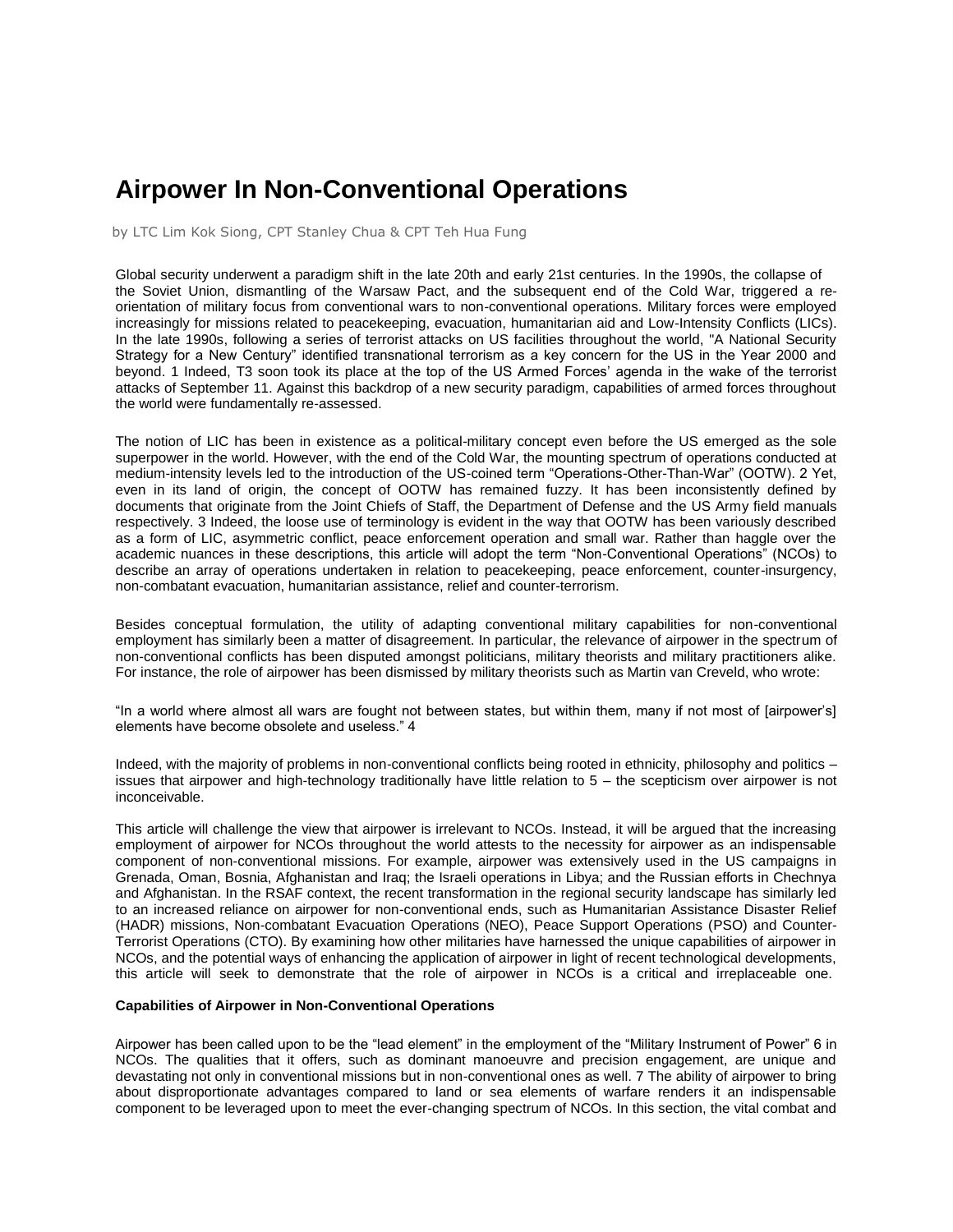support capabilities of Air Power in NCOs will be examined respectively.

#### • Combat Capabilities

The employment of airpower in combat roles rides on capabilities such as Wide-Area Surveillance, Precision Engagement and Pervasive Operations. In CTO, Wide-Area Surveillance enables military forces to deal with terrorist networks consisting of loosely connected cells that are relatively organic and independent in their operations. It complements the intelligence picture and reinforces surveillance and reconnaissance capabilities. Security planners are thereby equipped with the necessary means to overcome the challenges of intelligence-gathering, as well as, the locating and monitoring of the activities of terrorist cells and members.

In the context of peacekeeping, the ability of airpower to provide Wide-Area Surveillance is similarly critical, as such in an environment that usually consists of a small number of ground forces with no recognisable frontlines and little separation between belligerent formations and the surrounding civil population. Airborne sensors, besides being non-intrusive, can also relay information efficiently, which is vital both for political decision-making and battlefield awareness. For instance, as early as 1975, peacekeepers in Sinai exploited the capabilities of aerial surveillance and satellite reconnaissance to create a system, which allowed them to monitor ceasefire compliance with great success. 8 Thus, by relying on an integrated network of airborne sensors such as synthetic aperture radars, thermal infrared line scanners and electro-optical sensors 9 , airpower offers an unparalleled means to survey and maintain real-time intelligence over a large area.

In view that mass firepower is not a politically feasible option in most NCOs, the ability of airpower to undertake Precision Engagement assumes paramount importance. In a climate where collateral damage is of increasing concern to democratic governments, the ability of fighters and attack helicopters to deliver weapons in a responsive and precise manner allows the achievement of military objectives without compromising political ideals. This was clearly shown in the well-documented effects of laser-guided bombs in the recent Gulf conflict. In the case of CTO, given that terrorists are able to blend in easily with the civilian populace, Precision Engagement is similarly necessary to counter the latter's elusiveness. As such, the ability of airpower to conduct all weather, day or night surgical strikes on small and mobile targets at short notice renders airpower an essential instrument in the conduct of NCOs.

The third capability of airpower in the combat role – that of Pervasiveness – stems from the speed with which airborne platforms can traverse the air-space, which allows them to reach and inflict damage on targets that are miles apart. Pervasiveness can be fully exploited in NCOs (in particular, CTOs) as the associated perpetrators are usually equipped with only limited counter-air capabilities. In turn, airpower's ability to conduct pervasive operations is complemented by its flexibility, a capability granted by the increasingly multi-role nature of today's air platforms, which provides greater latitude for the switching of roles whilst airborne. Together, pervasiveness and flexibility enable operations against time-critical targets to be conducted in an efficient and effective manner. For instance, it was reported that during the Russian campaign in Chechnya, a Russian A-50 (AWACS), upon detecting the rebel president Dudayev talking on his cellular phone, relayed his position to an airborne Su-27, which diverted from its original flight plan and took him out with a precise TV-guided bomb. 10 In this light, the Pervasiveness of airpower infuses a lethal and instant quality like no other.

#### • Support Capabilities

While the combat employment of airpower for NCOs is of relatively recent origin, the support roles of airpower in NCOs are far better established. Airpower's contributions in the aspects of Mobility and Versatility are the key factors that enable support roles to be undertaken with resounding success. The aerial mobility afforded by fixedand rotary-wing transport platforms offers a myriad of transportation options that can be tailored to suit a variety of roles, ranging from ferrying of personnel, to evacuation and Search-and-Rescue (SAR). In addition, mass strategic airlift capabilities increase the timeliness of deploying peacekeepers, which enables friendly forces to quickly attain local superiority through troop concentration. For example, in 1993, strategic airlift capabilities allowed the UN to move thousands of US, European and Russian troops to Bosnia within days of a peace agreement. 11 At the same time, air mobility is also crucial in facilitating the expedient delivery of supplies, such as food and medicine, to forward-deployed ground troops or friendly non-combatants in a PSO scenario. In the case of troops whose movements are restricted due to geographical or geopolitical obstacles, the reliance on airpower, in effect, provides sustenance in the absence of a land-based supply line. Indeed, according to Harry Summers, "thousands [in Bosnia 1 are alive today because of the dedication of US and allied airlifters." 12 On this account, airpower is necessary to ensure that personnel and logistics supplies will enjoy freedom of movement between areas of vastly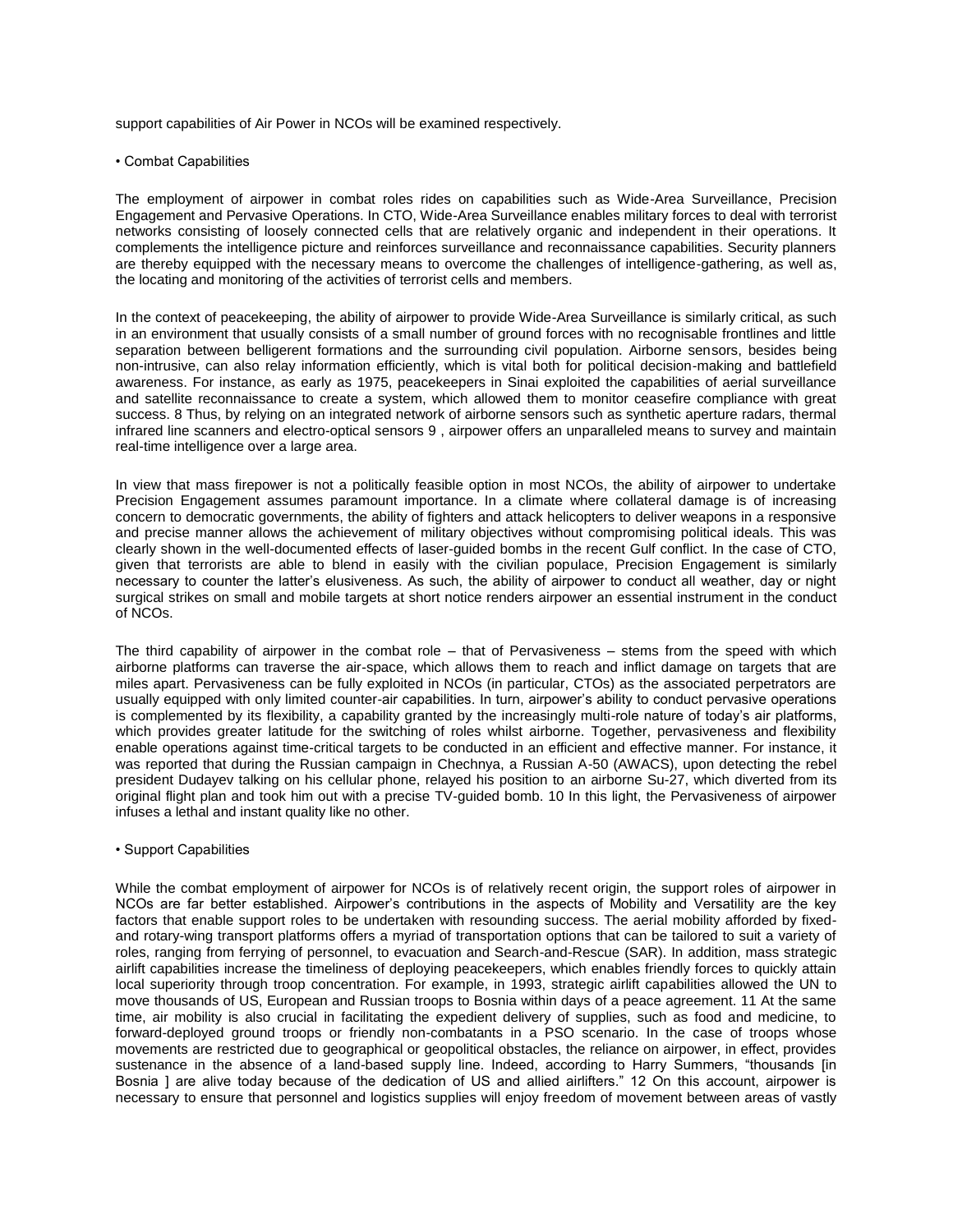#### disparate geography.

In a similar vein, the Versatility of airpower has been well utilised particularly in less benign situations, mission survivability and continuation of operations, which are often contingent upon the adaptability of the resources at hand. Helicopters, for instance, became an icon of the Vietnam War due to the plethora of roles they played: not only did they provide troops with the element of manoeuvre, they also pro-vided timely support fires in CAS missions, and dedicated SAR support for downed aircrew and foot soldiers. 13 The UH-1H, AH-1 Cobra and HH-3E "Jolly Green Giant" have since gone down in history as powerful symbols of the war. In addition, the versatility of airpower is also reflected by the sheer range of capabilities that airpower offers, which includes those offered by reinforcement assets, such as tanker aircraft. In Operation Allied Force in Serbia, over 355,800,000 pounds of fuel 14 were transferred, allowing combat aircraft the persistence to relentlessly strike ground targets. Indeed, Lieutenant General Michael Short, US Joint Forces Air Component Commander, was sufficiently impressed by the success of such assets as to conclude that "without tankers, we could not have fought this war". 15

The combat and support capabilities of airpower are fundamental to the conduct of NCOs. While traditionally employed for conventional wars, experiences of other militaries in NCOs have produced consistent and convincing evidence that airpower cannot be left out in the conduct of a non-conventional mission. In relation to the RSAF, airpower has been used extensively to provide support for ground operations. For instance, UH-1Hs were deployed to Timor Leste to support the peace operations, while on various occasions, C130s, Fokker-50s and KC-135s have also been used for evacuation, medical and relief missions. In particular is our recent deployment of a C-130 and KC-135 to the Persian Gulf to aid in the rebuilding of post-war Iraq as part of Singapore ' s continuing contribution to the multi-national efforts. This clearly shows that as a member of the international community, we will need to be able to undertake NCOs in concert with other friendly forces. Even on a daily basis, airpower is employed in the form of Maritime Air Surveillance, enhancing our security against non-conventional threats such as maritime terrorism and piracy. Finally, our ability to conduct Pervasive operations is crucial for counter-terrorism both in the air and maritime domains. The speed at which airpower can react to a potential terrorist act significantly reduces the possibility of a successful attack. In this light, there is considerable scope for airpower to be further exploited. In addition, technological advancements in recent decades will provide yet further ways of enhancing the applications of airpower for NCOs. This will be examined in the next section.

#### **Technological Advancement and Airpower Applications**

Over the years, technological advancements in the aerospace industry have not only improved the efficiency and effectiveness of airpower, but have also created new areas of applications for airpower. The key developing capabilities that are particularly important in reinforcing the role of airpower in NCOs include unmanned technology, network technology and sensor technology. These will be described in turn.

#### **Unmanned Technology**

The advent of unmanned technology has further enhanced the capabilities of airpower in the realms of intelligenceacquisition and area surveillance. In the domain of intelligence-acquisition, Unmanned Airborne Vehicles (UAVs) are ideal for conducting battle damage assessment and acquiring signals and imagery intelligence. Their capacity to loiter for extended periods of time provides the sustained real-time intelligence needed to make accurate decisions in an unpredictable and fluid environment. This was evident during Operation Enduring Freedom (OEF), where UAVs beamed high resolution video imagery to the satellites orbiting overhead for subsequent transmission to command and control nodes, equipping commanders with superior situational awareness. 16

In the area of surveillance, the relatively lower costs and longer endurance of the UAV makes it an affordable platform for wide-area surveillance purposes. Being "essential to realising all important persistent surveillance of the battlespace" 17 , UAVs are an imperative for NCOs, given that close monitoring and provision of real-time updates on the movements and activities of insurgents are essential to the success of such operations. In this light, the use of UAVs may be hindered by issues related to airspace management and concerns about their concurrent deployment alongside manned platforms. These issues, once overcome, will open the doors for the tapping of the potential utility of unmanned technology in NCOs.

Future developments in unmanned technology hold even more exciting prospects. The intelligence acquisition capability of UAVs will be enhanced in the future with larger payloads, which allow UAVs to carry more complex sensors that can provide better image resolution even at a greater stand-off. New kinds of payloads, such as customised Electronic Warfare suites, 18 are also becoming UAV-compatible, which means that increasingly, an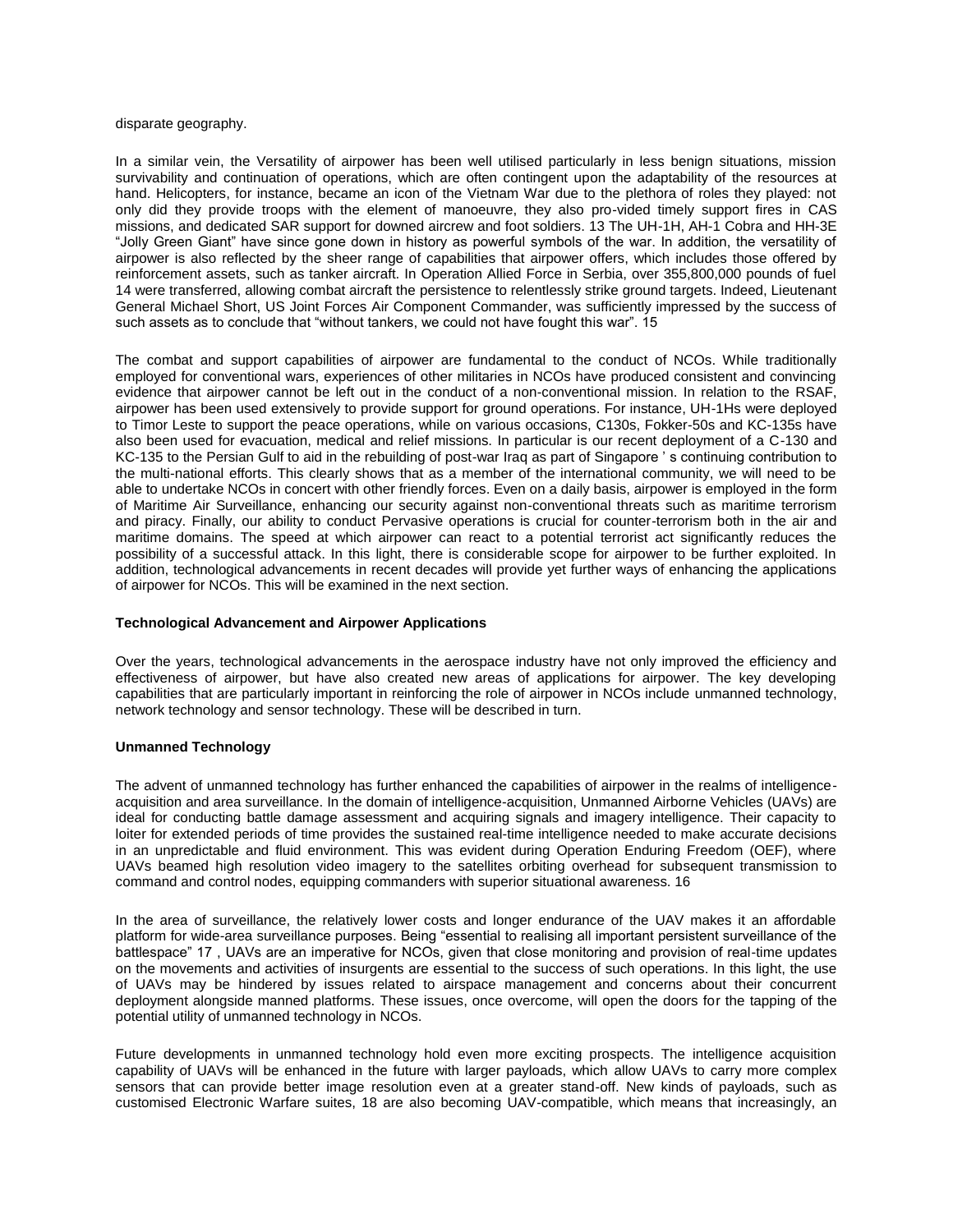array of dissimilar sensors can be carried to perform a variety of tasks in a single mission. In turn, developments in Miniature UAVs (MAVs), such as the Israeli-made Spy, Birdy and Mosquito 19 , will serve to provide CT forces with a tactical "over-the-hill" or "round-the corner" surveillance capability that is employable with minimal risk to human life. Indeed, some of these machines, being no larger than a credit card, may be as elusive as the terrorists themselves.

Finally, with the recent equipping of UAVs with munitions, the future Combat UAVs (UCAVs), will be a perfect weapon for high-risk operations. The effectiveness of UCAVs was validated by the successful deployment of the Predator as an unmanned shooter during OEF, where it was armed with Hellfire missiles and tasked to track and strike elusive targets over Afghanistan' s unfamiliar terrain. Coupled with persistence as well as developments in Foliage Penetration (FOPEN) sensors, it will not be long before UCAVs turn into the dominant force for fighting LIC in forested areas and to conduct maritime patrol anti-piracy operations. The sheer pace of these developments in unmanned technology will serve to amplify the importance of airpower in NCOs even further.

#### **Network Technology**

Advances in network technology will provide quantum improvements in the effectiveness of airpower for time-critical missions. By connecting C2, sensing and shooting elements, network systems shorten the sensor-shooter cycle, giving rise to the responsiveness that is necessary to achieve the successful engagement of time-critical targets. In particular, these developments will significantly enhance the ability of airpower to deal with terrorist elements that are difficult to locate, identify and isolate, as they tend to operate in areas with thick vegetation, villages and urban structures. The advent of network systems will ensure that once detected, these elements can be tracked continuously, and their positions relayed and updated to the shooters accordingly. At the tactical level, recent developments in network technology have also enabled situational awareness to be shared between dissimilar aerial combat or support platforms. For instance, Boeing, in 2003, demonstrated an internet-like connection between a 737 C2 aircraft and an F-15E1 Advanced Technology Demonstrator. This enabled aircrew from both platforms to share images and intelligence in a real-time manner, allowing them to respond to a simulated threat by re-planning a mission during flight. 20 Indeed, as network systems become faster and more reliable, the time-criticality feature that they afford will immensely enhance the role of airpower in NCOs.

One of the key areas of development in network technology is that of satellite communications – both military and commercial. John Stenbit, US Assistant Secretary of Defense for C3I during OEF, has said bluntly that the US forces would not have been able to disseminate UAV sensory data without commercial satellite links. 21 As satellite systems become more accessible and cheaper to operate, they can be relied upon, more than ever before, to be the over-arching communications backbone to achieve an enhanced decision-making cycle in NCOs. In turn, given that a considerable span of NCOs is undertaken by multilateral forces, the wide coverage provided by satellites will also allow situational awareness of the various participants, as well as their central commands, to be levelled up efficiently. Indeed, Brigadier General Dennis C. Moran, CENTCOM's director of C3I systems in OEF, has even gone so far as to describe the campaign as a "war being fought on IP services". 22 While the comment may be far fetched, it nonetheless holds true that the proliferation of satellite technologies will go a long way in reinforcing the capabilities of airpower in NCOs.

#### **Sensor Technology**

Finally, technological advancements in sensor technology will further augment the sensing duties that are predominantly undertaken by airpower. Advancements in sensor technology will assist in overcoming the current problems associated with the isolation and recognition of small or low signature non-conventional targets. Meanwhile, experiments are also underway to develop radars that are able to see through walls, which will be useful in determining if particular rooms within buildings are occupied – an important capability of urban NCOs. In addition, the advent of technologies in Foliage Penetration, Synthetic Aperture Radars and Moving Target Indication (MTI) sensors, hold prospects that in the foreseeable future, airborne platforms may be equipped with the ability to track moving targets behind vegetation, denying hostile elements any possible hideouts in forested areas. Taking the issue of resolution even further, multi-spectral and hyper-spectral sensors will render it possible to remotely examine phenomena across the entire electro-magnetic spectrum. Operators will now be able to classify potential targets with much greater fidelity due to the unique spectral returns from each one. 23 In view of the sheer range of possibilities afforded by the latest sensor technologies, using them in NCOs to complement the employment of airpower seems only a matter of time.

In the context of the RSAF, efforts are currently underway to examine the potential applications of developments in unmanned, network and sensor technology. In the domain of unmanned technology, UAVs are poised to take over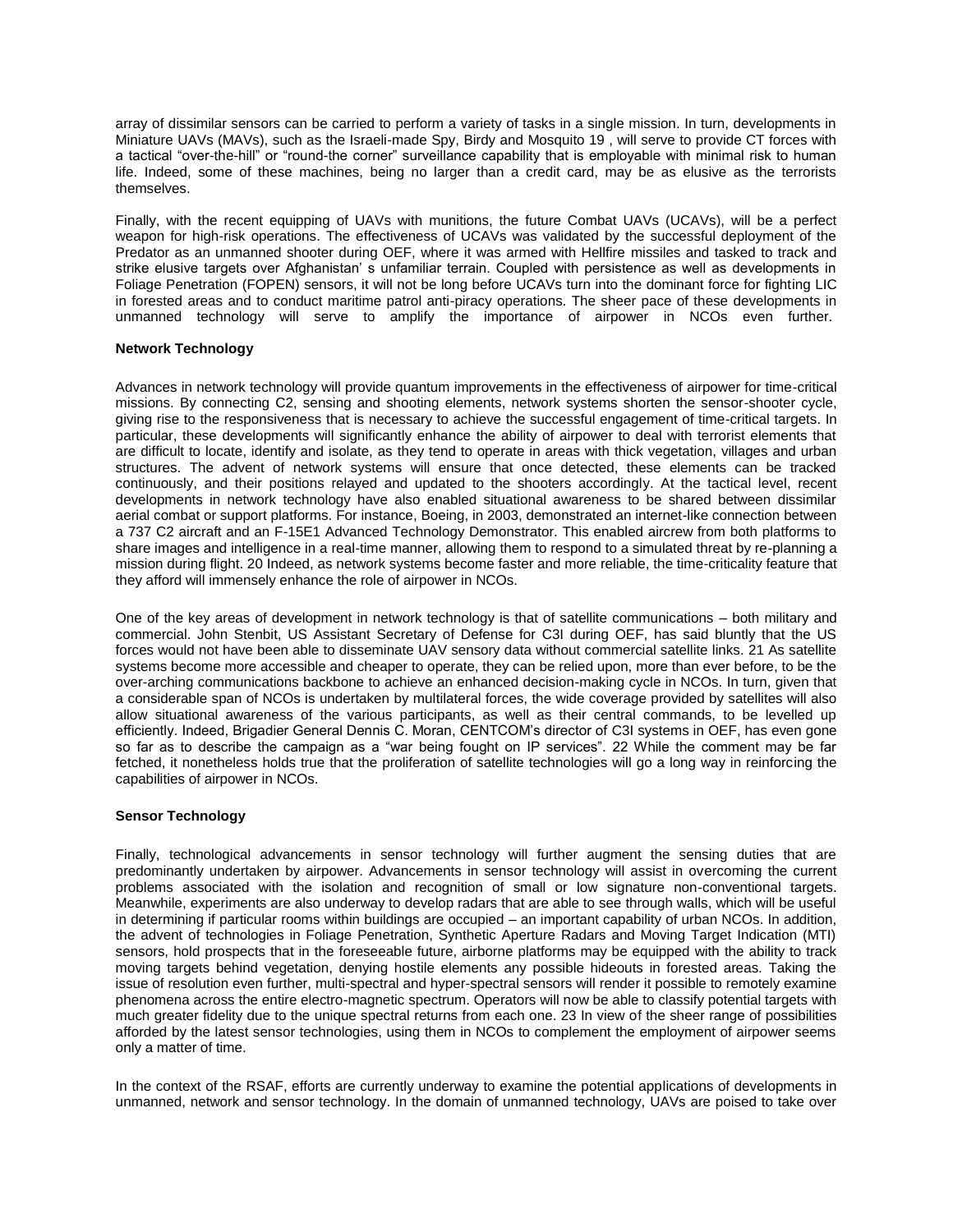selected roles from manned platforms, thereby optimising our pilot and aircraft assets for other taskings. Indeed, the use of UAVs in the recent operation to locate the three gunmen in Pulau Tekong provided a glimpse of the role that unmanned platforms could potentially play in NCOs. In turn, the current thrusts in the SAF towards IKC2, networkcentricity and data-link will serve to reinforce our capabilities in NCOs, particularly for the engagement of elusive and time-critical targets. Further, satellite systems, if exploited, can enhance situational awareness and decision-making by our top leadership in relation to the peace operations that are being undertaken in other countries. Finally, sensor technology that allows the penetration of walls and foliage will be invaluable for the conduct of CTOs. Within our shores, such capabilities are especially critical due to our heavily urbanised and densely vegetated landscape. In consideration that the RSAF will continue to be involved in the conduct of NCOs in the foreseeable future, it is imperative that these emerging technologies are leveraged upon to reinforce our capabilities in the non-conventional realm.

#### **Observations of Airpower Applications in Non-Conventional Operation**

The state of troubled peace will continue to affect most countries in the foreseeable future. The scale of NCOs being undertaken by militaries is similarly likely to remain, if not increase. In the last two decades, the effectiveness and roles of airpower in NCOs have generated much interest and debate. For example, the issues of whether air-power could "do it alone" , and the critical difference that airpower could deliver, were keenly debated during the Gulf Wars. On the one hand, vivid images of PGMs being guided through bunker windows provoked military planners and international intelligentsia to think about precision strike and airpower as a future alternative to ground troops. On the other hand, the world was shocked when September 11 occurred. It seemed as though airpower was impotent against T3. Against this conceptual backdrop, the present section will seek to elucidate on the various issues that have since transpired.

Following the first Gulf War, conclusions from the study of Operations Desert Shield, Desert Storm and Desert Sabre lent much weight to the argument that airpower was instrumental to the success of the Joint Campaign. Although dominant and decisive during the early stages of operations, airpower – alone – is unlikely to satisfy the overall political aim. 24 Notwithstanding the fact that air forces did deliver their promise to make any ground offensive a walkover 25 in the Gulf War, there were also instances in which airpower did not deliver its intended results. Indeed, based on the lessons learnt from operations in Haiti , Somalia , Rwanda , Cambodia , the former Yugoslavia and Bosnia , there is consistent evidence that the effective-ness of airpower must be taken in the context of its overall employment. To this end, it is increasingly being accepted that joint and / or combined operations organised under a Task Force structure that is suited to the operational scenario and objectives, have proven in NCOs to be the way of the future.

It will be a mistake, however, to conclude from these observations that airpower will therefore play a marginalised role in future NCOs. Indeed, the potential applications of airpower, as outlined in the earlier section, will further increase the efficacy of the Task Force. Technological advancements have allowed airpower to move beyond its traditional boundaries in the areas of airlift, logistics support and occasional area bombing, to combat roles pertaining to intelligence-acquisition, surveillance and strike. Centralised C2 in air operations also provides airpower with an un-paralleled ability to condense Boyd ' s Observe, Orient, Decide and Act (OODA) loop, at both the tactical and operational levels. In addition, even though airpower cannot " do it alone " , it plays a critical role in bringing about a faster resolution of conflict, reducing the loss of life and lowering material costs. For instance, it has been observed that peace support operations in Cambodia , Somalia and Bosnia could have been longer, and more lives would have been lost, if not for the scale of air operations conducted. 26 In these conflicts, the presence of air support allowed UN ground forces to accomplish their tasks without being constrained by local factions or obstacles. It enabled the delivery of humanitarian aid and disaster relief to sustain recovery operations and provided a psychological value that was leveraged upon to coerce the non-cooperative leaderships to bring about negotiation and capitulation. In Kosovo, for instance, conflict resolution was achieved almost entirely through airpower. It should be noted, however, that in a situation where the players have an amorphous organisational structure, airpower would cease to be as effective in shortening or bringing about conflict resolution. For instance, Israel ' s air operations, such as the Grapes of Wrath against the Hizbullah, did not bring about a resolution. On this account, a moderated stance is perhaps the most feasible conclusion: while airpower will continue to play a critical role in NCOs, its employment will need to be pursued in conjunction with mutually reinforcing elements.

Secondly, unlike in conventional operations, the demand for precision strike is far more exacting where nonconventional target sets are concerned. The following excerpt, extracted from RAND's Project Air Force study, succinctly captures two key inherent problems with employing air assets to strike targets in NCOs:

"Specifically, improvements are called for in the capabilities of U.S. air forces to identify, and attack very small groups of people with appropriate levels of confidence that the right target is being attacked and that innocent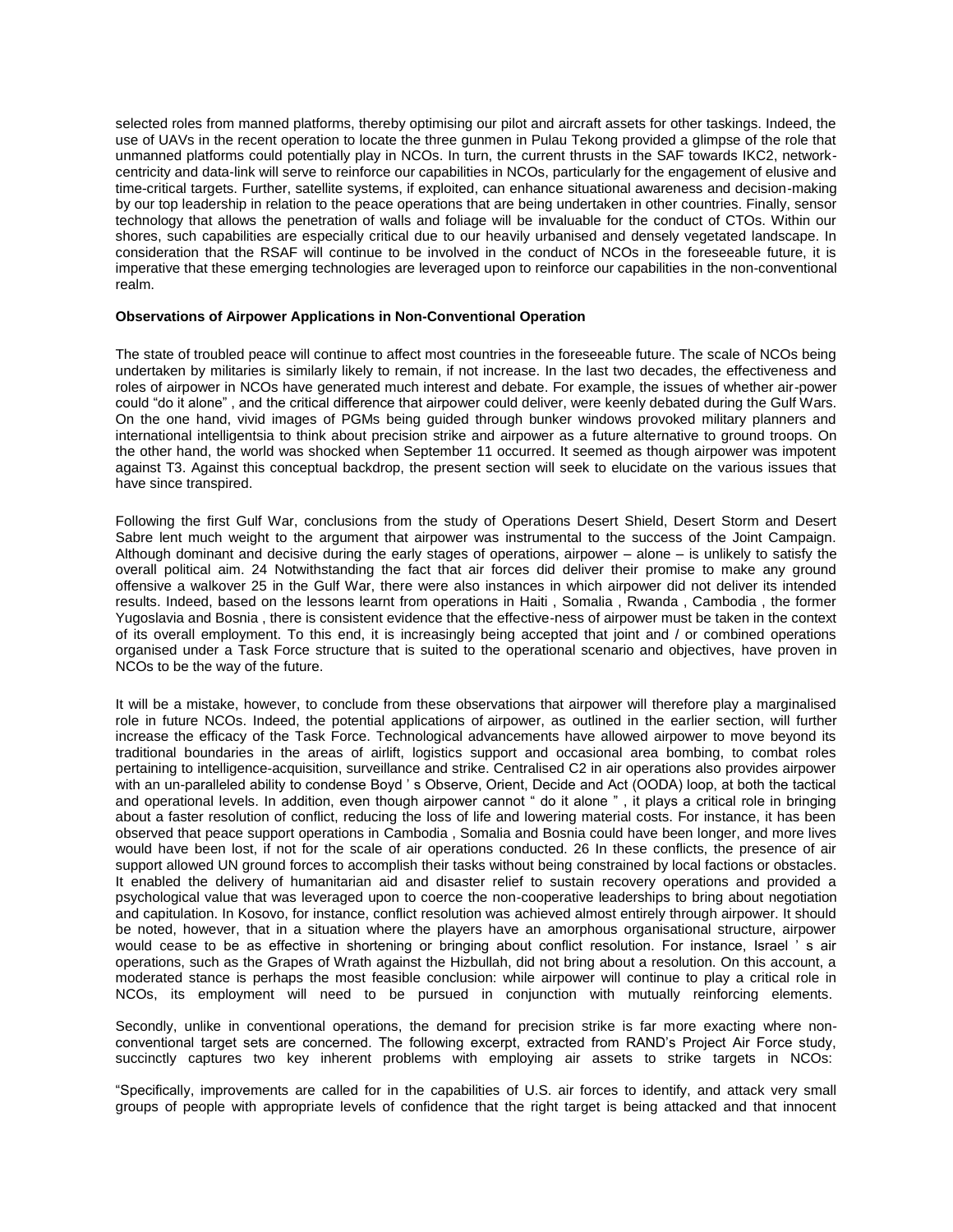civilians will not be placed at undue risk." 27

Operationally, this translates into two imperatives for the aircrew: the first pertains to the ability to ensure that the right target is acquired and accurately designated, while the second pertains to the issue of weapons selection. Being able to tell two target buildings apart may be good enough for most conventional strike missions, but identifying target individuals amongst other civilians, or differentiating one man from another, is a different challenge. In addition, the munitions used must not inflict collateral damage due to blast and fragmentation effects upon impact. Notwithstanding the technological advancements described earlier, it remains difficult for today's Precision-Guided Missiles (PGMs) to achieve the same kind of accuracy that a 5.56mm calibre round provides. Furthermore, environmental and other external factors can cause PGMs to deviate from their designated flight path. In this regard, given the limiting factor of weapons effects, it is necessary to qualify that the role of airpower against nonconventional targets is not without its limitations.

Finally, in view that the "war on terror" is likely to be protracted, a new trend has surfaced that will present significant challenges to the developments in airpower's capabilities. While airpower is traditionally built to deliver a swift and decisive punch, faced with an elusive threat that is adept at surprise attacks, the challenge today is to forge a defence force that is able to stay on guard at all times. Endurance has become a key requirement amongst other airpower qualities such as flexibility, pervasiveness, speed and mobility. Indeed, if one equates the conventional airpower capabilities to a sprinter, the present security paradigm calls for selective components of airpower to be a marathon runner. Against the terrorist threat, an enduring intelligence, surveillance and reconnaissance capability, as well as a high-value asset protection capability, are crucial, due to the need to respond to the threat faster than the time required by the threat to attack. Coupled with the ability to concentrate firepower, it is possible, then, that an entirely new synergistic capability to deal with terrorist activities may be realised. 28 To this end, the operations conducted by the Israeli Air Force over Lebanon in 1994 have effectively demonstrated such a capability. In light of the war against terror, it is therefore necessary that the capabilities of airpower be as enduring as they are lethal.

#### **Conclusion**

The security challenges in the post-Cold War and post-September 11 era have generated far-reaching changes in the applications of military power. Closer to home, the roles of the SAF in NCOs have witnessed a steady increase in complexity over the years, with operations graduating from the missions in HADR, NEO and PSO, to combat support missions in OIF and defence operations in CTO. For the RSAF, the global trend of increasing airpower employment in NCOs, the unique capabilities of airpower, as well as the enhancements to airpower brought about by technological advancements, serve to provide avenues in which our assets can be employed in NCOs. However, the concurrent challenge is to balance our conventional readiness against the demands of sustaining readiness for NCOs. Unlike other air forces, the RSAF is organised and equipped to meet peacetime operational demands and readiness training. The consequence is a possible mismatch of capacity that can result in potential ops development or training trade-offs if the available resources remain status quo, while the growing trends in non-conventional commitments, including protection against terrorist threats, continue. These issues will need to be addressed as the RSAF takes on a wider array of NCOs.

Giulio Douhet once said, "I have mathematical certainty that the future will confirm my assertion that aerial warfare will be the most important element in future wars." In light of the increasing operations that are conducted in the nonconventional realm, as well as the critical and irreplaceable role of airpower in NCOs, Douhet's prediction may be right after all.

#### **Endnotes**

1 Robert S Barr, "Can 'Air Power ' Counter the Asymmetric Threat? Factors Influencing the Employment of Air Power against International Terrorist Threats ". Air Command and Staff College, Air University, 2001.

2 E.A. Stepanova, "Military Operations Other Than War: The US View ", Military Thought, March-April 2002.

3 E.A. Stepanova, "Military Operations Other Than War: The US View ", Military Thought, March-April 2002.

4 Martin van Creveld, "The Rise and Fall of Air Power ". The Quarterly Journal of Military History 8, no. 3, Spring 1996, 81.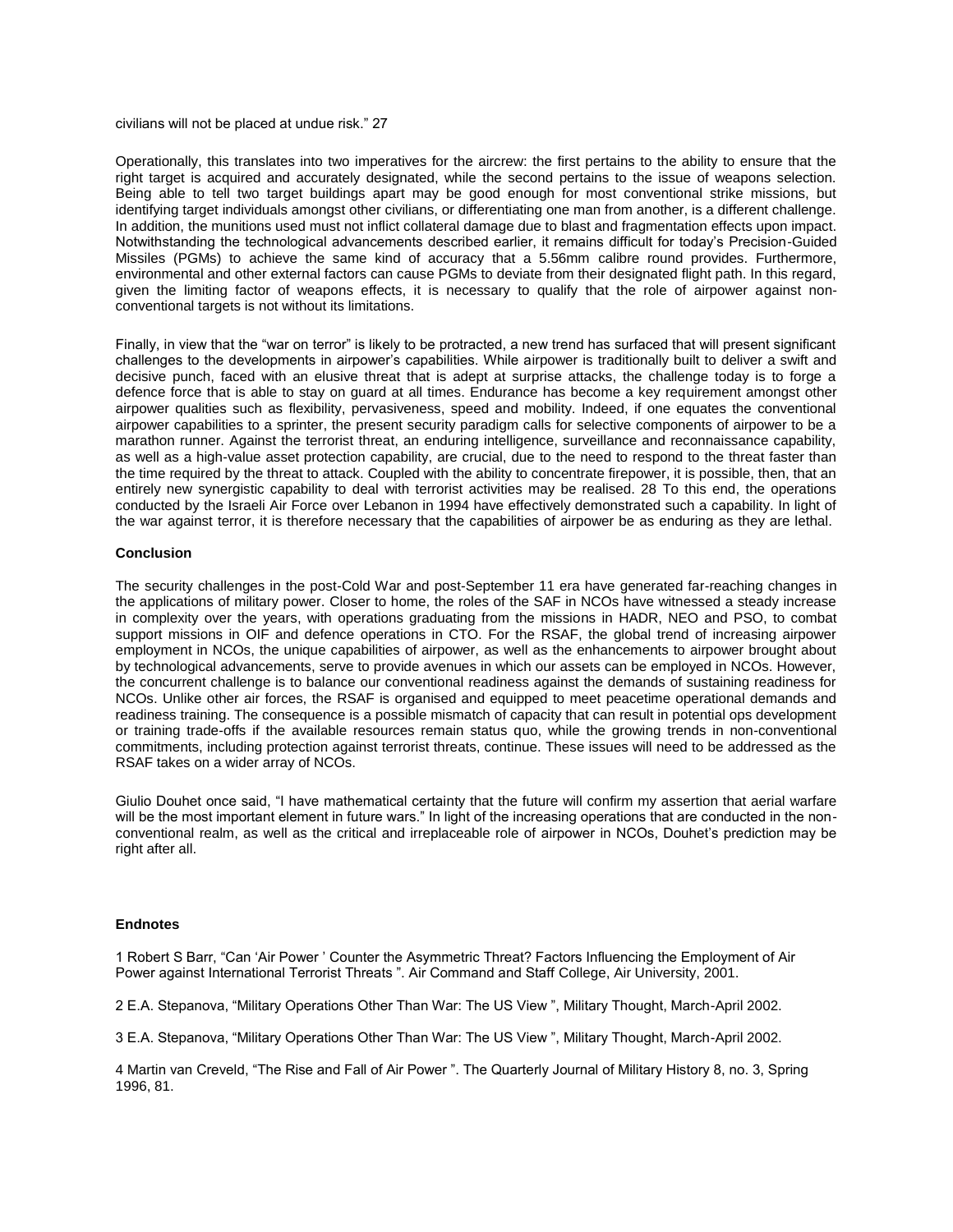5 Brooks L. Bash, "Air Power and Peace-keeping "Air Power Journal, Spring 1995.

6 Robert S Barr, "Can 'Air Power ' Counter the Asymmetric Threat? Factors Influencing the Employment of Air Power against International Terrorist Threats ", Air University, Air Command and Staff College, 2001.

7 Ibid.

8 S.B. Fleming, Organizational and Military Impacts of High Tech Surveillance and Detection Systems for UN Peacekeeping ", Operational Readiness and Evaluation Project Report no PR535, Department of National Defense Canada, (Dec 1992).

9 Michael Krepon and Jeffery P. Tracey, " 'Open Skies ' and UN Peacekeeping ", Survival 32, no. 3, (May-Jun 1990).

10 Timothy L. Thomas, "Air Operations in Low Intensity Conflict, The Case of Chechnya ", Aerospace Power Journal , (Winter 1997).

11 Brooks L. Bash, "Air Power and Peace-keeping ": Air Power Journal, (Spring 1995).

12 Harry S. Summers, "A Date to remember: Actions, Decisions Pull World to Bosnia ", Air Force Times, no. 38, 26 Apr 1993.

13 The HH-3E Jolly Green Giant was the primary SAR platform for the USAF during the Vietnam War.

14 Lt Col D. Richard Simpson, "Command of Theater Air Mobility Forces During the Air War Over Serbia: A New Standard or A New Data Point? ", Air and Space Power Chronicles, (2000).

15 Simpson.

16 Robert K. Ackerman, "Operation Enduring Freedom Redefines Warfare ", The Fight for Freedom – A Signal Magazine Tribute, AFCEA, (Sep 2002).

17 "Defense Science Board Study on Unmanned Aerial Vehicles and Uninhabited Aerial Combat Vehicles ", US Department of Defense, (Feb 2004).

18 Anthony Finn, Kim Brown, Tony Lindsay, "Miniature UAV 's and Future Electronic Warfare ", EW & Radar Division, DSTO, produced for the Land Warfare Conference, Brisbane, Australia, (22-24 October 2002).

19 BBC News, ( 26 Mar 2004).

20 Boeing News Release, 9 Jan 2003, http://www.boeing.com/news/ releases/2003/q1/nr\_030109m.html

21 Ackerman, 2002.

22 Ackerman, 2002.

23 Ochmanek, 22.

24 John Teager, Blessed Be The Peacemakers – Conflict, Peace and Air Power, Air Power Studies Centre, Canberra, 1996, p91.

25 Gordon, M.R. and Trainor, Gen B.E.. The Generals 'War, Little , Brown & Company, Boston, 1995, p474.

26 John Teager, Blessed Be The Peacemakers – Conflict, Peace and Air Power, Air Power Studies Centre, Canberra, 1996, p104.

27 Ian O. Lesser et al., Countering The New Terrorism, RAND Project Air Force, 1999.

28 Gordon, Shmuel L., The Vulture and The Snake Counter-Guerrilla Air Warfare: The War in Southern Lebanon, Begin-Sadat Center for Strategic Studies, Bar-Ilan University, New BESA Publications, Mideast Security and Policy Studies, No. 39, July 1998, Section 3.1.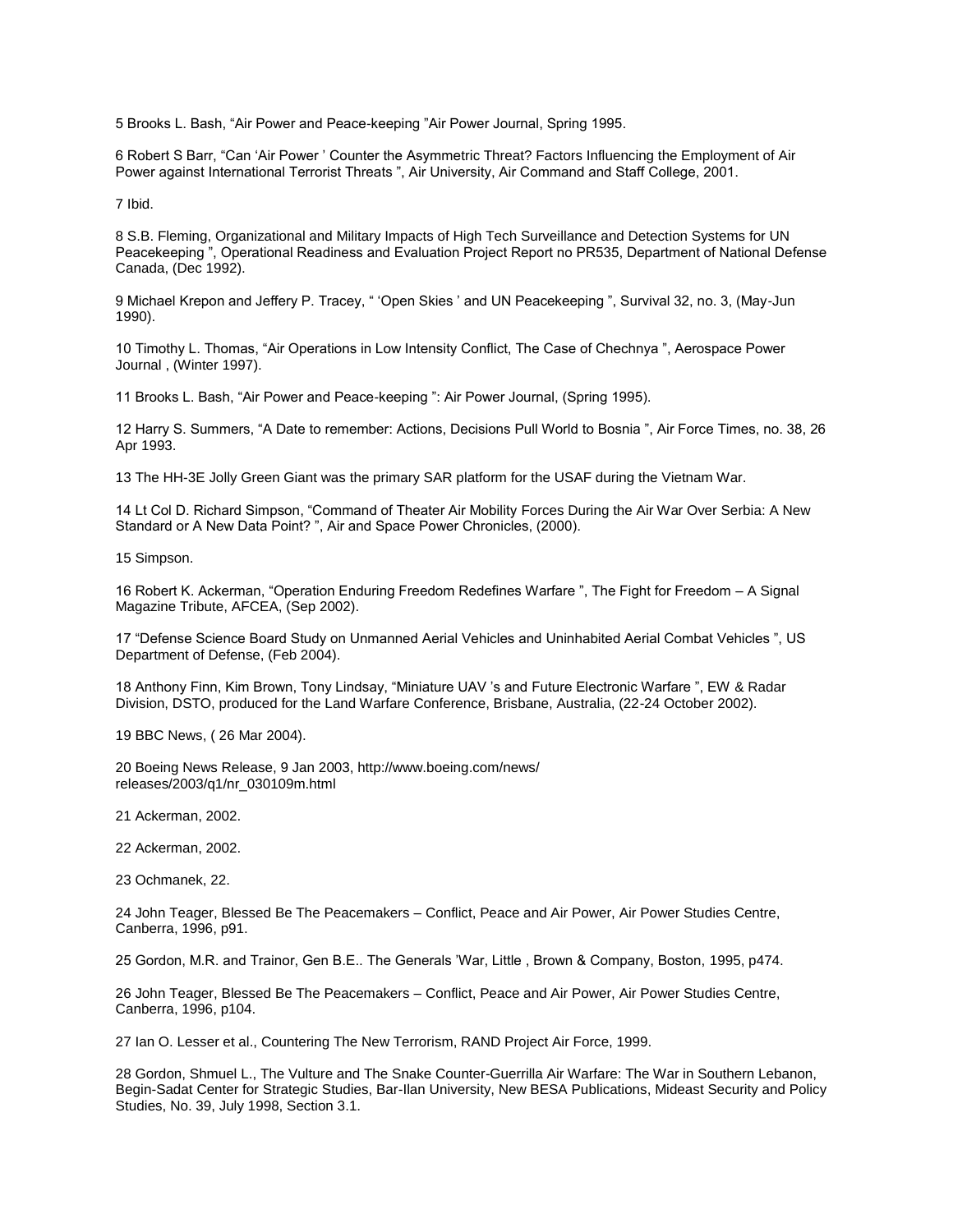LTC Lim Kok Siong is a Weapons Systems Officer (ADA) by vocation and is currently pursuing an MBA under the Nanyang Fellows Programme at NTU. His previous appointments include CO 165 Sqn and a staff tour in Air Plans Departments. He attended the UK Joint Services Command and Staff Course in 2000. He has a MA(Defence Studies) from King 's College and BSc Mechanical Engineering from Imperial College.

CPT Stanley Chua Hon Kiat is a Weapons Systems Officer (ADA) by vocation and is currently a Staff Officer in the Joint Operations & Planning Directorate. He has held the appointment of Platoon Commander in an Air Defence Artillery Squadron. He graduated from the University of Nottingham with a BA Psychology (First Class Honours) in 2000 and a MSc Occupational Psychology (Distinction) in 2001.

CPT Teh Hua Fung is currently a Weapons Systems Officer (Fighter) at Tengah Air Base. CPT Teh graduated with a Bachelor of Science and Masters of Engineering in both Electrical Engineering and Computer Science, from the Massachusetts Institute of Technology in 2001.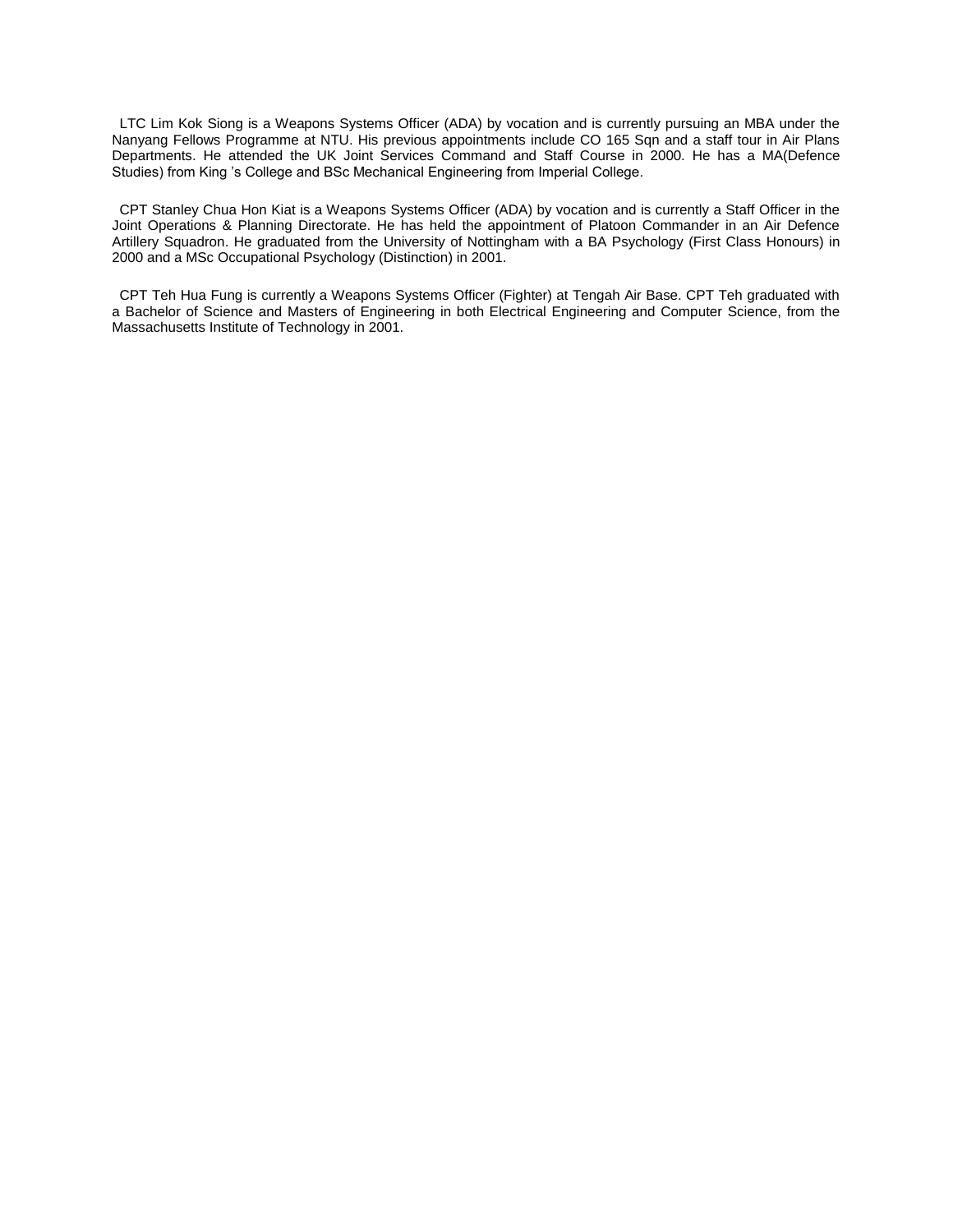## **Victor's Poison: Explaining Intelligence Failure On Yom Kippur**

By ASP Devadas Krishnadas, SPF

The triumph of the Six-Day War in 1967 had given a tremendous boost to the self-confidence of the Israeli Defence Forces (IDF) and the nation. The people and government of Israel also acquired a political novelty. For the first time, a palpable sense of security pervaded the Israeli political environment. The State of Israel had a violent gestation as well as birth. Independence in 1948 came in the van of devastation of the Holocaust and a vicious guerrilla campaign against British occupation forces after the end of World War II. Israel had fought four major wars between its establishment in 1948 and the commencement of the Camp David meetings in 1978. In each one, Egypt had been a major opponent. The War of Independence 1948 – 1949 saw Israel invaded by the armies of six Arab nations: Egypt, Syria, Transjordan (later Jordan), Lebanon, Iraq and Saudi Arabia . In addition, local Arab Palestinian forces also fought the Israelis. This was followed by the Sinai War in 1956 which resulted in the invasion and temporary conquest of Egypt's Sinai Peninsula by Israel , while France and Great Britain seized the Suez Canal. These events occasioned a well developed "siege mentality" which framed the outlook of the Israeli people and its leaders.

By the late 1960s, the Anti-Israeli sentiment among the Arab states reached a boil upon which Egypt ' s President Nasser sought to capitalise his claim to Pan-Arab leadership. He knocked together a coalition for an attack aimed at effectively destroying the vaunted Israeli armed forces and thereby making Israeli nationhood untenable. 1 However, just before the preparations reached fruition, Israel launched its stunning pre-emptive attack which annihilated the air forces of Egypt , Syria , Jordan and Iraq . In a matter of days their ground forces were similarly routed. This episode became known as the Six-Day War of October 1967. The triumph on the battlefield left Israel in possession of the West Bank from Jordan, the Golan Heights from Syria and the Gaza Strip and the Sinai from Egypt . Its tanks had rolled to a stop on the banks of the Suez Canal . Most of all, the city of Jerusalem , sacred to Jews, Muslims and Christians alike, was in Israeli hands. Following the war, United Nations Resolution 242, " Concerning Principles for a Just and Lasting Peace in the Middle East <sup>"</sup> 2 affirmed the right of all nations in the region to live securely within their respective borders which effectively endorsed Israel ' s claim to be a sovereign nation. The victory left Israel confident and proud of its military prowess while demoralising those of its enemies. Nasser did not long outlast the humiliation of the defeat 3 and was replaced by his deputy who, unknown to any at the time, would be the man who would perpetrate upon Israel a strategic surprise to match what it had inflicted upon Egypt in 1967 – he was Anwar Sadat.

Anwar Sadat had, with Nasser , been one of the original cadre of young officers who agitated for independence from the colonial influence of the Western powers as well as the supine reign of King Farouk. While Nasser rode high on the horse cross-bred between nationalism and nascent Pan-Arabism, Sadat had stayed quietly loyal. So he was as yet a relatively unknown quality when he assumed the presidency in 1970. He faced an economy on the ropes, a people demoralised and a military defeated. Sadat set himself, " the basic task is to wipe out the disgrace and humiliation that followed from the 1967 defeat. I reckoned that it would be 1,000 times more honourable for us – 40,000 of my sons in the armed forces and myself- to be buried crossing the Canal than to accept such disgrace and humiliation. " 4

Between 1967 and 1970, when Nasser fell from power, Israel and Egypt fought a low intensity conflict, the so-called " War of Attrition " . In the subsequent three years, Sadat consolidated his power and made overtures of peace. In 1971, Sadat unilaterally proposed an initiative for peace which offered to agree to a mutual withdrawal of forces along the Suez Canal, normalise relations with the United States and conclude a peace treaty with Israel. 5 Israel, basking in its sense of military superiority, ignored the signals while the Nixon administration, wrapped up in the Vietnam War and the emerging Watergate scandal, did not see the Middle East as a priority. Sadat seemed to have interpreted this personally, believing that both he as a leader and Egypt as a country were not being taken seriously. He recorded his disgust in his memoirs where he asserted that, " If the United States or Israel had shown enough interest in that Initiative, the October War would not have taken place and the process of negotiating peace would have started in February or March 1971, I was capable of saying and doing things no Arab leader had yet dared to do for the past 22 years. For all this, however, the Americans did nothing. " 6 Sadat recognised that to reach any kind of settlement he had to first restore Arab pride, secondly discomfort Israel sufficiently to interest them to talk and finally, involve the superpowers to act as guarantors. Sadat also decided that Egypt ' s aims were best served working with the United States and not its long-term patron – the Soviet Union . In an example of what would become his trademark " electric shock " diplomacy 7 , Sadat summarily expelled all Soviet advisors from Egypt in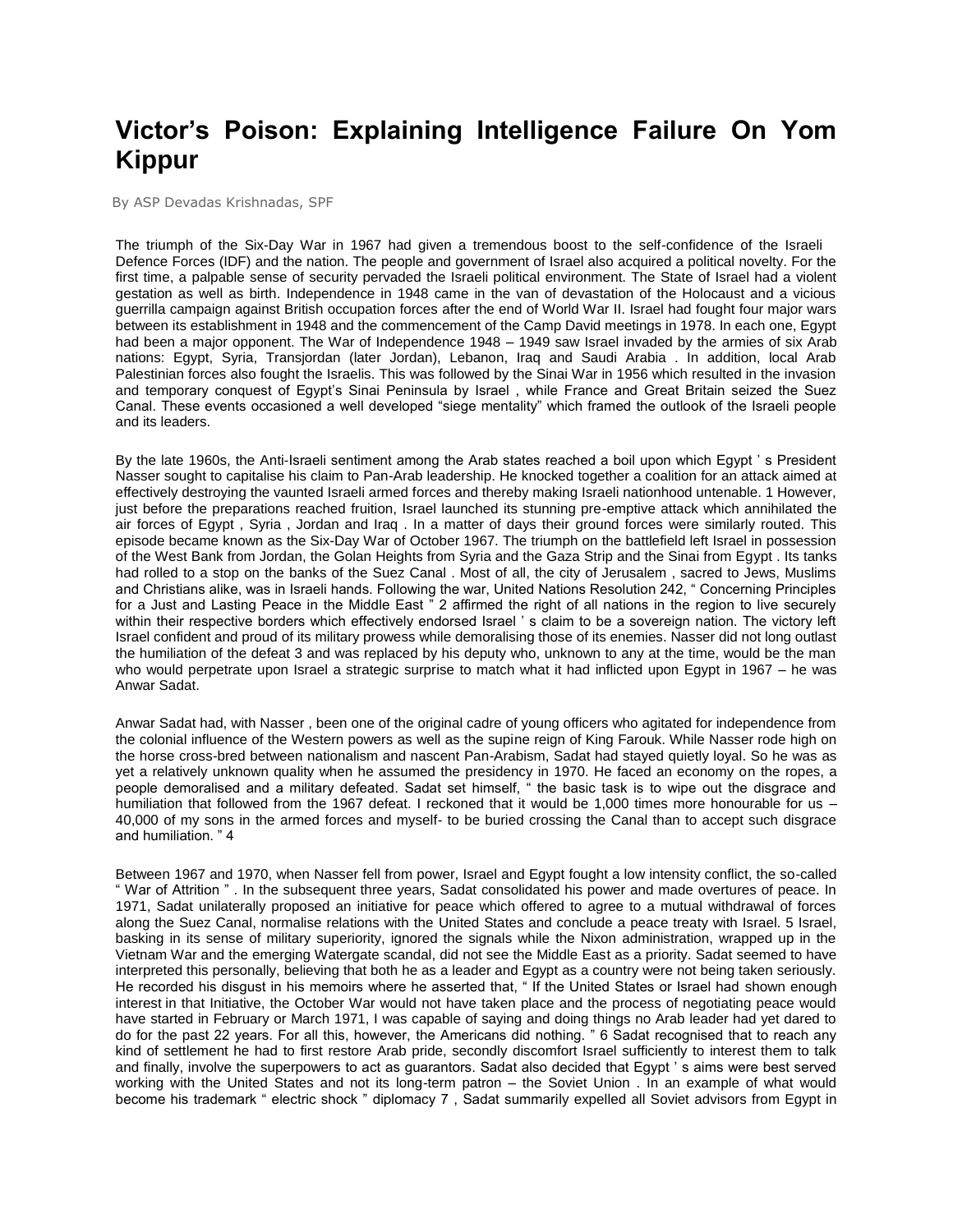#### July 1972. 8

In October 1973, on the Jewish holy day of Yom Kippur, Sadat together with Assad of Syria launched a two-front surprise attack upon Israel . Although the Yom Kippur attack ultimately proved a tactical defeat for the Arab forces, it demolished Israel ' s sense of security. Following the successful 1967 campaign, the Israeli high command had ascended the heights of hubris from which they would fall heavily. In the days immediately prior to Yom Kippur, Israeli intelligence was comfortably dismissing any prospect of an attack while the military scoffed at the possibility that any such attack could succeed given the perceived in-competence of Arab forces. 9 Within days of the attack, their charismatic Defence Minister, Moshe Dayan would be exclaiming that the " Third Temple " was in danger of falling. 10 Israel ' s ability to snatch victory from the jaws of defeat led to an acceptance among the Arab belligerents of UN resolution 242, effectively, providing Israel with recognition as a State among its unhappy neighbours. Welcome as that step was, it had come at the high cost in terms of material and lives to Israel . The grievous material losses in the opening days of the conflict had only been made good through massive military assistance from the United States . By the same token, the United States recognised that it could not leave its ally to provide security for itself. Any idea that Israel could be self-sufficient in ensuring its own security was ended.

How had the Israelis failed to anticipate the Arab attack? What are the insights into strategic surprise which can be solicited? What institutional implications follow from those insights and what recommendations can be made to deter strategic surprise? These are the vital questions which this paper will address. This paper adopts Levite ' s definition that strategic surprise is a sudden realisation that one has been operating on the basis of an erroneous perception of threat. 11 To be considered strategic as opposed to tactical, such a surprise must have implications on the national interest. For the purposes of this study, such a surprise must also meet two conditions. Firstly, that it occurs through a failure to anticipate on the part of the victim. Secondly, that it results from the deliberate action on the part of the perpetrator.

The clearest manifestation of a strategic surprise framework is in the context of an attack warning. An attack warning is defined as the timely and accurate anticipation of the enemy ' s intention to attack . The notion of adequacy is important as there is only value if such anticipation is achieved early enough to be acted upon. In the Yom Kippur scenario for instance, the commitment on the part of the A ' man, the responsible Israeli intelligence agency to declare an attack warning, 12 came only hours before the Arab assault – too little time to effect adequate counter arrangements. In general, the earlier an accurate estimation of the enemy ' s intention is made, the greater the range of responsive options available to the potential victim.

There were four notable intelligence bodies which formed the Israeli intelligence community by the late 1960s. 13 Mossad which was responsible for foreign intelligence, Shin Bet which focused on internal security with special emphasis on counter-intelligence on Arab terrorist activity, a small Foreign Office Intelligence Cell, and then there was A ' man. The responsibility for producing national intelligence estimates rested upon A ' man or the Military Intelligence Branch of the IDF. It would be this organisation upon which rested the burden of not only estimating enemy intentions but also giving adequate war warning. A ' man had its roots in the humble beginning of the IDF Intelligence Department after the successful war of 1948.

In 1953, the Intelligence Department received new responsibilities trans-forming it into A ' man with Branch level status in the IDF organisational hierarchy. This change of status was more than organisational semantics. It meant that A ' man officers were now concurrently operational intelligence officers as well as staff officers in the wider and growing Israeli intelligence community, one in which A ' man as an institution was becoming more prominent. 14 Through the 1950s and early 1960s, A ' man and the Israeli foreign intelligence service, Mossad, fought a turf war for the control of the agenda of the Israeli intelligence community. The frictions were in part attributable to the fact that Mossad was staffed by civilian intelligence officers while A ' man was an uniformed military agency. The civilian staffing of Mossad gave it the persona of an elite and independent service while A ' man , being part of the conscript based IDF, assumed an egalitarian, more regimented personality. In 1963, Prime Minister Ben-Gurion settled the contest in A ' Man ' s favour when he appointed its serving head, Major General Meir Amit, as director of Mossad. Amit worked to repair relations between the two services and brought A ' man- style discipline and order to the more free-wheeling practices of Mossad. 15

In the lead up to the October 1967 War, A ' man achieved considerable success in helping the Israeli Air Force (IAF) with data to update their pilots ' target folders and identify the best strike window. These inputs contributed to the astounding results of the IAF pre-emptive strikes which destroyed most of the Arab airforces on the ground. A ' man ' s signal intelligence arm also scored a coup when it intercepted a phone call between President Nasser of Egypt and King Hussein of Jordan concocting a false story to explain their collective defeats with claims of the military involvement of the United States on Israel ' s behalf. 16 The Israeli government released a tape recording of the conversation causing enormous embarrassment to the Arab world. It also raised the esteem both in the public and in the government of A ' man ' s capabilities.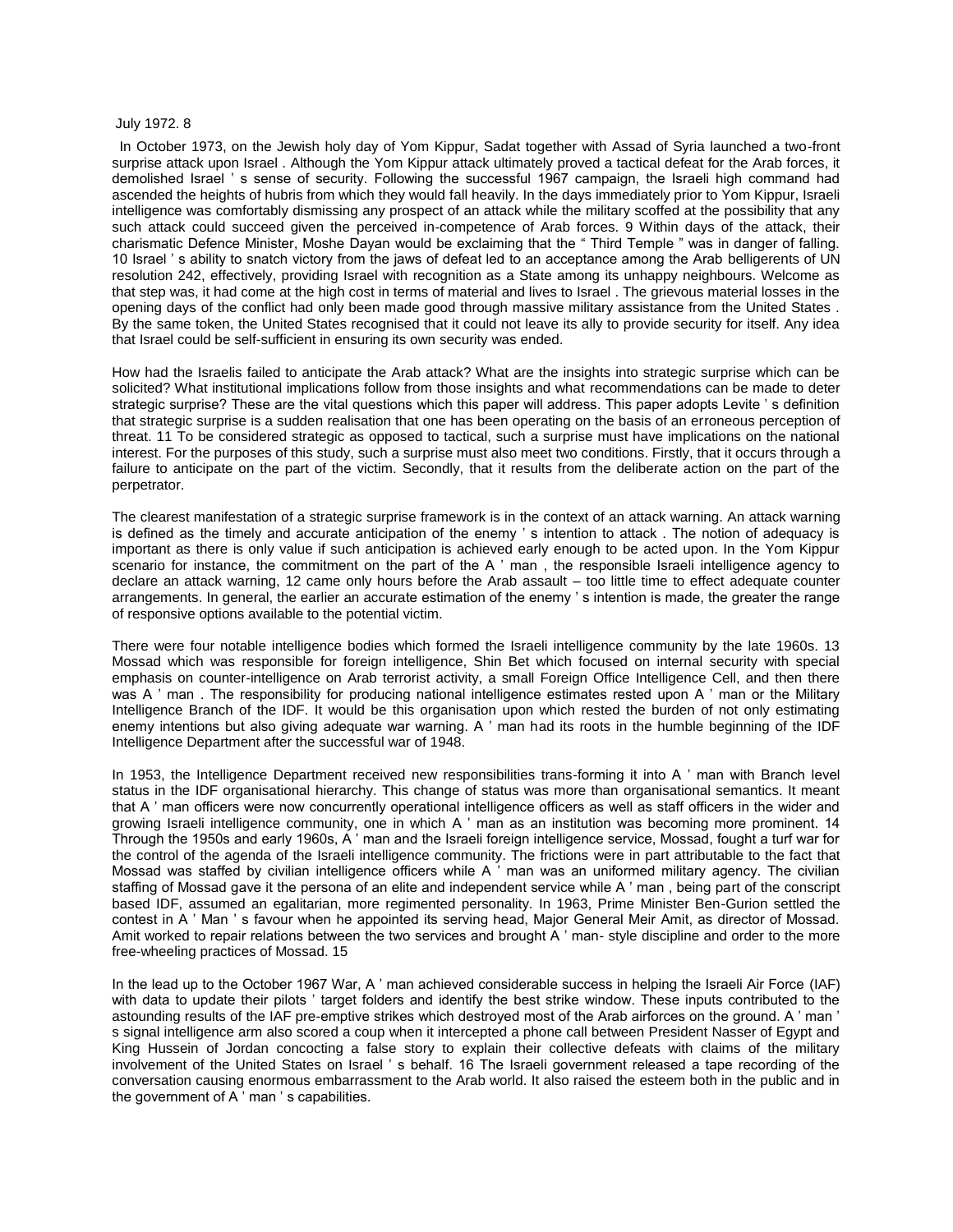A ' man , being a military body, was and remains, apolitical and regimented. Only its service head reports to the Prime Minister and Cabinet. The service head is also, alone among Israeli intelligence agency directors, publicly identified. 17 These qualities provide the incumbent Director of A ' man with enormous personal influence over the efficacy of Israeli intelligence efforts, particularly those geared towards providing war warning. The Director at the time of the 1967 war was Major General Aharon Yariv. Born in Moscow , he had emigrated to Palestine , fought with the British Army, before finally joining the infant IDF after the War of Independence. An officer with wide field, staff and intelligence experience, he had also served a stint as the IDF attáche in Washington D.C. The attractiveness of his personality, professionalism of his conduct and effectiveness of A ' man ' s performance under his stewardship would not only be a credit to him but institutionally, it would add lustre to the office of Director. While this could make the job of the Director more effective, much would depend on the calibre and personality of whoever that Director happened to be at any given time. In 1972, Yariv handed over the reins to Major General Elihayu Zeira. Like Yariv, Zeira had field, staff and overseas experience. However, unlike the more cautious Yariv, Zeira was an officer of supreme confidence both in his own judgement as well as Israel ' s military prowess. 18 The stature of the office of Director which Yariv had inadvertently helped build up was to become Zeira ' s poisoned chalice.

There are broadly speaking, two schools of thought which address the issue of strategic surprise. The first can be classified as the victim ' s school which focuses on explaining surprise in terms of conditions which obviate the victim from being surprised.Roberta Wohlstetter fits neatly into the victim ' s school when she attributed the strategic surprise at Pearl Harbour , not to the poverty of information, but the presence of noise which made it difficult in real time to accurately interpret the attack warnings. 19 Wohlstetter drew a distinction between noise and signals which continue to inform any analysis of intelligence data. She defined signals as, " a sign or piece of evidence that tell us about a particular danger or a particular enemy move or intention. " 20 Noise she defined as data which was essentially useless for anticipating warning but which cluttered and confused the total analytical picture while burdening the efforts of intelligence analysis assets. 21 She correctly pointed out that in hindsight, it was relatively easy to pick out the pattern of reliable attack warning indicators or signals and to form the conclusion that such a warning was both clear and consistent.

The second school may be referred to as the surpriser ' s school and seeks to explain surprise in terms of actions on the part of the perpetrator to inflict surprise. 22 Barton Whaley has a good representative example. In studying the 1941 German invasion of the Soviet Union , Operation Barbarossa, he emphasised the role of deception. The Wohlstetter model treated noise and signals as a matter for the analysts to distinguish through interpretation. The Whaley model introduced the notion of strategic surprise through the agency of deception. 23 Thus noise and signals could be injected by the perpetrator to deliberately mislead the victim. Under this model, the task of the analyst is far more complicated. He or she must not only distinguish between noise and signals but also authenticateboth. The authentication process serves two vital needs. Firstly, it serves to validate signals ensuring that those acted upon are bona fide. Secondly, it must decipher the intent and method behind the enemy deception plans so that an analytical framework can be engineered to accommodate for the deception.

Intelligence organisations have typically two principal components. The first component is an information gathering capability. It is the information gathering apparatus which collate the noise and signals. Information can be gathered through two broad mechanisms. The first is Human Intelligence (HUMINT) and the second is Technical Intelligence (TECHINT). 24 Human Intelligence is typified by the reliance on agents to penetrate essential data centres of a targeted country. Such penetration can be achieved directly by an agent infiltrating the identified organisation or by recruiting indigenous staff to betray, knowingly or otherwise 25 , their own organisations. Agents can also infiltrate countries for the purpose of gauging their public sentiment and making general observations about social changes. This can be of particular importance when dealing with ' closed ' countries or at least countries ' closed ' to the interested party as was certainly the situation which faced Israel when dealing with its Arab neighbours. From the 1960s into the 1970s, Israel possessed an established capability for HUMINT. Its most notable case being that of Eli Cohen, based in Syria in the guise of a monied Arab playboy, who provided key intelligence through his contacts in the Syrian establishment. Cohen was eventually detected, tortured and executed. By which time however, a new, and till today unidentified, source had been cultivated in Egypt . He was so well-placed and sophisticated in his operation that only the Director of Mossad, the Israeli Foreign Intelligence Agency, handled him. He was known only as " The Source " . His greatest value lay in the potential to deliver a credible and timely attack warning. 26

TECHINT covers a wide span of technological means of information gathering. The two main streams of TECHINT are signals and imagery. Signals intelligence (SIGINT) refers to the interception of the target countries ' electronic or telephony communications. A ' man , or Military Intelligence, had responsibility for SIGINT while the Israeli Air Force provided Imagery intelligence (IMINT) which included photo reconnaissance, infra-red scanning to provide visual data. 27 Signals intelligence may be conducted vertically as well as horizontally. Vertical collection involves interception of specific tactical and strategic communications such as those of Headquarters and Field Formation Units. Horizontal collection involved the scanning of a breadth of com-munication genre such as political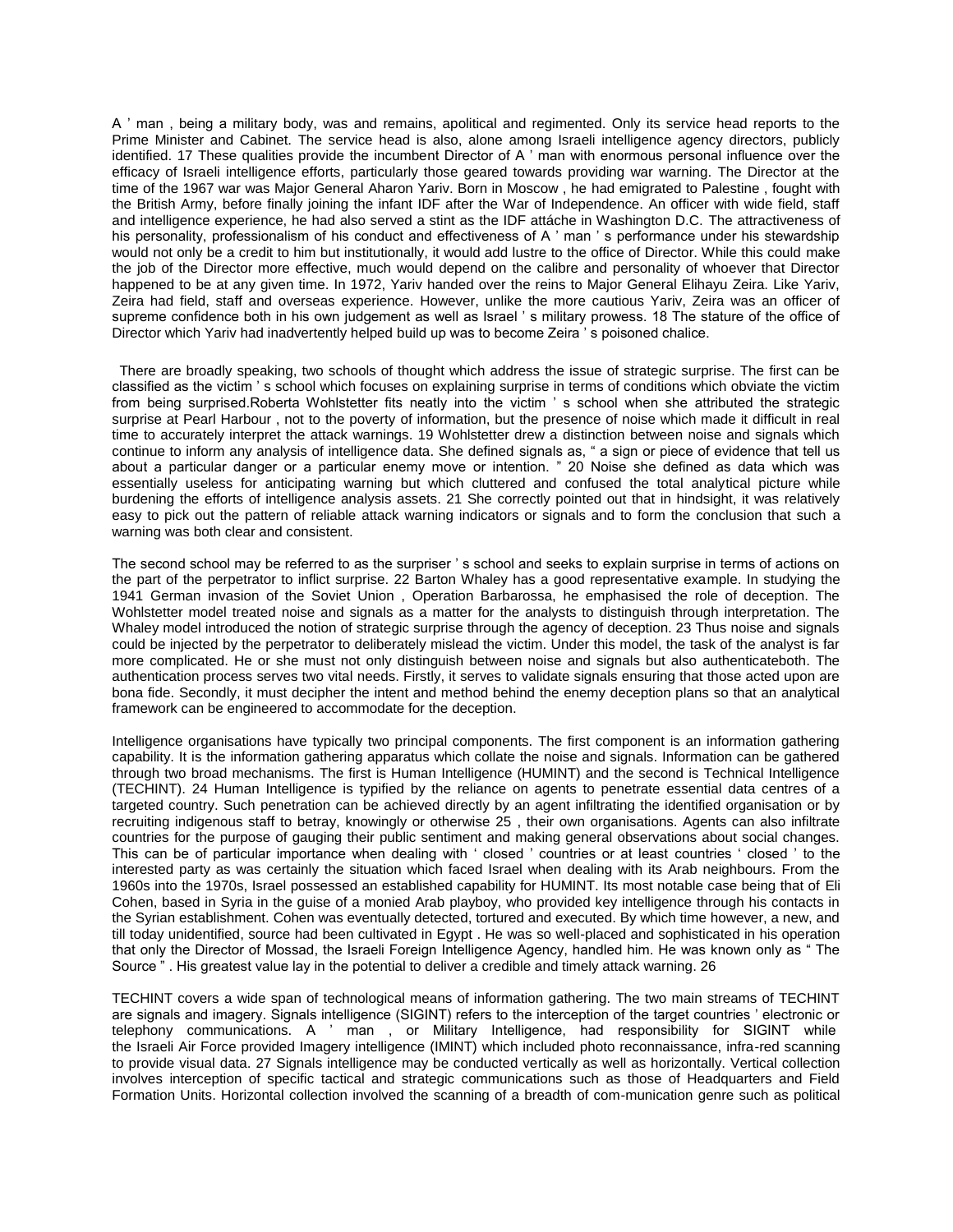broadcasts, level of general communication flow within the military and telephony conversations of civilians in sensitive areas. Imagery served to update target folders in contingency or " drawer plans " , permitted monitoring of troop movements and build-up of existing material or introduction of new technology such as surface-to-air (SAM) missile types.

The information gathered by a well- developed intelligence engine would be voluminous. It would also be confusing and sometimes contradictory. It would also conceivably include deception input deliberately fed to collection sources. To be in anyway useful, in-formation needs to be analysed. Analysis is the second major component of any intelligence organisation. This work is conducted by analysts whose particular skills are married up with congruent areas of intelligence. For instance, Arab speakers would be deployed to Arab intelligence sectors broken down into various countries or thematic section referred to as " desks " . It is the task of the analysts to make sense of the incoming data.

A cogent process of analysis would typically involve prioritisation. Prioritisation is necessary to deal with the paradox of managing infinite needs with finite resources. Often the decision on prioritisation is not exclusive to the intelligence professionals but contingent on the agenda set by political leaders who frame the national policies. As Shaim has observed, " Good Intelligence management must begin with a decision of what needs to be known; such a decision cannot be taken independently of the preoccupations of those in charge of policy. Intelligence is not knowledge for its own sake but for the practical purpose of taking action. To perform its task, the intelligence organisation needs to know the issues and problems with which the policy makers are concerned. Without this knowledge, the organisation ' s fact gathering will be diffused and unsystematic, and policy makers will not be provided with the relevant information on which to base their policy. " 28

The ultimate aim of analysis is to make an estimation of an enemy ' s intent, of which the most sensitive expression is their proclivity towards aggression. 29 These forecasts are distilled into intelligence briefs which are generally referred to as National Intelligence Estimates (NIEs). The NIE would inform the policy agenda of the political leadership in fundamental ways. It is often the basis to determine basic national interest issues such as levels of defence expenditure, what should that expenditure be focused on and at what level of readiness should the armed forces be held at. All these decisions involve massive cost variables which play into the larger national political matrix. In other words, monetary costs on such scales have companion political costs in terms of opportunity costs in national allocation of resources as well as socio-political implications.

The NIE is not merely a collection of authenticated data but builds on that data to form suppositions of the enemy 's thinking. To provide an effective frame of reference for policy makers to rationalise the impact of their policies, it typically also includes assumptions about two critical constructs. The first is an enemy ' s intent, which is essentially a reference to the bottom line policy agenda of the opponent. The second is an enemy ' s capabilities. Capabilities refers to the practical tools available to an enemy such as its economy state, calibre of armed forces, level of military technology, degree of regional or international support and strength of the current political leadership. Taken together, there is still a need to make assumptions about the engineering in the enemy ' s thinking. This permits scenario building and serves as the theoretical laboratory for forecasting potential future intentions.

Scenarios are essentially stories which seek to outline several plausible future states which help guide policy. It rests partly on concrete known data supplemented by educated guesses and partly on assumptions about enemy behaviour. In 1973, the Israelis had formed a scenario for war with Egypt and Syria , its two biggest contiguous Arab states. Given the history of conflict between Israel and its neighbours, the scenario assumed a high degree of hostility in the intentions of Egypt and Syria . The trend of victorious outcomes for Israel in that history of conflict, most notably the 1967 campaign, led A ' man analysts to sub-textually inform the scenario with a poor view of their capabilities. The scenario forecast war only upon the fulfilment of certain conditions. The first was that Egypt would not go to war unless it was confident of achieving air superiority over the Israeli Air Force (IAF), most desirably through destroying it on the ground via deep penetration strikes at major IAF bases. The second condition was that Syria would commit to war only in combination with Egypt. This scenario was referred to as Ha ' konzeptzia or " the Concept " and it would play a crucial role in under-standing the strategic surprise of Yom Kippur. 30

Avi Shlaim has outlined the role of entrenched conceptual analytical frameworks. Such conceptual frame-works can either be manipulated by the enemy to work against the victim by obviating his or her accurate analysis of unfolding events. Alternatively, an entrenched scenario could cause rigidity in the analytical process. Shlaim has noted that, " Once a preconception or a theory about the enemy behaviour becomes settled, it is very hard to shake until it is too late because of the human attachment to old beliefs and the equally stubborn resistance to new material that will upset them. " 31 The scenario begins to function as a filter through which all data is coloured thus creating a selfdeceiving cycle of reinforcement. This could manifest itself in ' wishful thinking, which " permits the observer ' s individual wishes and aspirations to suppress uncomfortable evidence " . 32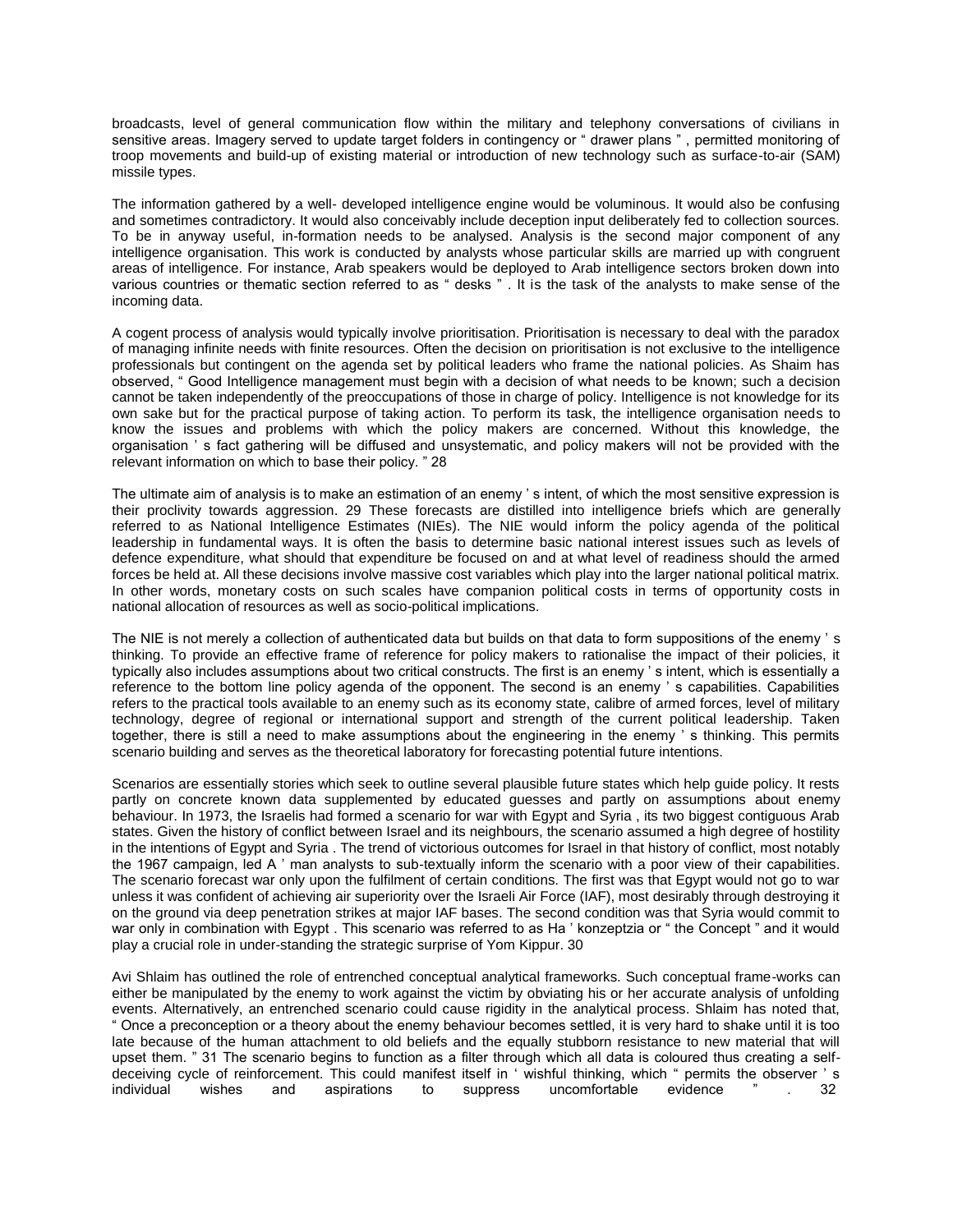In the lead up to the attack on Yom Kippur, A ' man received several signals which should have alarmed them sufficiently to revisit the scenario assumptions which underpinned their intelligence estimates. The history of defeats which Israel had inflicted upon its Arab neighbours made them confident in both their ability to face down any threat, and in their belief that their enemies had been sufficiently humbled not to attempt anything rash again. Zeira ' s confidence in being able to provide sufficient attack warning was also founded on his faith in the fidelity of " The Source " . In early spring 1973, intelligence had detected large Egyptian troop movements. Even " The Source " communicated a warning that Sadat intended to go to war. The Chief of General Staff, General David Elazar, and the Director of Mossad, Zvi Zamir, argued that Israel should move to an anticipatory war footing. Zeira countered that, despite the evidence, his own analytical judgement and " The Concept " guidelines, suggested that Egypt was merely posturing and that the probability of war was low. Golda Meir, the Prime Minister, authorised Israeli forces to move to alert status " Blue-White " . This involved expensive and extensive preparations into deployment of units, activation of some reserves, and stockpiling of inventory and supplies. Ultimately, nothing happened.

Zeira stood vindicated. The Chief of General Staff and the Director of Mossad, the two other key institutional security advisors to the Government were embarrassed by the episode. Conversely, the Government ' s stock in Zeira ' s judgement rose. Zeira himself interpreted his role in the light of the " Blue-White " episode as a calming and rationalising agent against " cry-wolf " tendencies. Ironically, just as Zeira ' s reputation reached its zenith, the presumptions upon which his judgements were based were changing rapidly.

Klaus Knorr has distinguished between purely " technical surprise " and what he termed " behavioural surprise " . 33 He asserted that " behavioural surprise " occurred, " when the op-ponent ' s behaviour is incompatible, or seems incompatible, with our set of expectations " . He identified three causes of " behavioural surprise " . Firstly, the opponent ' s behaviour pattern may alter as a result of a change on leadership or ideology. Secondly, the guiding scenario may be unrealistic due to incompetent analysis or the influence of " national images " of the opponent. Thirdly, an opponent may behave irrationally.

The strategic surprise suffered by Israel on Yom Kippur can be clearly classified as a classic example of Knorr ' s " behavioural surprise " model. In the first instance, Egypt acquired a new leader in 1970. Sadat was of a very different temperament than Nasser . He also was committed to an agenda of addressing the Arab pride, damaged by the repeated defeats, most recently in 1967. The model of rationality applied by the " The Concept " was that the Arabs would not attack without first assuring themselves of air supremacy. This was in line with Israel ' s own war strategy as evidenced by their pre-emptive strike at Arab airforces in 1967. Israel ' s confidence in its military prowess was principally manifested in two notions. The first notion was that its airforce and tank formations were undefeatable. After all, the IAF had delivered the astounding pre-emptive strike in 1967 and bested every Arab airforce in air combat. IDF tank formations had exploited the opportunity, devastating opposing formations and conquering the Sinai, the West Bank and the Golan Heights . The second notion was a well-developed contempt for the quality of the Arab fighting soldier. He was considered weak, poorly trained, uncommitted and ill-led. These two notions laid the seed of complacency in Israeli perceptions of Arab capabilities and intentions.

However, Sadat ' s generals, acknowledging the qualitative superiority of the IAF, placed their faith in SAM technology as a countervailing weapon against past IAF dominance. Hundreds of batteries of Soviet-supplied SA-2, SA-3 and new SA-6 SAM systems were acquired. The Egyptian attack plan called for the ground forces to advance under the protective umbrella of the SAM systems. When IAF fighters attempted to provide Close Air Support (CAS) or conducted tank killer operations, they flew into a barrage of missiles which resulted in the highest loss of IAF aircraft in its history. For most of the war, the Egyptians operated their combat aircraft within the protected envelope of the SAMs. These IAF pilots were reduced to engaging both air and ground targets in the face of the SAM peril. By the end of the conflict, more than 100 or nearly a quarter of IAF pre-war operating strength had been lost, mostly to SAM and its protective Anti-Aircraft Artillery (AAA) batteries. The initial high losses staggered the supremely confident pilots and their commanders. Only the eventual overrunning of SAM sites on the ground and the deployment of hastily acquired American counter-measure systems turned the tide in favour of the IAF which moved swiftly to extract revenge on Arab pilots.

A similar approach was taken with a view to defeating Israel ' s much vaunted tank formations. The Egyptians flooded their frontline formations with tank busting rocket-propelled grenades and wire-guided Sagger anti-tank missiles which proved an ugly surprise. In the opening phases of the conflict, hard charging Israeli tank commanders found themselves continually having their tanks shot out from under them, Those who escaped with their machines still running often found them draped with wires from Sagger shots which had missed or passed over heading for another target.

Another startling discovery was that, unlike their comfortable assumption, the Arab soldier was not only fighting but also advancing. Under Sadat, the whole incompetent crony-filled officer corps had been overhauled with the eviction of the incompetent and the introduction of whole cadres of university-educated officers and non-commissioned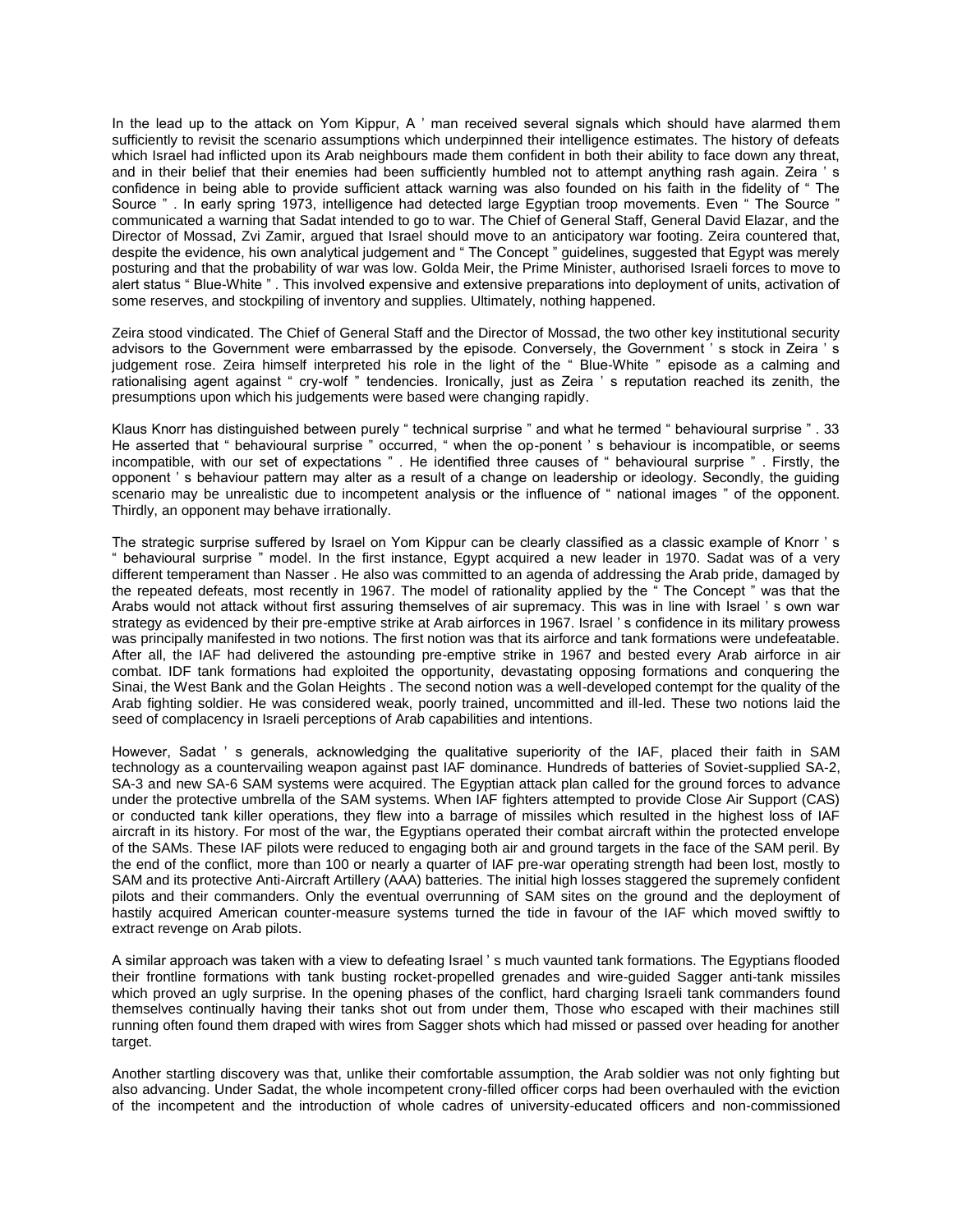officers. These men were highly educated enough to effectively operate the new weapon systems and having achieved their ranks through merit also proved to be able leaders. A ' man had been aware of this re-generation but had dismissed its significance – an Arab was an Arab. A ' man ' s " national image " of the Arab, in particular of the Egyptian soldier had become discordant with the new image being crafted on Egyptian training fields.

"The Concept" was constructed in terms of a war aimed at destroying Israel . However, Sadat ' s agenda was to restore Arab pride by displaying military prowess in a limited conflict. His aim had been to fight a short but sharp war which would be quickly brought to a political solution before the gains from the strategic surprise were lost to an Israeli counter-attack. Hence, the terms he sought for war were different from the conditions necessary for the protracted fight to the finish. A ' man ' s assessment of Egypt ' s poor economic state and interpretation of Sadat ' s expulsion of the Soviet advisors was that these were conclusive signals that Egypt not only would not but could not fight a war. Sadat 's short war strategy avoided the costs of a full-out war which Egypt could not afford. A ' man 's and the IDF ' s contempt for the Arab military also led it to believe that it was totally reliant on its Soviet advisors to be effective. Not only did they not appreciate the significance of the educated Arab frontline junior leaders but it also failed to appreciate the political motivation behind the expulsion. Sadat intended any eventual victory to be a wholly Arab triumph. Egypt under Sadat no longer operated under the " rationality " of " The Concept " . Given the linked feature of " The Concept ' s " two conditions, if the estimation of Egypt ' s terms for war was wrong, then automatically, the presumption that Syria would only go to war in company with Egypt would fulfil its promise. Syria would launch a parallel attack on Israel initiating a strategist ' s worst nightmare - a multi-front war.

In the final weeks and days before Yom Kippur, Zeira ' s attachment to " The Concept " and his confidence in his own judgement now supplanted even the word of " The Source " . After all, " The Source " had seemingly made a wrong call in the spring. His posture communicated itself to his key subordinates fatally blinding them to the increasing evidence of Egypt ' s intention. Egypt had also practised artful deception tactics. It had for the preceding few years practised annual manoeuvres on their bank of the Suez . The movements of Egyptian units in the count down to Yom Kippur were treated by A ' man as routine. The Egyptians, trying to leave little to chance, built up high sand banks on the Canal edge to mask their activity from Israeli observers situated in watch towers. In the final days before the assault, Sadat de-mobilised large formations of the Egyptian reserves to lull the Israelis into a sense of security while concurrently bringing up greater numbers under the cover of darkness. Knowledge of the final attack order and plans were kept a closed circle with frontline commanders not being informed until the penultimate days. Zeira looked at these signals as reassurance but the deception plans did not fool everyone.

In the final few days before the assault, Lieutenant Benjamin Siman-Tov, a young A ' man analyst attached to the critical Southern Command, authored two consecutive reports which catalogued observations of an Egyptian military build-up and suspicious SIGINT. His first report was tellingly entitled, " Movement in the Egyptian Army – Possibility of Resumption of Hostilities " . 34 His senior Intelligence supervisor, LTC David Geddaliah, ignored them. Siman-Tov was not alone in his alarm. "The Source " was also active. He communicated an unambiguous attack warning. It was not taken seriously until it was too late. Those who were growing increasingly alarmed at incoming routine data from SIGNINT and IMINT, including David Elazar, were hesitant to run the risk of seeming to " cry wolf " yet again. Zeira, supremely confident that "The Concept" guided a conclusion of " low probability " for war sought to play his selfprescribed role as a calming agent. Right up to the final hours, Zeira clung to his forecast. The Victor ' s Poison of overconfidence brewed with complacency and contempt had worked its damage.

At its root, the strategic surprise of Yom Kippur is founded on the overwhelming confidence of the Israeli intelligence, military and even political mind set. The elaborate Egyptian deception plans contributed but cannot explain or be legitimately constructed as the principal cause of the surprise. The post-war Agranat Commission clearly attributed the principal failing to a zealous attachment to " The Concept " . This attachment introduced a cybernetic model of thinking into the intelligence assessment process. Cybernetic modelled thinking affirms that analysis should avoid multiple definitions of a situation because such diagnosis introduces additional complexities and uncertain-ties. 35 It is the ultimate expression of the principle, " Occam ' s Razor " that one should not increase, beyond what is necessary, the number of entities required to explain anything. Applied to the assessment of Egyptian intentions through the optic of " The Concept ", Zeira and his chief analysts eliminated or downgraded contradictory evidence from consideration.

However, it would be simplistic to explain the strategic surprise solely in terms of analytical rigidity in terms of " The Concept " . This paper has argued that the Israeli mental model was also significantly influenced by a fatal sense of over-confidence. This overconfidence was acquired progressively over decades of conflict. It grew to the point where it framed the Israeli perception of Arab capabilities and to an extent their intentions. Such overconfidence led to an underestimation as well as misperception.

The above graph plots the Israeli ' s level of confidence over time and marks its rise through several escalating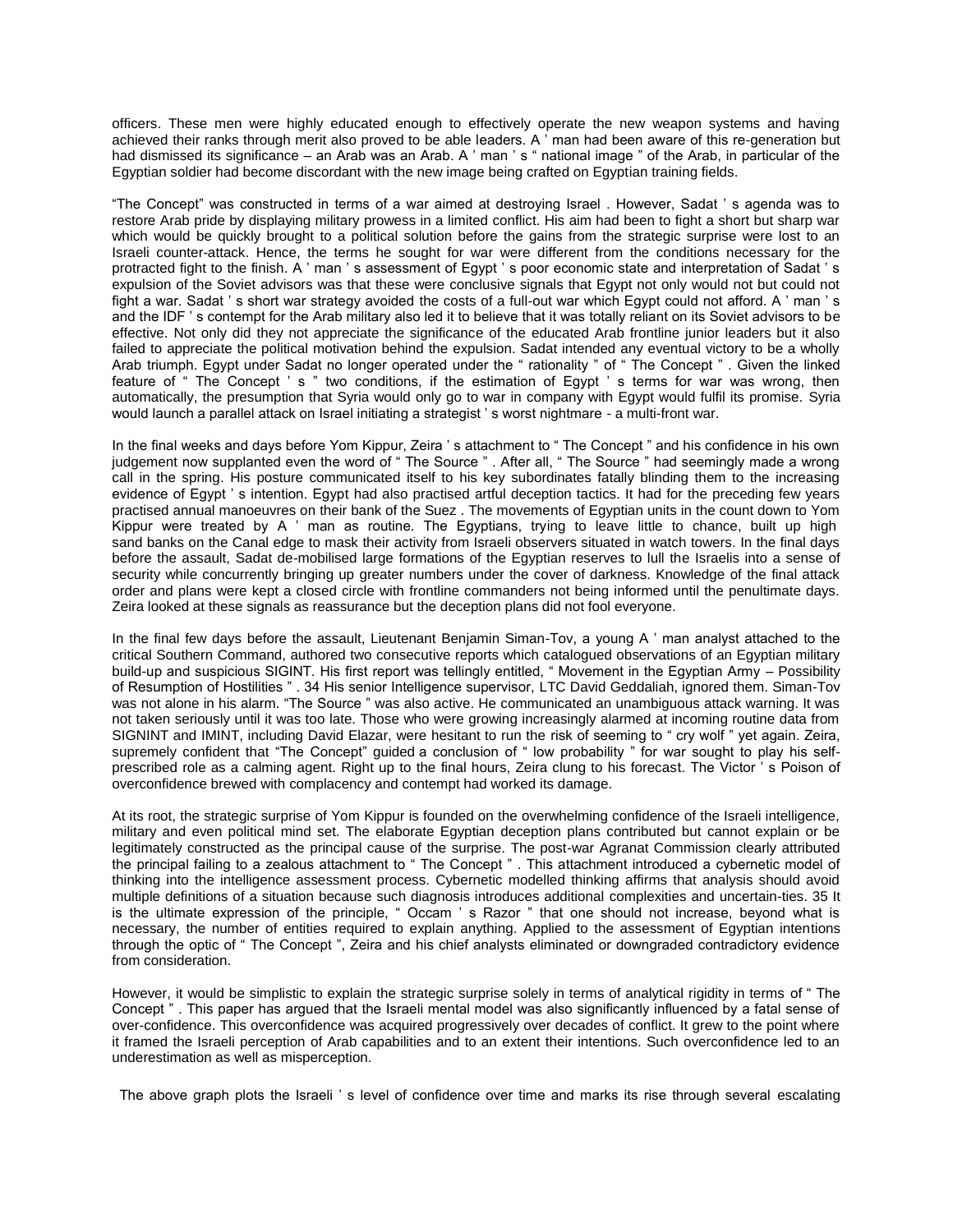stages. In its first conflict, there was high uncertainty of the outcome as the nascent nation struggled in the face of larger powers to consolidate its claim to sovereignty. The success of the 1948 War of Independence encouraged the newly institutionalised IDF which showed its mettle in the 1956 Sinai Campaign. The positive results of IDF operations were testimony to the spirit and professional competence of the pioneer cadres of professional officers and raised self-confidence to the point of cautious optimism. At this stage, there is still much healthy respect for the capabilities of the opponent and a keen awareness of one ' s own vulnerabilities and limitations.

However, the Six-Day War ' s astonishing rout which the IDF land and air forces inflicted on multiple opponents rocketed Israeli self-confidence. It had started the war with belligerent optimism which reflected itself in the choice of a pre-emptive strike. However, that choice was also conditioned by a clear sense of vulnerability which demanded the advantage of a surprise attack as reassurance. The three years of the War of Attrition which saw the IAF repeatedly shoot down Arab jets with no losses to themselves, boosted the overall sense of self-confidence to the heights of reinforced optimism. By 1973, three years after the War of Attrition, Israeli confidence had reached the point of fatal optimism. It was from this peak that the IDF fell with the rude shock of Yom Kippur. The recovery of its optimism would be bought at a high price on the battlefield.

#### **The Victor's Poison**

It is possible to construct a simple conceptual metric to outline the point of vulnerability. It is at the point of incidence between an ascending index of self-confidence and a descending index of respect for one's opponents. From this point, one is increasingly at risk of suffering from, what this paper, refers to as Victor's Poison. This is where the trend of past successes creates a psychological construct which predisposes a historical victor to future strategic surprise. The Israeli case of Yom Kippur is a clear illustration of the mechanism and ultimate effect of Victor's Poison.

There are several institutional means to prevent the onset of Victor ' s Poison. In the first instance, orthodox conceptual frameworks of analysis should be subject to regular review. These reviews should aim to revalidate the fundamental assumptions which support the framework. Scenarios of potential variations in the conceptual framework should be developed and ranked in order of likelihood. This would permit some order of relative risk analysis as a guide to interpretation. However, such a practice could create the perception of inconsistency which may irritate policy clients. Also, excusing sudden dramatic variations, it may be using only incremental or marginal changes in the data, to urge modifications in the fundamentals of existing conceptual frameworks.

Intelligence communities should introduce the practice of operating " Team Bs " . This refers to the deliberate establishment of units whose aim is to throw up challenges to received wisdom, as an aid to new thinking. There should be institutional sanction for the operation of such " devil ' s advocate " sections to reassure their members who may fear the potential for backlash from challenging the hypothesis of senior officers. Operating Team Bs within an intelligence agency is only one of two approaches using this philosophy. The second would be to give multiple agencies the responsibility for developing NIEs. Alternatively, NIEs developed by a primarily tasked agency should be subject to consideration by another competent organ. Either approach would create opportunity for a " check and balance " analysis. However, the downside would potentially be bureaucratic in-fighting or interpretations compromised to be acceptable to all. The first would be a costly distraction while the second could be an even more costly corruption of the analytical value.

It could be suggested that analysts should not be permitted to stay too long working a particular desk but instead be moved so that they do not become stale in their thinking. Yet, such a practice would be counter to the necessity of developing analytical expertise. It would also be difficult to institutionalise on a practical level given the nature of typical intelligence organisations which for reasons of security are internally compartmentalised.

Ultimately, these are institutional solutions to a human problem. As such, there is no guarantee of success. Victor's Poison works itself into the marrow of a victim's psyche through the psychological "back door" of emotion. Because it typically pervades one's whole community, it is difficult to develop independent countervailing pressures. The establishment of institutional practices would also not obviate scenarios where senior figures refuse to accept alternate analysis. The example of Zeira and Geddaliah demonstrates how difficult innovation in thinking can be in a hierarchical and compartmentalised organisation. Ultimately, Victor's Poison is its own antidote. If the victim survives a strategic surprise, it will find the poison neutralised. In this, human nature displays a predilection for conceptual poetry which any intelligence analyst would appreciate.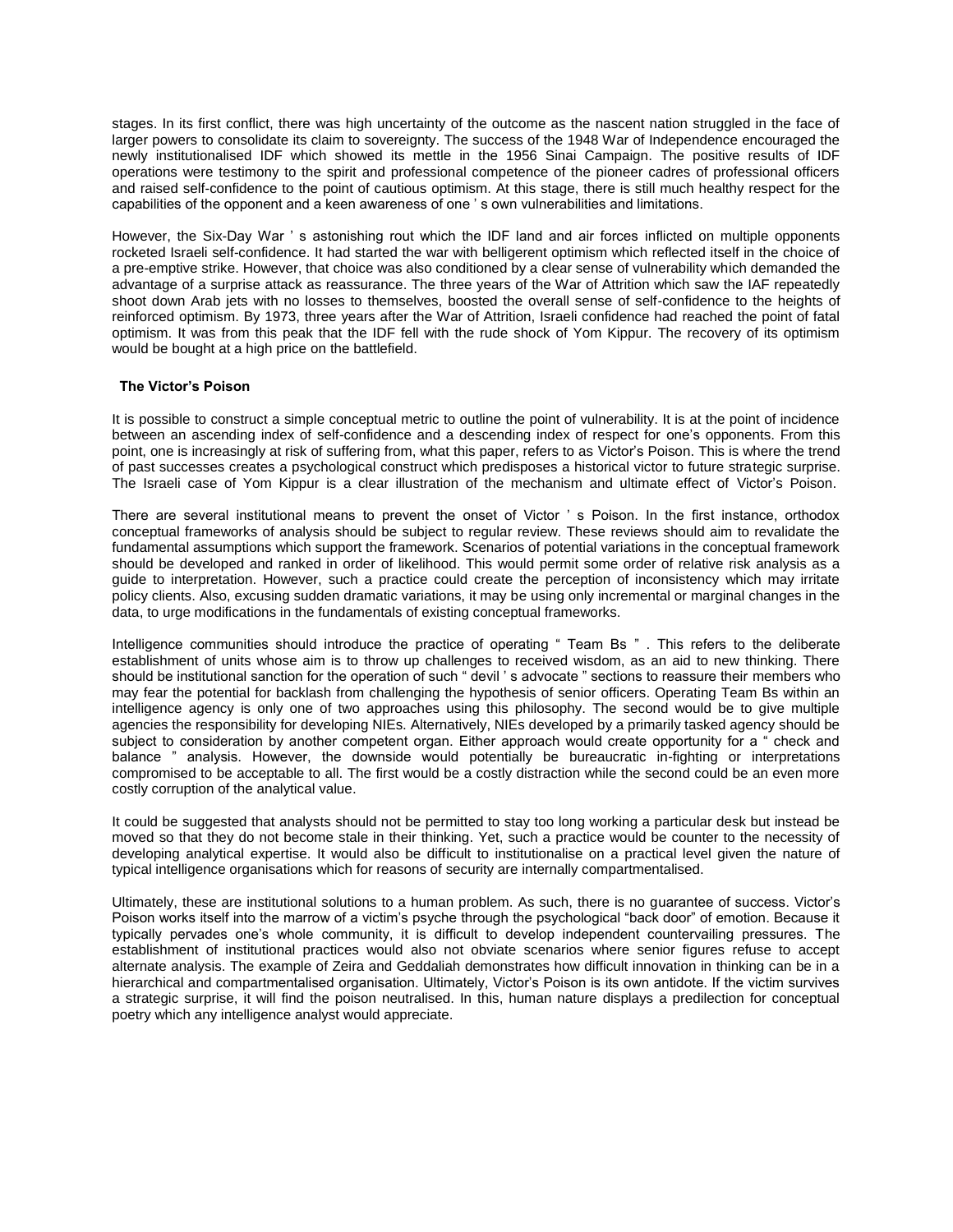#### **Endnotes**

1 Oren, Michael B., Six Days of War, ( New York, Ballantine Books, 2003), p31.

2 Ibid., p326.

3 After 1967, Nasser fell into a protracted period of illness before dying in 1970. Sadat, Anwar, In Search of Identity, (New York, Harper & Row, 1978), pp180-203.

4 Ibid., p215.

5 Ibid., p279.

6 Ibid., pp280-281.

7 Handel, Michael I., The Diplomacy of Surprise, (Massachusetts, Harvard Studies in International Affairs No. 44, 1981), pp275-277.

8 Ibid., p278. Sadat was also motivated by the desire to craft the coming war with Israel as an Arab success rather than one achieved with Soviet guidance.

9 Rabinovich, Abraham, The Yom Kippur War, ( New York, Schocken Books, 2004), pp22-24.

10 O 'Ballance, Edgar, No Victor, No Vanquished, (California, Presidio, Press, 1997), p174. and Rabinovich, Abraham Op Cit., p219.

11 Levite, Ariel, Intelligence and Strategic Surprises, (New York, Columbia University Press, 1987), p1.

12 Rabinovich, Abraham, Op Cit., p22.

13 Shlaim, Avi, "Failures in National Intelligence Estimates: The Case of Yom Kippur ", World Politics, Vol.28, No.3 (April, 1976), p368.

14 Katz, Samuel M., Soldier Spies: Israeli Military Intelligence, (California, Presidio Press, 1992), p75.

15 Ibid., pp158-159.

16 Ibid., p195.

17 Ibid., p7.

18 Rabinowitz, Abram, Op Cit., p21.

19 Wohlstetter, Roberta, PearlHarbour: Warning and Decision, (Stanford, Stanford University Press, 1962)

20 Ibid., p2.

21 Ibid., p3.

22 Hybel, Alex Roberto, The Logic of Surprise in International Conflict, (Toronto, Lexington Books, 1986), p3.

23 Whaley, Barton, Codeword BARBAROSSA, (Cambridge MA, MIT Press, 1973).

24 Shulsky, Abram N., Silent Warfare: Understanding the World of Intelligence, (New York, Brassey 's, 1993), p11.

25 "False Flag " recruitment can cause a subject to be misled into believing that he or she is helping an ally or supporting their own government when in fact their 'handlers ' represent the enemy.

26 Rabinovich, Abraham, Op Cit., p22.

27 Yonay, Ehud, No Margin for Error: The Making of the Israeli Air Force, (New York, Pantheon Books, 1993), p309.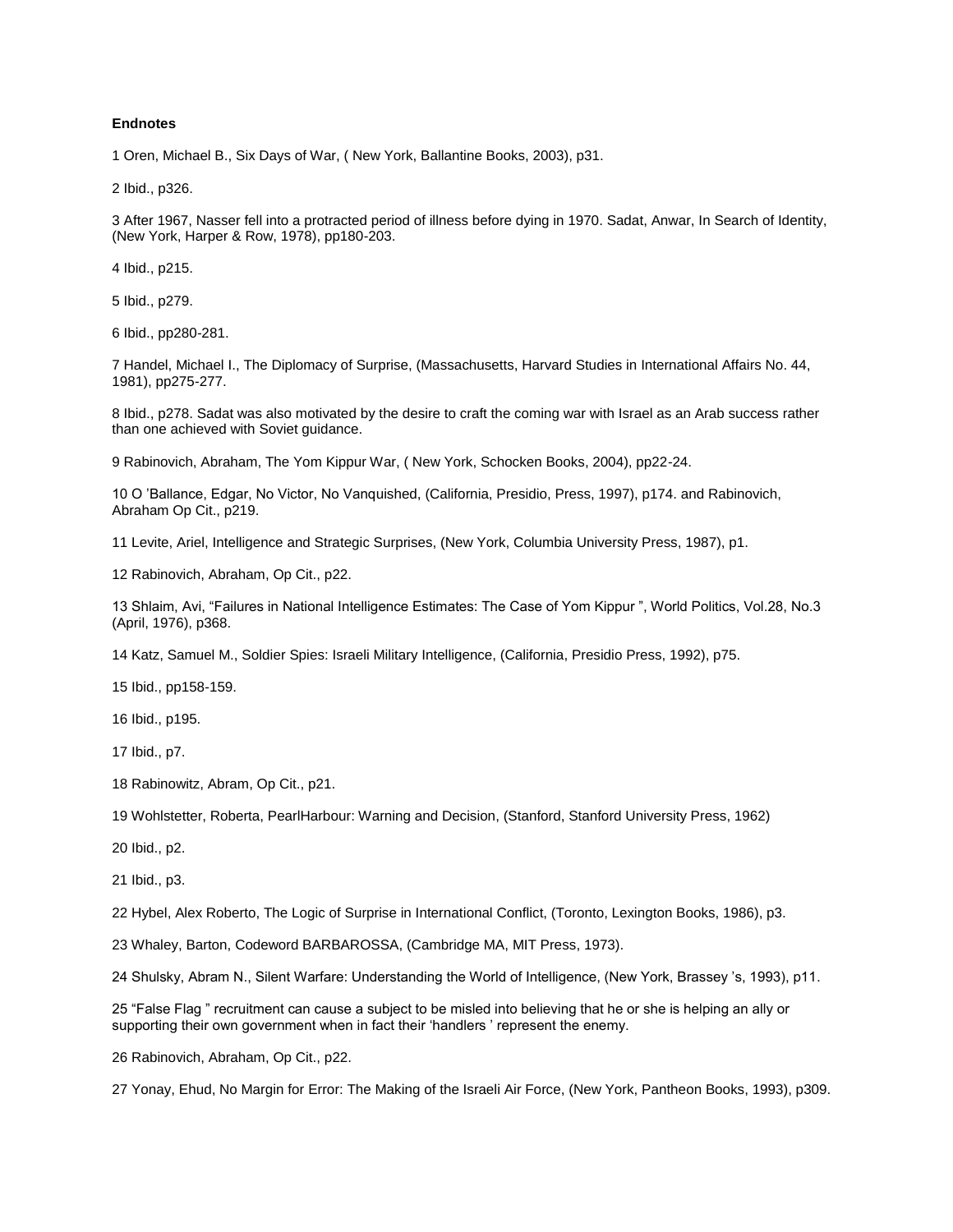28 Shlaim, Avi, Op Cit., p366.

29 Raymond Garthoff has made a useful study of the inherent trickiness of making such estimations. See, Garthoff, Raymond L., 'On Estimating and Imputing Intentions ', International Security, Vol.2, No.3 (Winter, 1978).

30 Shlaim, Avi, Op Cit., p352. and Katz, Samuel M., Op Cit., p235.

31 Shlaim, Avi, Op Cit., p371.

32 Shlaim, Avi, Op Cit., 360. and Jervis, Robert, Perception and Misperception in International Politics, (New Jersey, Princeton University Press, 1976), p356.

33 Knorr, Klaus, 'Failures in National Intelligence Estimates: The Case of the Cuban Missiles ", World Politics, Vol.16, No.3 (April, 1964), p462.

34 Shlaim, Avi, Op Cit., p353.

35 Maoz, Zeev, National Choices and International Processes, (Cambridge, Cambridge University Press, 1990), pp180-181.

ASP Devadas Krishnadas, Singapore Police Force (SPF), is currently reading for a Masters of Law and Diplomacy at the Fletcher School of Law and Diplomacy, Tufts University, Massachusetts, US on both Fulbright and SPF Postgraduate scholarships. His previous appointment was Assistant Director (Rehabilitation), Joint Policy and Operations Division at the Ministry of Home Affairs Headquarters.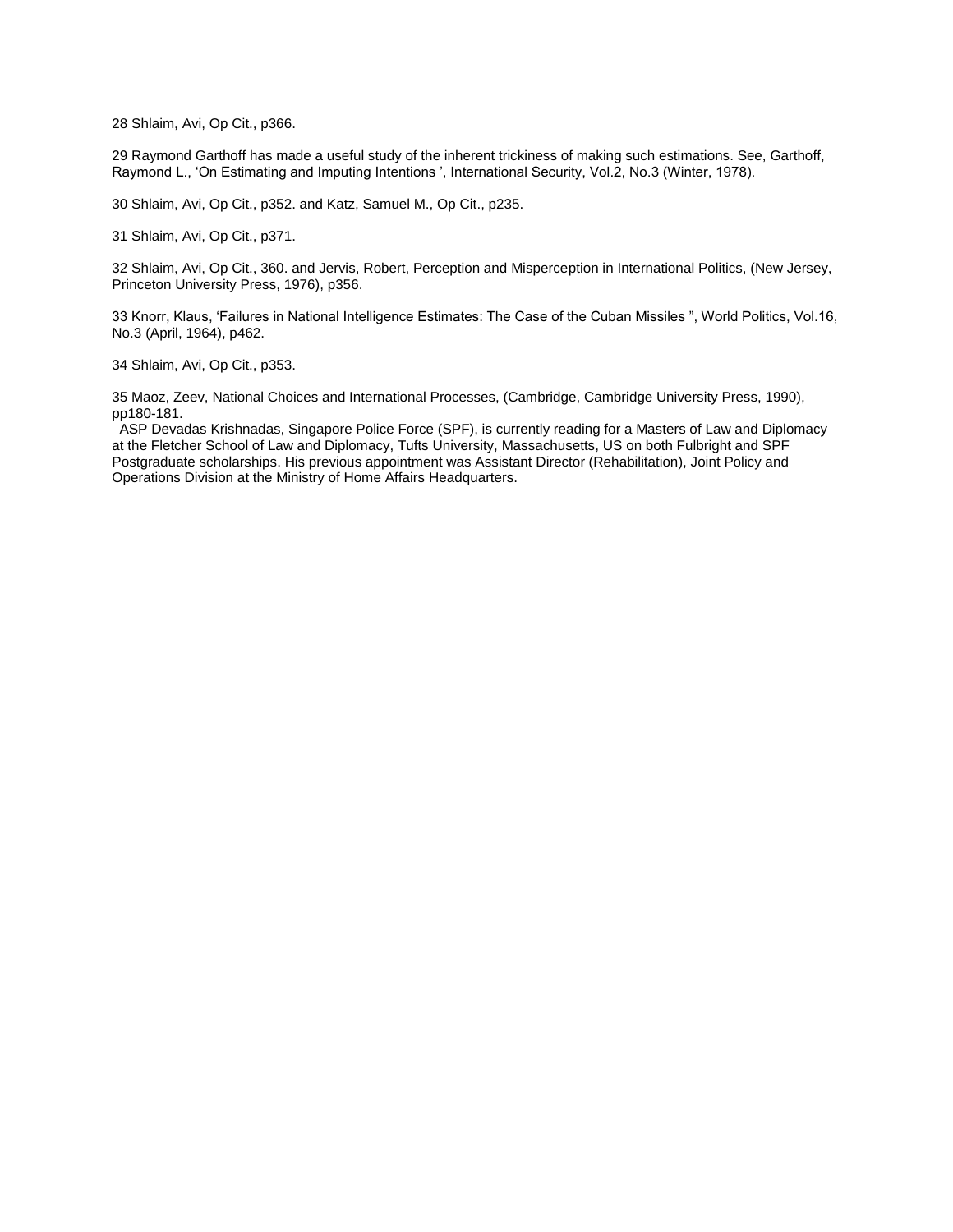## **Viewpoints: Pointers from the Past, Foresight into the Future**

Some six years ago, I published an article in POINTER entitled " Grooming and Grounding Heartware: SAF Leadership Challenges at the Dawn of the 21 st Century. " In it, I argued for the importance of keeping our " corporate memory " alive and relevant in the face of rapid change and complexity. The issue was set against the context of the ' keep SAF young ' policy with relatively short career timelines for regulars, and National Service cycle churning out thousands of conscripts back to civic street every year. With such a dynamic organisational flow-through, the hollowing-out effect can be a real and consequential one. Therefore, I opined that a soul-deep understanding of SAF' s history – one inextricably woven in the fabric of our nation building story and laced with colourful lessons and icons from the past and present – would inspire and motivate our soldiers to build on our rich institutional legacy with even greater pride of purpose. After all, a strong sense of history not only refreshes institutional memory, revitalises traditions, reinforces identity, it can further ground and groom our heartware, even as our 3G hardware grows and IKC2 software becomes more sophisticated.

It was therefore with a nodding sense of déja vu when two recent commentaries in the local print media focused on the issue of tapping the experience and wisdom of our more senior citizen mentors amongst us. Many of whom may be retired but still have a reservoir of knowledge and relevant experiences to share and contribute to Singapore ' s progress in general and the SAF ' s transformation in particular that could be better tapped. It would appear that my arguments since, have gained even greater saliency and urgency in the wider Singaporean social discourse; especially with the twin trends of earlier career retirements and a rapidly aging population fundamentally reshaping our national demographics.

The first article by David Boey ("Old Soldiers Still have Something to Teach" in The Straits Times, 28 Sep 04, p. 12), relates directly to the SAF and how as we transform as a fighting organisation into the future, we could seek out ways of harnessing the wisdom of former soldiers who can help to prevent us from chasing down blind alleys and relearning past mistakes. As Boey had put it in his call for harnessing the blasts from the past: " Knowledge is a force multiplier. Singapore should thus capitalise on the knowledge gained by successive cohorts of military men. " This is an important pointer considering that many of our ex-NSmen and former regulars have moved on to the corporate world and potentially have much to share by way of former and new experiences that may be relevant for the SAF.

The second commentary by Zuraidah Ibrahim ("Retired, not Tired – Let's Hear from Them Too" in The Straits Times, 16 Oct 04, p. H13) cautioned against making the all too commonplace assumption these days that only the young have a monopoly on the newest, the best and the most creative ideas. She argued that the old may be "retired but not tired" , and clearly "have their relevance still" in mentoring and providing useful feedback to better shape policy formulation. How to continue to retain the services of retirees and former incumbents, who can still contribute, will no doubt require further study as she readily admitted.

Such media commentaries and social discourses are likely to grow as Singaporeans live longer and healthier lives, and step down from their career posts well even before they have passed their peak to make way for the young.

All said, assuming that the clarion calls above are to be heeded, one of the priority action items for the SAF then is that of identifying and leveraging on the best media, platforms and channels through which some of our retired SAF personnel and former military men can continue to stay engaged in shaping the 3G SAF and beyond.

While we could explore many novel ways of tapping on the experience of ex-SAF personnel, like Boey ' s radical proposal for the setting up of SAF Oversight Committees staffed by ex-SAF personnel as "devil's advocates and sounding boards to help weed out unsound or impractical ideas" , my suggestion here is more modest and readily "do-able" with minimal outlay, red-tape or polemic.

Specifically directed at our very own premier military journal, I suggest that POINTER can help to play a useful role in building up our knowledge bank, albeit even if limited one at that, given the print space limitations and quarterly topical constraints.

For a start, POINTER the print journal could consider featuring some notable SAF veterans and NSmen (former soldiers and commanders) who have professionally interesting experiences and relevant stories to share. These could be featured in the quarterly journal by way of select interviews or solicited article contributions. Research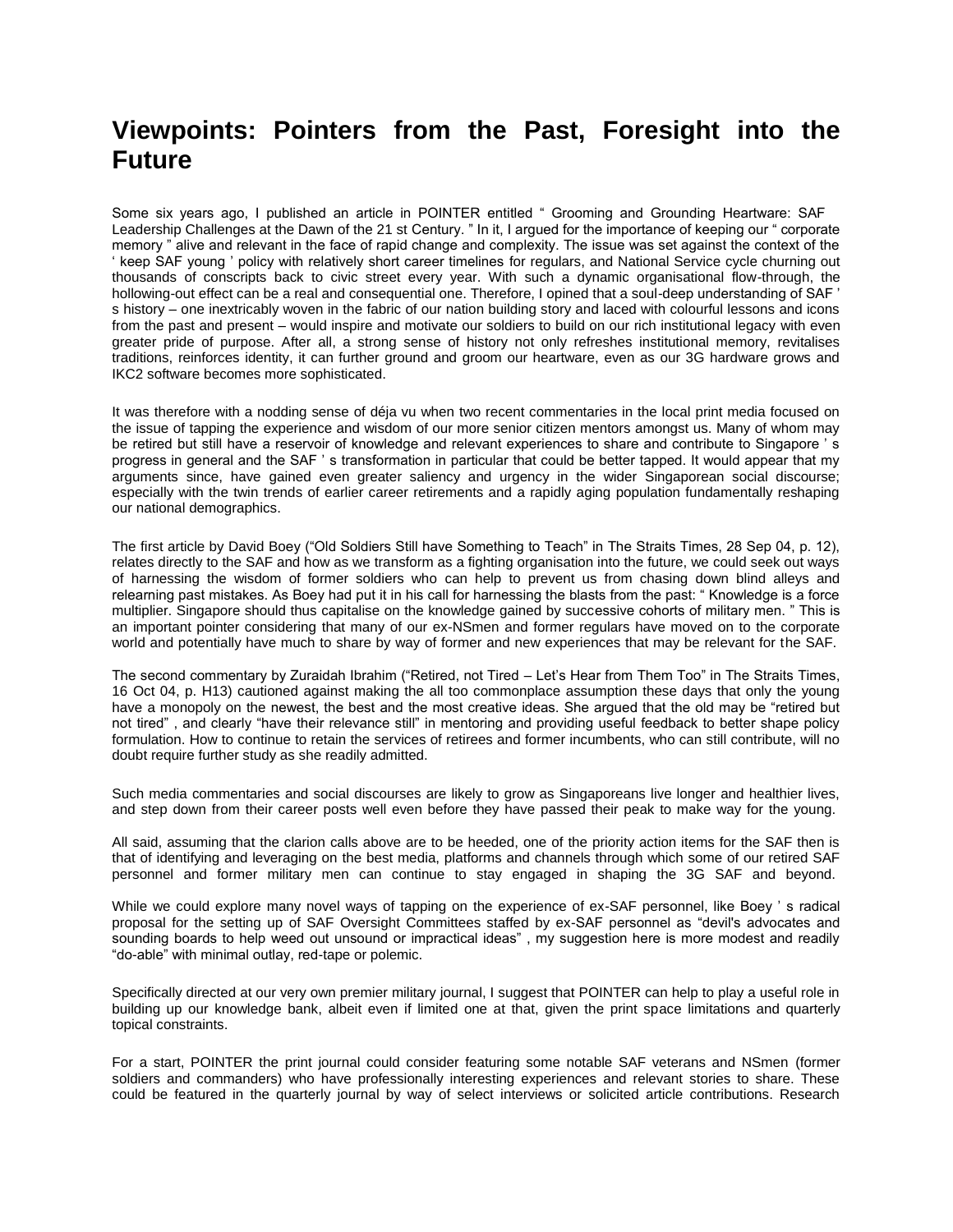access to the Oral History interview transcripts of former SAF and MINDEF personnel, collated over the years by MINDEF ' s Centre for Heritage Services, would readily provide a rich source of raw material for mining old insights. The focus of such pieces could be on sharing "real stories and adventures and misadventures of the early days," as has been suggested in Boey's article. One good sample of such a narrative tract writ large will be Heartwork – a collection of first-hand stories on the Economic Development Board (EDB), and of Singapore as seen through the eyes of former EDB officers who helped to write our island republic ' s economic success story.

In the context of the SAF and MINDEF, a re-telling of stories from Konfrontasi 1 , Operation Thunderstorm, SQ117 hostage crisis, MI185 recovery efforts, RSAF SAR operations, involvement in UN PKOs, INTERFET (East Timor), Operations Enduring Freedom (Afghanistan) et al as personally experienced by the soldiers and policy makers who were intimately involved in the range of crisis / contingencies / operations – large or small scale - may yet hold critical lessons that should not be forgotten but forever etched into the institutional memory of future generations of SAF soldiers. Even the more tragic – if no less heroic - chapters in SAF 's history could be retold by those who actually went through their baptisms of fire and lived with scars to tell. Some of the painful stories may well make for gripping utobiographical case studies on core values and decision-making, with equally sharp lessons-learnt on safety / risk management. To be sure, good judgement is honed by learning from the mistakes or experience of others; albeit not forgetting the nugget of truth in the saying that "good judgement is usually the result of experience; and experience is frequently the result of bad judgement."

Downstream, the wider bandwidth of POINTER on the web could be exploited as an invaluable intellectual capital repository of organisational learning with virtual "living-links" for cross-generational professional dialogue and chatroom networking. And by providing another avenue to reachout and reachback, POINTER can indirectly play a part in keeping the alumni spirit of our military training institutions strong.

To be sure, for the sharing of personal perspectives and revelations to be of relevance and have a constructive impact on the SAF readership, POINTER's editorial treatment should eschew producing narratives of what Boey calls "the coffee-table genre" , where only official history gets represented. Voices from the margins of SAF's history also need to be heard. For all intents and purposes, views shared should ideally be reflective, generative or critical and revisionist even. Deep discourse and lively debates following on from such sharing of stories should be welcomed so long as they promote learning.

Such a bold signalling feature effort would be timely and a salutary addition indeed for the recently revamped POINTER. It recognises the value of our former soldiers by giving them pride of place and platform-of-choice in the journal to share their views and stories. The feature effort would also resonate with efforts to enhance our capacity to shape the future SAF by harnessing the tacit knowledge aspects of Knowledge Management and improving the quality of conversations aspects of Learning Organisation praxis. After all, an important facet of much of our Knowledge Management efforts at enhancing learning and leadership capacity in the SAF is about the transference of Cultural DNA and Organisational Learning through narrative / story-telling ala Dave Snowden's Cynefin storytelling project which we have embarked on. What better way then to capture and disseminate our very own military stories from yesteryear for the benefit of the scions of Singapore , many of whom will learn to bear arms in the service of the nation through the SAF. As LTG William M. Steele (ret) US Army had rightly advised in "The POINTER Conversation" interview of the previous POINTER issue: "Singapore must learn from its own experiences while being informed by the experiences of others."

Enough said. Beyond the POINTER platform, the respective Services may even find it worthwhile to compile and publish their own collection of stories from the past. On that score, there is certainly scope for the publication of true stories and viewpoints from the extended family members of the pioneering 1 st and 2 nd generation of the SAF Family...garnering pointers from the past for better foresight into the future before the old guard all fade away, as we all will someday. It would be a pity if we did not, while we still have time.

MAJ Irvin Lim Fang Jau

(Commanding Officer, RSS VIGOUR)

#### **Endnotes**

1 As an example of where more revealing light could be thrown for gleaning useful lessons learnt: Reportedly, in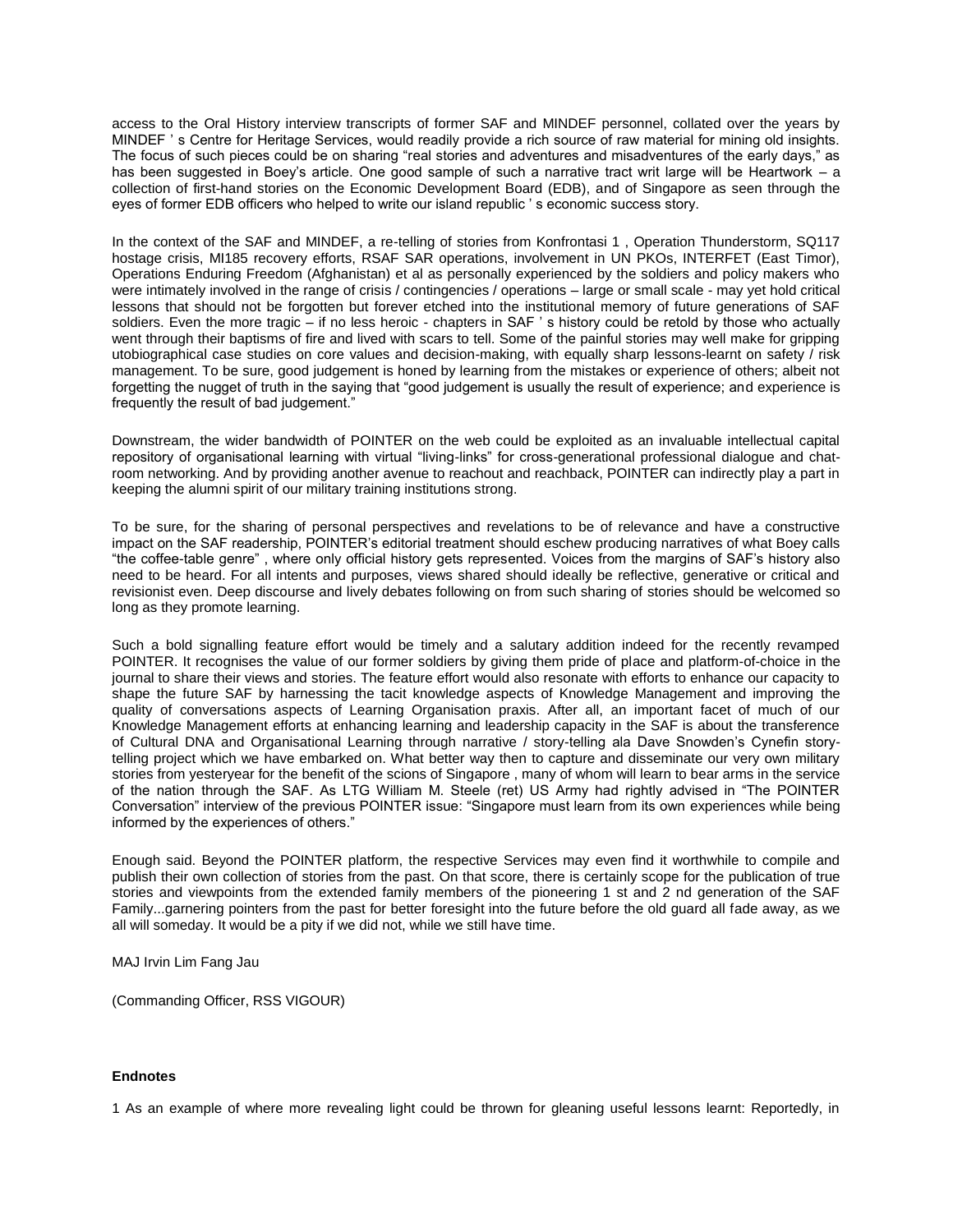March 1965, a Singapore infantry battalion deployed to the southern coast of Johor was ambushed and involved in fighting against a small Indonesian force that was conducting guerrilla operations in the vicinity of Kota Tinggi.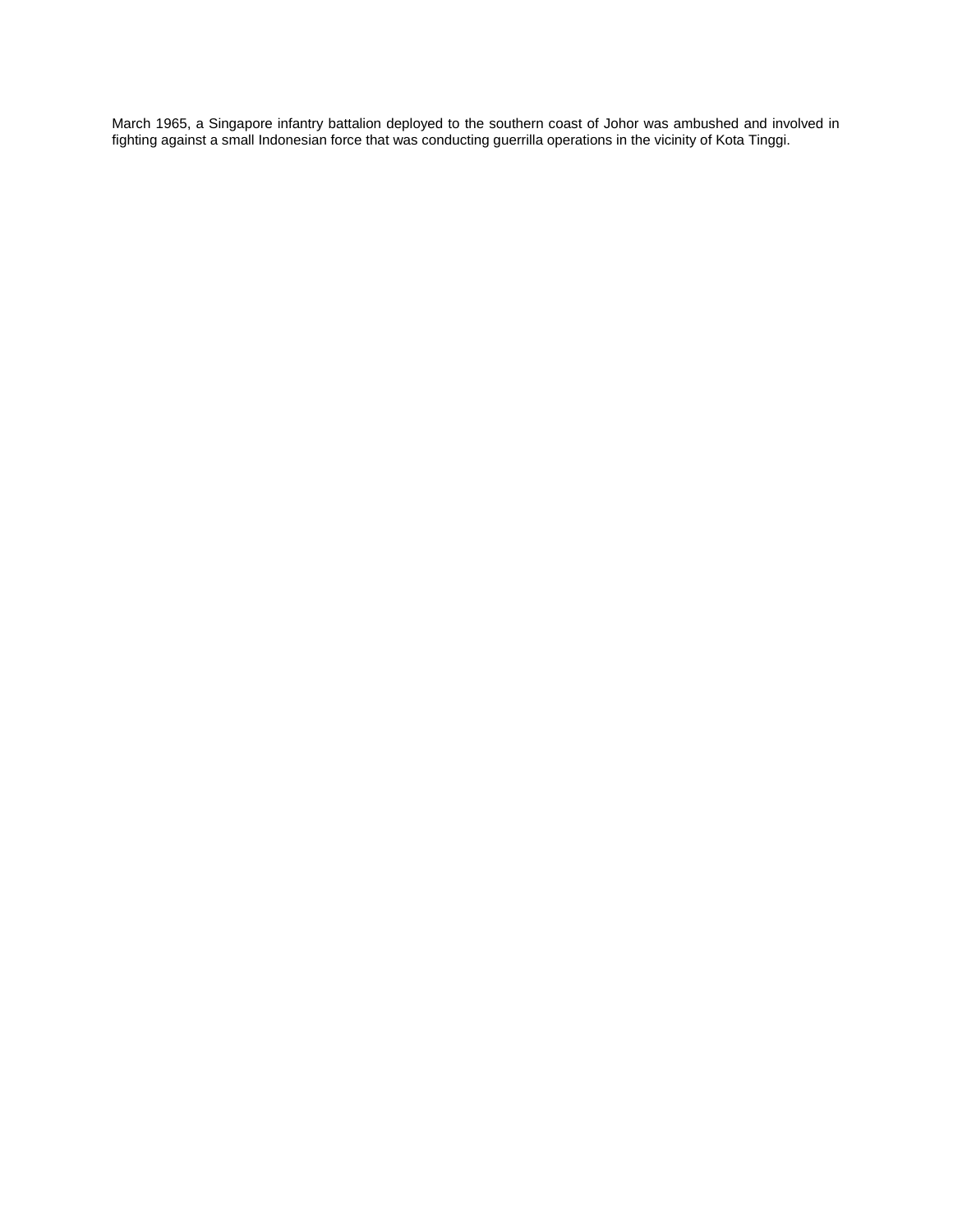## **Viewpoints: Learning from the Past: An Old Soldier's Advice**

Almost all those who were involved in the initial buildup of the Ministry of the Interior and Defence (MID) and Singapore Armed Forces (SAF) have retired. Indeed many, if not all, from the first batch of SAFTI had also retired. Many intakes of National Servicemen had also completed their National Service obligations. They have all brought along and taken with them many experiences and much learning.

Defence planners of all levels, in their enthusiasm to transform the SAF into a modern third-generation outfit, might need to make reference to the lessons of the past so that they can avoid the "blind alleys". But this requires us to examine how we see these experiences and learning.

We all know that the past offers us the benefit of hind-sight. That makes the learning of history so important. The past provides insight into the future. We could have tapped into the wisdom of the many people who have left the organisation. While "old soldiers may fade, there is wisdom in that fading light", and it requires the present and younger leadership to acknowledge and accept that such experiences are invaluable! The attitude and mindset that the experiences of the past may not be relevant today may be by itself the stumbling block.

How the current generation of SAF leaders at the different levels of command and staff value the experiences of the former military men is something that needs review. If we continue to treat former military personnel as merely guests for functions and to acknowledge them as "veterans" only in name, it will not lead to the sharing of experiences and learning.

To adopt a willingness to learn from the past requires us to be honest and humble and to appreciate the past. We need to inculcate in our officers a sense of history and adopt a set of values that can steer them in this direction. Some traditions, practices, doctrines, rules, procedures might have changed over time; yet we must have the humility to know that these have been there and the reasons for the change. These practices cannot be discarded and dismissed as being no longer relevant. They are relevant at that point in time. It is only when we see change, issues and practices in context that we can view our future as sustainable.

COL (Ret) Tan Peng Ann

(Retired in 1997 as Director, Management Development & Sevices Organisation)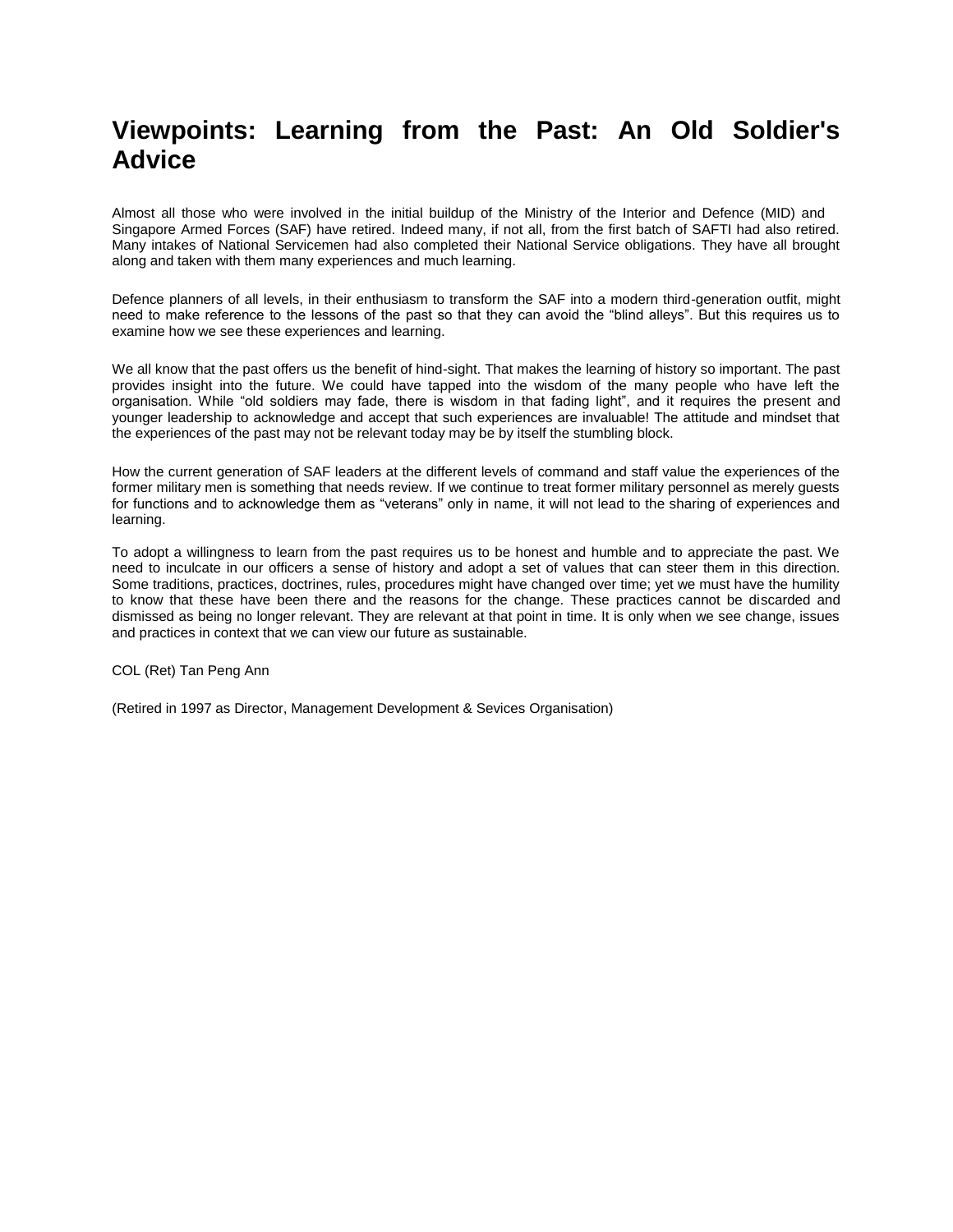## **Book Review: Robert R. Leonhard's The Principles of War for the Information Age**

#### by LTC Jimmy Mak

The Principles of War - defined as the fundamental truths governing the prosecution of strategy and tactics, these words immediately evoke a strong sense of immutability regarding the principles. Developed more than 100 years ago, it is amazing that the principles which were so true in the age of the sword and arrow still holds true in the age of computerised guided weapons. Its remarkable resilience has indeed guided many warriors throughout history, despite considerable changes in the character of warfare that has demanded a serious reassessment of the art of war. What was particularly disturbing was the used of the principles as aphorisms – as rules, as prescriptions in an unexplained blind acceptance way even when they were proven to be inconsistent. Many armed forces clung onto them irrefutably – choosing more often to force battlefield results to fit the principles, rather than to modify these ideas.

Acclaimed soldier and author Robert Leonhard's "The Principles of War in the Information Age" is a book that contributes to military education, as the latter is what you "rely upon when you face the unknown", in the words according to eminent educational philosopher and psychologist Dr Jean Piaget. In this book, Leonhard attempts to re-examine the classical principles of war since their early expression in the 19 th Century and questions their relevance in the era of the information age. He strongly suggests that a radical change is overdue, but regrettably military and civilian leaders are still trapped in their comfort zone concerning the character of future war. He emphasizes the urgent need to "break into the temple and smash a few idols" 1 if we are to summon the future with true conviction. However, given the way the principles of war have evolved in the past as a complete entity developed to address a set of problems related to warfare, it is not enough to change one or two principles. What really was required was a shift in paradigm thinking about the principles of war. With enormous energy and intellect, the author puts forth a strong thesis in the hope of generating serious and rigorous dialogue and debate; which in his mind will sow the seeds of change. His book is organised under the following parts:

The Framework for Change

The Principles of War (Existing)

The Laws of War

The New Principles of War

In Part 1 of the book, Leonhard begins his analysis by examining World War 1 where the loss of human life exceeded all bounds of proportionality. He explains that the underlying issue is one of change; with the introduction of technological advances into the military art which transformed it. But leaders in the war chose to cling onto classical manoeuvres and were convinced of the need for a prolonged attrition phase, which in reality was becoming inappropriate in modern war. He concluded that the failure of the generation of military leaders in WWI was their refusal to adapt quickly to change.

#### **Principles of War (Existing)**

On to the existing principles of war, Leonhard highlighted that the US Armed Forces still persist to embrace the 9 principles of Mass, Objective, Unity of Command, Simplicity, Economy of Force, Manoeuvre, Offensive, Surprise and Security. Before setting out his argument, he first categorised the principles under a common logic 2 - the first 5 principles under the logic of convergence or oneness while the remaining 4 on interaction in war, between the enemy and friendly forces. He was bold in asserting that the principles of convergence are invalid in the Information Age. Additionally, he opined that the logic of oneness does not work in the 21 st century, and in many instances did not work in the past. However, he felt that the logic of interaction is still relevant, albeit the principles were poorly framed and consequently could lead to serious misinterpretation in the battlefield. The author recommends that even the principles of interaction need to be re-examined if they are to retain their worth.

Leonhard outlines explicitly what has changed concerning human conflict and warfare, which have brought about a mutation of the military art. After defining the Information age qualitatively, he attempts to determine the characteristics of Information Age warfare which is changing at an amazing pace. He cites examples of the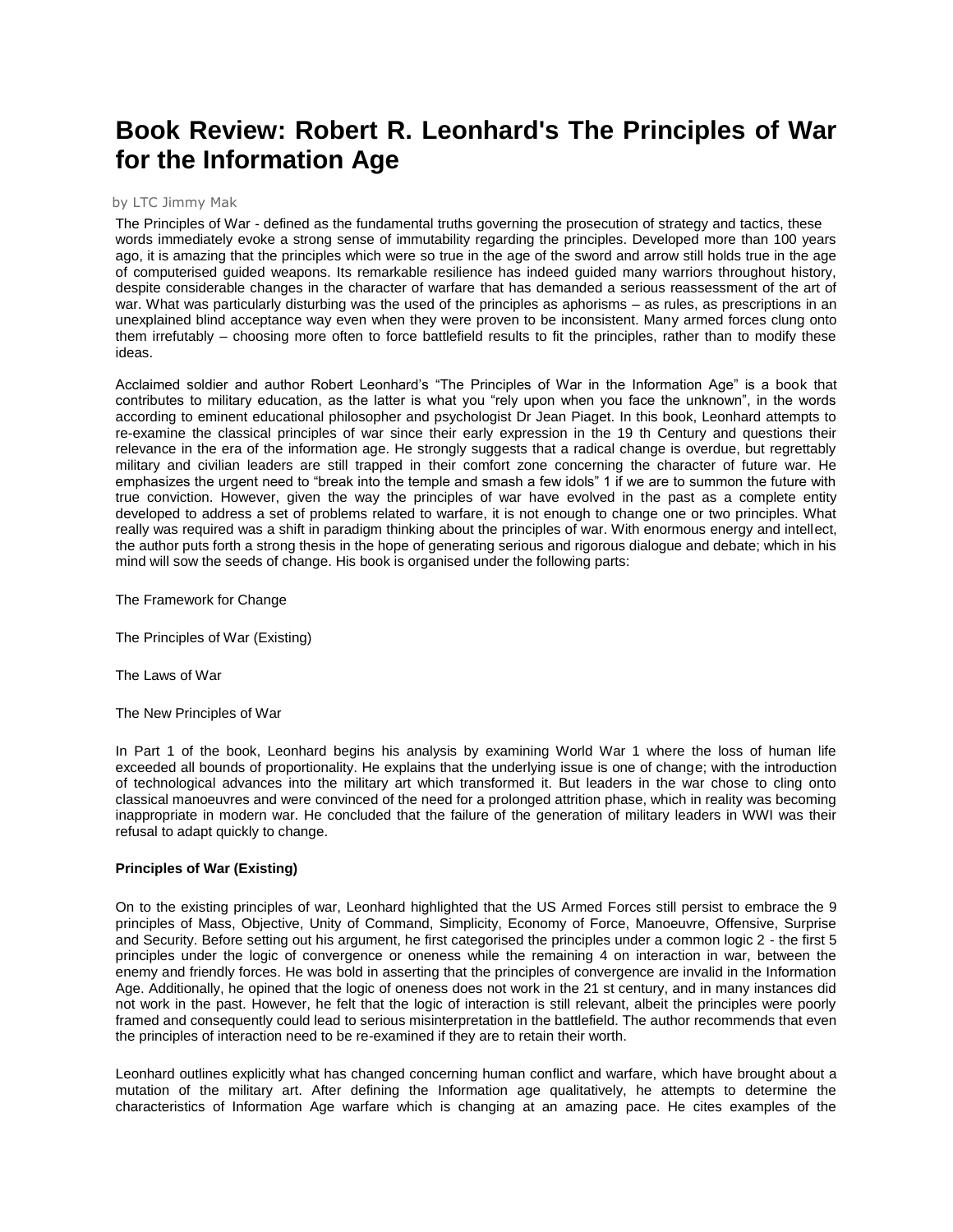components that comprise Information-Age warfare such as command and control warfare, mass media, precision strike, precision protection and psychological ops. Before examining the existing principles of war, he wanted to discover for himself the extent to which knowledge and ignorance influence the modern warfare. To illustrate the potential effects of information dominance, he used a campaign from the past (The Maryland Campaign, Sep 1862) and analysed it from the angle of information flow, and concluded that it was truth or the lack of it that decided the outcome of the campaign. He laments that tactical leaders today are still schooled within the context that has characterised warfare in our age - where our plans, battlefield formations and tempo are founded upon ignorance of the battlefield - the fog of war as we know it. He posits that should our leaders be able to accurately and reliably "see the truth" on the battlefield, then our methods and practises must correspondingly change. The author asserts that information, truth and ignorance rule the battlefield and always had; and proposed that knowledge and ignorance will together constitute the central principle of war in the set of revised principles for the future. Armed with this vision of the future, he proceeds to examine each principle in turn to see how information can shed light on some of them in their current state.

Part 2 of the book covers Leonhard's approach in the examination of each individual principles of war in turn where he sets out his argument on their validity in history and in the light of recent changes in warfare. Using the Principle of Mass (Concentration of combat power and effects at the decisive place and time) to explain the inconsistencies, he highlighted that in the days of the concentrated decisive battle, it made good sense to mass. In today's context, the principle not only contradicts but is inconsistent with the other principles. Firstly, Mass violates the Principles of Security – given the lethality of today's weapons of mass destruction, concentration would serve to invite annihilation. Secondly, Mass undermines the Principle of Surprise - a concentrated force is easy to find and difficult to hide. Last but not least, Mass contradicts the Principle of Manoeuvre – a massed force is difficult, if not impossible to sustain logistically for prolonged periods of time. He then examines the classical reasons why armies have sought to mass in the past, and concluded that those reasons do not apply in the 21 st century. He illustrates his point using the classical explanation of "mass equals killing power" 3 i.e. by concentrating combat power, the friendly force can kill maximum numbers of enemy weapon systems and soldiers. This logic rests on the fact that for most of human history, one man has been able to kill fewer than one of his enemies in battle (if we consider the inaccurate weapons used in the agrarian and industrial ages) and this limitation demanded a concentration of soldiers in order to overcome the incapability of each individual. Therefore to reliably kill an enemy, we need to have 2 or more friendly soldiers attack him, hence the principle of mass. But if we can envision the "one weapon, multiple kills" 4 potential future battlefield, we are likely to see the demise of the principle of mass.

#### **The Laws Of War**

Leonard wrote in his preface his experience within the US Army and from his reading that he perceived a disturbing "unflagging devotion to traditional ideas, most of which are hopelessly and dangerously outdated. And what is worse – a seemingly reluctance even to question those ideas" 5 and the principles of war are no exception. In particular, he was concerned with the way they have been used – as aphorisms, as truths and prescriptions. The question we need to ask ourselves is if the principles are not aphorisms, are there any bona fide truths out there that are able to stand the test of time, that can survive revolutions in military art and science? Where is the real McCoy? Leonhard do believe there are 3 such truths, and he calls them laws, to connote their immutability. In Part 3 of the book, Leonhard demonstrates the validity of the laws throughout history, and argues convincingly their immutability on the basis that they are predicated on the one aspect of war that remains a constant - the human nature.

#### **The Laws Of Humanity**

The 3 laws espoused are not equal with one another; there is one pre-eminent law, from which the other 2 grow. The first law, and the one that is independent of the others, is humanity - a declaration that warfare is an outgrowth of the human psyche 6; an expression of the human soul. This law is therefore the foundation upon which all other military considerations rest. If this is the law, the question we need to ask ourselves is why it has been continuously ignored by military art and science. One possible explanation is that there are more attractive alternatives to contemplate than moral factors. Another explanation and perhaps of more importance could be to avoid opening up a Pandora box that may reveal issues that challenge some of the deepest-held beliefs about war which has been framed around the fiction of attrition thinking. He ventured to explain that the current US war-fighting perspective premised on firepower does not work because of the law of humanity, because in reality we wrestle not against weapons, but against people, who are able to adapt - much like mutating diseases that adapt to antibiotics. Citing the repeated victories of Judas Maccabaeus and his followers – surrounded, out-numbered, ill-trained, ill-equipped Jewish farmers in ancient Palestine in second century B.C., when faced against the Syrian invaders, the world's most powerful and trained professional army of their day, he concluded that it is the law of humanity that determined the course of that war, where attrition equation had no bearing on the outcome. He remarked that the humanity of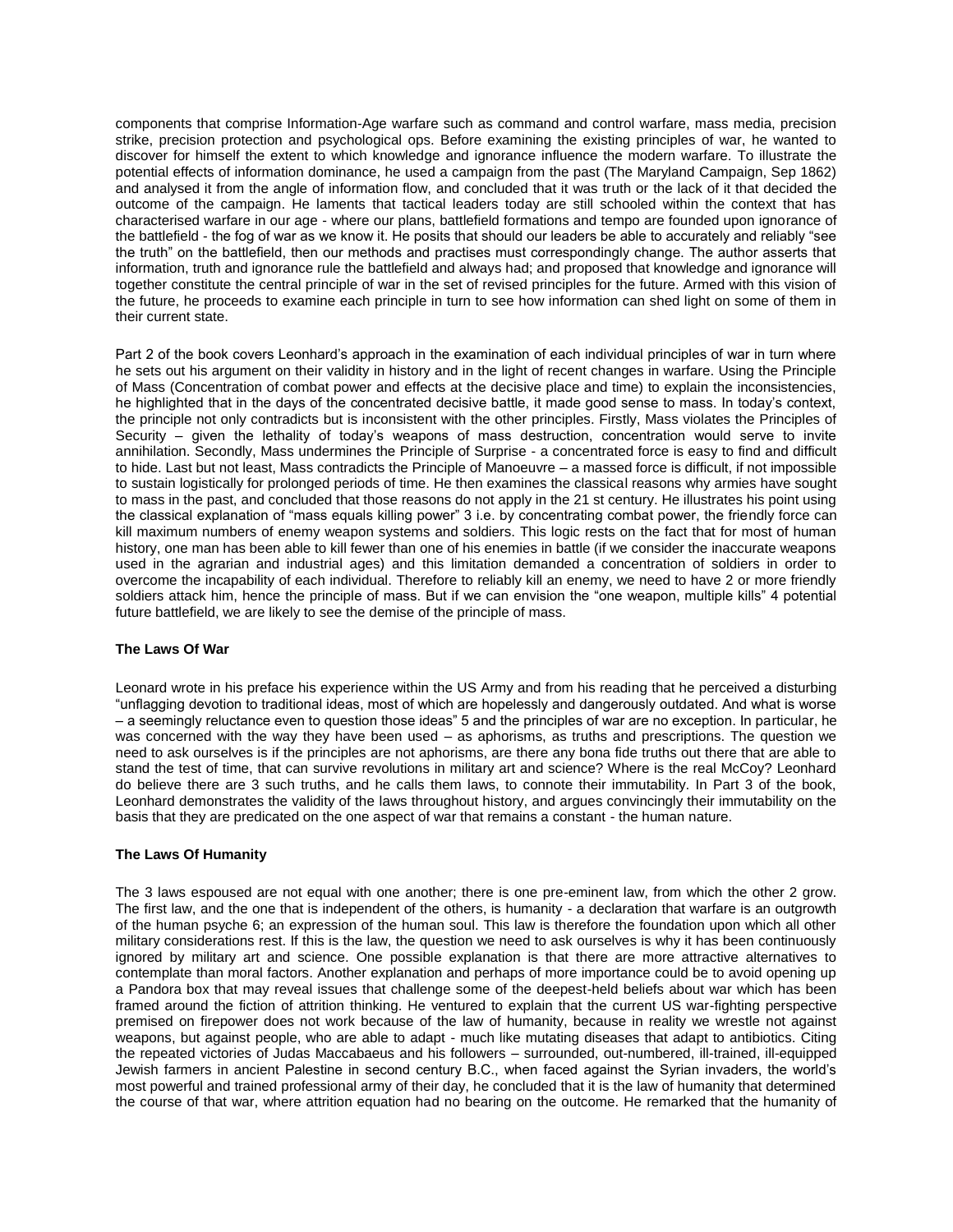war should not be ignored but rather it is time for all armed forces to confront the problem face to face.

The other side of the moral perspective of firepower is the enemy's moral strength and weakness; and that defeat is 90% moral in nature. Given that we refuse to grapple with moral factors, we are unable to comprehend defeat of the enemy. Consequently, our energies are focused on destruction - the only alternative to defeat we know. In order to correct this deficiency, Leonhard called for us to focus on the human dimension – the weakness of the human mind and spirit in order for us to understand battlefield defeat.

From this one independent law of humanity grows 2 other laws – the law of economy and the law of duality. The law of economy is derived from the weakness of man - that man's desires and goals exceed his means. The law of duality has its origin in the human trait – the inclination of humans to be violent towards each other. Together, these 3 laws give rise to the principles of war (revised). Leonhard argues that since the laws ordain and acknowledge the most fundamental characteristics of warfare, it therefore provides a firm foundation upon which valid theory can then be built.

#### **The Law Of Economy**

As iterated, the law of economy postulates that man is weak and lack resources to serve his goals in conflict. At the same time, given that the stakes are high in armed conflict, there is a natural tendency for the activity to be extremely wasteful. To prevail in conflict, Leonhard suggests that one must economise as much as possible. By extension, he put forth the proposition that if ignorance and uncertainty result in wastefulness; truth, knowledge or information will lead to a precise expenditure of resources i.e. to economise.

The author highlights that at the tactical levels of war, economy can be achieved by combining weapons and fighting entities in a complementary way. The focus is not on the lethality of each component, but on what battlefield reactions they can cause in the enemy. The law of economy calls upon us to bring about reactions in the enemy from which we can then exploit – as this book was published in 1998, the "reactions" referred to is akin to effects based operations 7 we know today. Extending to the operational level of war, Leonhard maintains that the same dynamics applies but the tools are different. Just as combined arms is the key to economy and victory at the tactical level of war, operational war-fighting gives rise to joint operations, which calls for the effective integration of air, land and naval capability. The author acknowledges that integration is not easy to achieve as it requires tremendous effort in the aspect of organisation, leadership, training, education and teamwork. In his mind, the key challenge to jointery is inter-service rivalry; institutionalised due to inter-service competition for budget and weapons ownership or arising from the confusion between professionalism with loyalty to a particular service. Nonetheless, since the law of economy is the bedrock of successful conflict, and armed with more information in the future, it is only natural for us to economise. Therefore, the bringing together of combat capabilities of the services to develop joint war-fighting capabilities is clearly the way to go.

#### **The law of duality**

The law of duality as espoused by the Leonhard is about the dual nature of human conflict that comprises 2 dichotomous parts - the subjective and the objective, which together constitute the totality of strategy. Subjective conflict is defined as the contest of strength against strength or fighting against "like" systems e.g. a tank shooting at another tank; while objective conflict pits strength against weakness or fighting against "unlike" and vulnerable aspects of the enemy e.g. a tank over-running an artillery piece.

Leonhard emphasizes the importance of having a thorough understanding of the subjective and objective phases and the dual nature of war, alluding that many errors in past military thoughts can be attributed to the failure to perceive the subjective/objective taxonomy. Conversely, if we are able to grasp the connection and relationship between the two, we will be able to harvest invaluable insights on other principles of war. Take for example "Mass", we would immediately think that this is to be applied to warfare as a whole, but in reality it should only be to the subjective part. We must "unmass" to conduct the objective conflict. In essence, the subjective/objective taxonomy shows us the balance between the need for dislocation (an expression of objective warfare) and confrontation (subjective warfare). Therefore, at the heart of this law is the need to design weapons systems or fight in way that is directed against both like and unlike systems; which in essence is an essential part of striving for economy in war.

#### **The New Principles of War**

In Part 4 of the book, Leonhard calls for the proper way to use the principles by treating them as arguments or as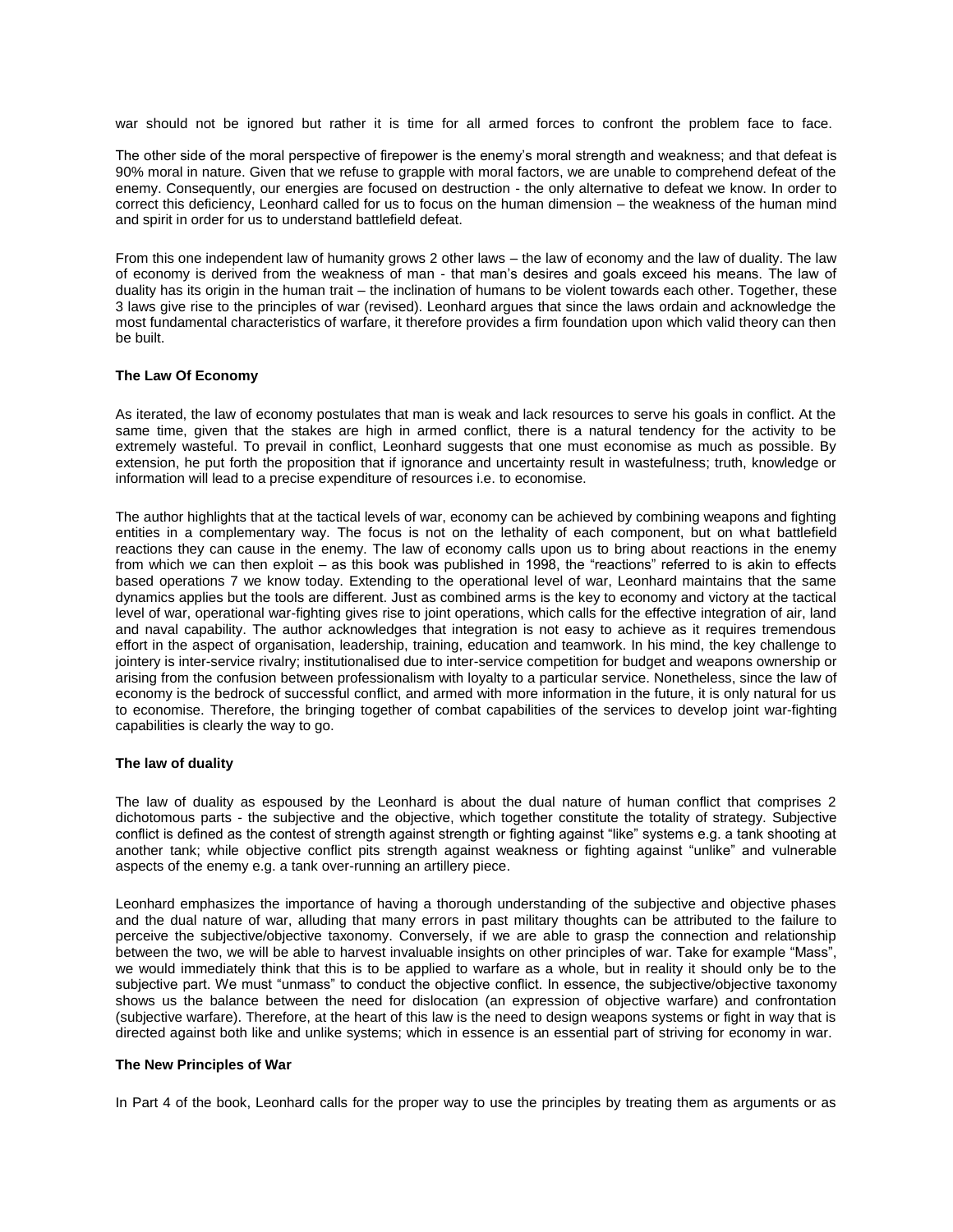categories of thinking. The author argues that the principles should be instructive in guiding the soldiers what to think, but not what to conclude. He envisages that future conflicts will be similar enough to past conflicts as to allow application of the laws and consideration of the principles; but those conflicts will also be unpredictable enough to require some imagination to be exercised on the part of the commanders who face them.

As iterated, the new principles of war are intended to frame argument, and therefore intentionally expressed as "2 word arguments" 8, representing the opposite sides of an argument, as likened to dialectic logic used in philosophy. The author suggests that the soldier of the future must be capable of talking to himself. He must learn to use dialectic logic - which begins in the 1 st step with a thesis (a statement or proposition), an anti-thesis (extreme opposite) in the 2nd step and the final step being the synthesis (finding solution from a range of middle ground options or the bringing together of opposites). Leonhard emphasizes that this process is what the principles of war (revised) are designed to do. They are intended to teach you to argue about, with the end points of those arguments clearly defined. In his view, this discipline approach is a superior way to think on the battlefield and will invariably lead to far better conclusions than intuition or other forms of undisciplined thinking.

The 3 laws, when applied to conflict in the Information Age, give rise to 7 principles of war (revised), one of which is an independent principle, and 6 (categorised into 3 broad Principles of Aggression, Interaction and Control) which are dependent upon the first for application as follows 9:

Leonhard articulates that knowledge can be defined as the information that we have about ourselves, the enemy and the environment. Ignorance is the opposite of knowledge, and it deals with what we do not, cannot, or chose not to know. Both knowledge and ignorance have dominated warfare throughout history, but Information Age warfare has shifted the balance towards knowledge, in that commanders and soldiers in today's context are more aware of their surroundings than their predecessors in the past. Consequently, this will have a bearing on the application of the other principles.

The acme of skill in the Information Age is therefore to manage what we know and what we don't, and to balance our knowledge with activity. To illustrate, he explained that if time is not a constraint, a commander will eventually know everything about a conflict. However, because conflict is time competitive, one must choose to forgo knowing everything, and adapt his activity most efficiently to manage that ignorance. Leonhard qualifies that it does not imply that knowledge is good and ignorance should be avoided, but rather, we should understand that information has a cost associated to it i.e. truth on the battlefield costs time and perhaps even lives. Ignorance on the other hand, is free. In this respect, the principle of knowledge and ignorance is governed by the law of economy. According to Leonhard, knowledge and ignorance is the independent principle of war, upon which all other principles rely for application. That being the case, whatever balance we attain between knowledge and ignorance will affect the application of all other principles. To illustrate, he said that if we have great knowledge, we will tend more towards distribution than concentration, more towards activity than towards security, command than towards anarchy. Conversely, if ignorance triumph over knowledge in the battlefield, we will tend to favour reaction over opportunity, confrontation over dislocation, and objective over option acceleration.

In the concluding Part 4, Leonhard presents the new principles of war, which he asserts that when properly used as arguments rather than aphorisms, will serve as a dynamic framework for the development of creative solutions in conflict. He reminds readers that in conflict theory, the enemy will endeavour to adapt to any success. The principles, as robust as they seem, are designed to account for the phenomenon of adaptation and diminishing effects. To achieve this, the balance found among the 7 principles must be renewed and revalidated every day, in every battle. He reiterated that the principles are not substitutes for professional understanding and experience, but are mere heuristics - rules of the thumb that offer a quick access into the solution of a problem, not a complete solution in the military decision making process. In closing, Leonhard reiterated that these revised principles of war merely provide the framework - character and courage must ultimately create the victory.

#### **Conclusion**

Robert Leonhard's reformulation of the principles of war in the light of the broader context of military history and the emerging potentials of the future is refreshing and daring. With his profound grasp of military history, coupled with his exceptional ability to conceptualise the future, Leonhard puts forth a compelling vision of the 21 st century conflict.

The main strength of the book is the author's comprehensive and holistic treatment of the existing principles of war and his courage and ability to confront long-accepted convictions and refute deeply held convictions and concepts. The views presented are insightful and challenges the status quo in military thinking based on past conventions.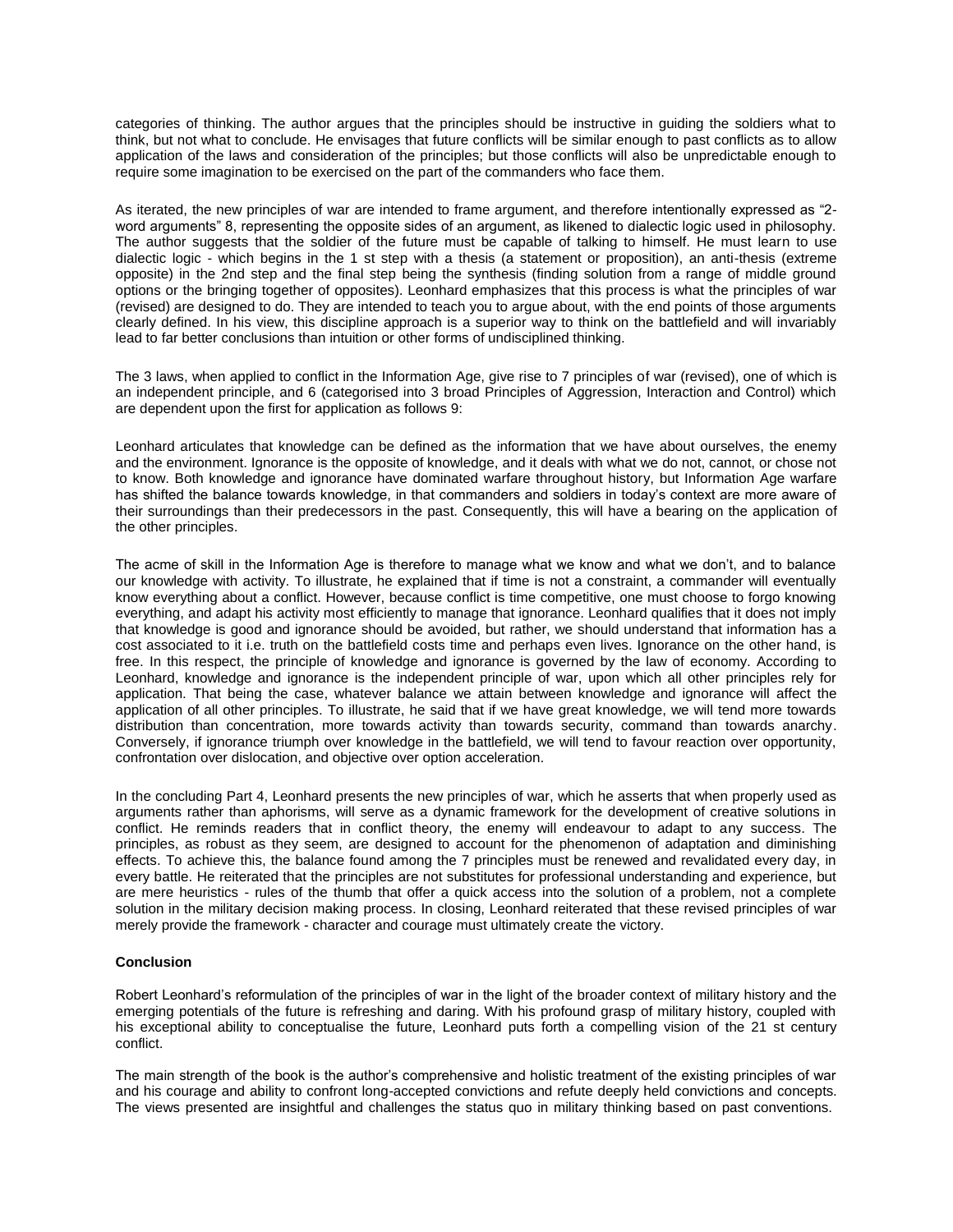This book is a very useful read and is highly recommended for academics or practitioners interested in deepening their insights on issues pertaining to joint war-fighting and the principles of future warfare.

The abovementioned title is available for borrowing at the [SAFTI MI Library.](http://www.mindef.gov.sg/safti/saftilibrary/) The catalog references are:

The Principles of War for the Information Age Robert R. Leonhard U21.2 LEO

#### **Endnotes**

1 Robert R. Leonhard, The Principles of War for the Information Age, p.xii

2 Ibid. p.10.

3 Ibid. p.xiv

4 Ibid. p.102

5 Ibid. p.98

6 Ibid. p.208

7 "EBO is a co-ordinated set of actions directed at shaping the behaviour of friends, foes or neutrals in peace, crisis and war" - Edward A.Smith, Effects Based Operations - Applying Network Centric Warfare in Peace, Crisis and War.

8 Ibid. p.246

9 Ibid. p.252

LTC Jimmy Mak, a Weapons System Officer (Air Defence Artillery) by vocation, is currently Senior Air Force Directing Staff at the Singapore Command and Staff College. His previous appointments include Deputy Head of the Air Intelligence Department, Military Assistant to the Chief of Defence Force, and Commanding Officer of a Divisional Air Defence Artillery Battalion. He has also held branch head appointments in the Joint Plans Department. LTC Mak attended the Singapore Command and Staff Course in 1995 and graduated with a BSc (Hons) from the National University of Singapore in 1987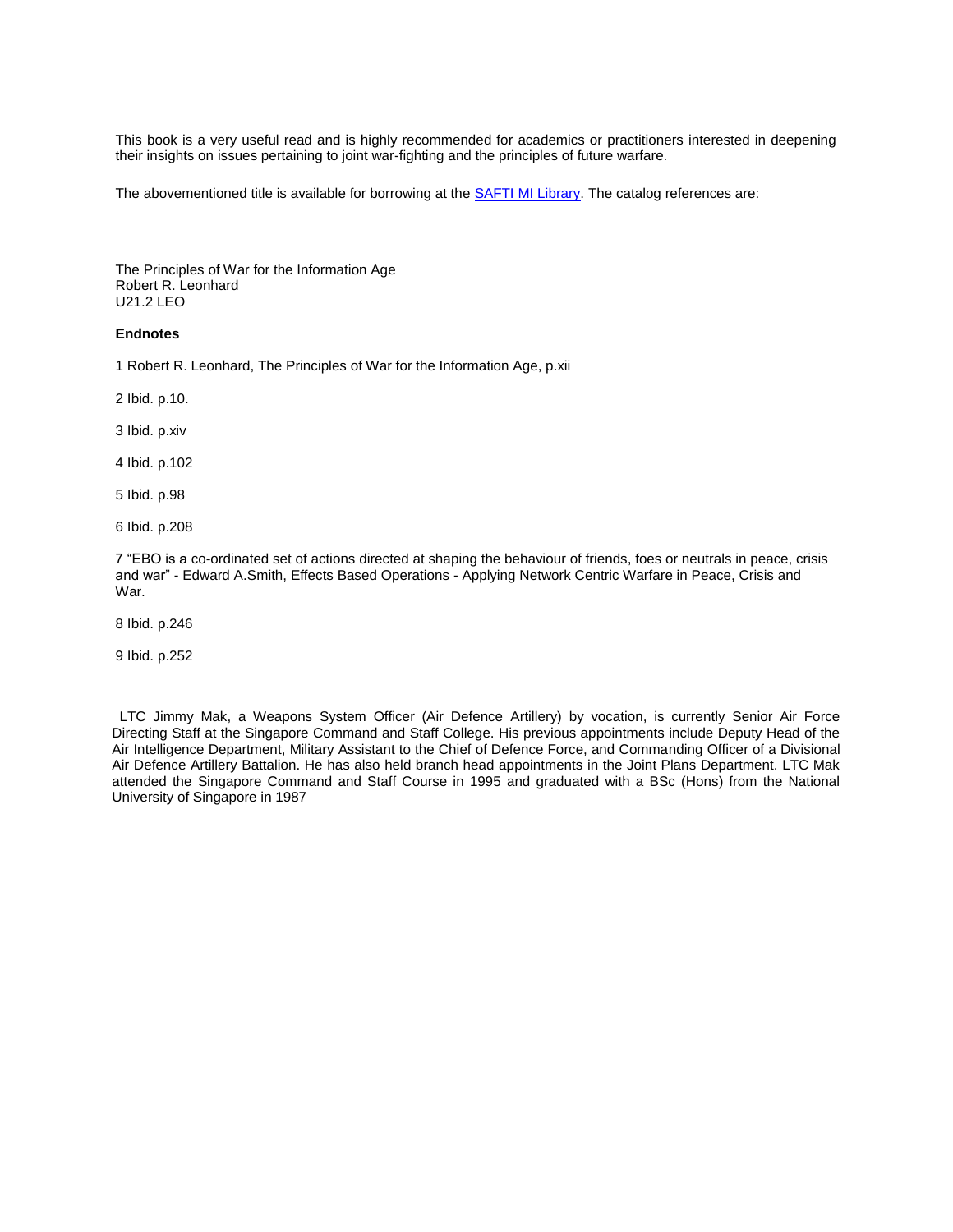### **Featured Author: Robert R. Leonhard**

Lieutenant Colonel Robert R. Leonhard is the Professor of Military Science at West Virginia University and the Commander of the WVU Army ROTC Mountaineer Battalion. Raised in Camp Hill, Pennsylvania, he graduated from East Pennsboro High School in 1976 and earned an Associate of Arts degree from Valley Forge Military Junior College in Wayne, Pennsylvania. Commissioned as an Infantry officer in 1978, he graduated summa cum laude from Columbus College near Fort Benning, Georgia, with a Bachelor of Arts degree in History. In 1989, he earned a Master of Science degree in International Relations from Troy State University. In 1994, he earned a Master of Military Arts and Sciences degree from the Army's Command and General Staff College. His military education includes the Infantry Officer Basic and Advanced Courses, Bradley Infantry Fighting Vehicle Commander's Course, Airborne School, French Commando School, Command and General Staff College, and the Advanced Military Studies Program.

Leonhard served as a lieutenant in the 5 th Infantry Division at Fort Polk, Louisiana as a rifle platoon leader, weapons platoon leader, company executive officer, and battalion motor officer. From 1986 through 1988, he commanded Company C, 1st Battalion (Mechanized), 6th Infantry in Illesheim, Federal Republic of Germany. Upon his return to the United States, he served as a combat developer at the Infantry School, Fort Benning, Georgia. During this time, he volunteered for duty in the Gulf War and served with 4th Battalion (Mechanized), 18th Infantry in the 3rd Armor Division. In 1994, he was assigned as the Operations Officer, 1st Battalion (Mechanized), 41st Infantry in the 2nd Armor Division at Fort Hood , Texas. He later served as the Chief of Plans, 4th Infantry Division. From 1996 through 1998, he served in the Joint Venture Office, Training and Doctrine Command at Fort Monroe, Virginia. Here, he planned and administered Advanced Warfighting Experiments – large-scale futuristic tests in information operations – for the Army's Force XXI program. His awards and decorations include the Bronze Star, the Meritorious Service Medal with three Oak Leaf Clusters, the Army Commendation Medal, and the Combat Infantryman's Badge.

Leonhard's first book, The Art of Maneuver: Maneuver-Warfare Theory and AirLand Battle (Presidio Press, 1992) is a critique of modern US Army doctrine, questioning its predisposition to Attrition theory at all levels of command. According to Leonhard, an over-reliance on obsolete attrition theory has limited, and in some cases come at a detriment to operational success – focusing on the tactical; at the cost of compromising strategic goals. He presents his alternative, Manoeuvre theory, and explores its foundation concepts: First, pre-emption, which is employing the element of surprise in acting before one's opponent can anticipate an attack. Second, dislocation, which is rendering an enemy's advantages irrelevant and neutralising his strengths. Leonhard shows us how these concepts in manoeuvre warfare can be employed to achieve the 'supreme excellence' of defeating the enemy without fighting, and does so with aplomb and apt analogy in a refreshing style, injecting examples throughout history ranging from Sun Zi to the Soviet Union.

Leonhard's next work, Fighting by Minutes: Time and the Art of War(Greenwood Press, 1994) takes a more theoretical approach in focusing on temporal warfare, and the application of temporal concepts and dimensions to all aspects of modern warfare. He laments the lack of time-sensitivity at all levels of command, and advocates greater priority on gaining "temporal asymmetry" by capitalising on the dynamic tradeoffs he identifies between mobility, offensive, and defensive capacities, and the time-sensitivity of these elements. Moreover, he employs these concepts in two strategies, delaying detection and hastening contact, showing us their applicability at all levels of warfare, and advocates the creation of a 'decisive echelon' able to implement these to ensure swift victory.

The Principles of War for the Information Age (Presidio Press, 1998) is Leonhard's latest and arguably, most ambitious publication, which builds on the ideas explored in his previous works. It is a critical re-evaluation of the classical principles of warfare, where Leonhard finds their relevance decreasing due to technological and cultural change and the advent of the Information Age, which necessitates revision of the core principles (Mass, Objective, Unity of Command, Simplicity, Economy of Force, Manoeuvre, Offensive, Surprise and Security). He proceeds to deconstruct each principle and show their obsolescence in information warfare. Working from first principles, he proceeds to offer his own three Laws of War, and from there a new set of principles as a framework for modern strategy – a highly original and ambitious effort.

A common thread links Leonhard's works: the inability of military theory and doctrine to recognise and catch up with modern developments in technology and warfare. Leonhard identifies these lags in doctrine, and advocates further exploration into the relevant issues to modern warfare, be it time-sensitivity, manoeuvre theory, or information warfare, and his works grow ever more ambitious in scope as he builds on the knowledge and ideas of past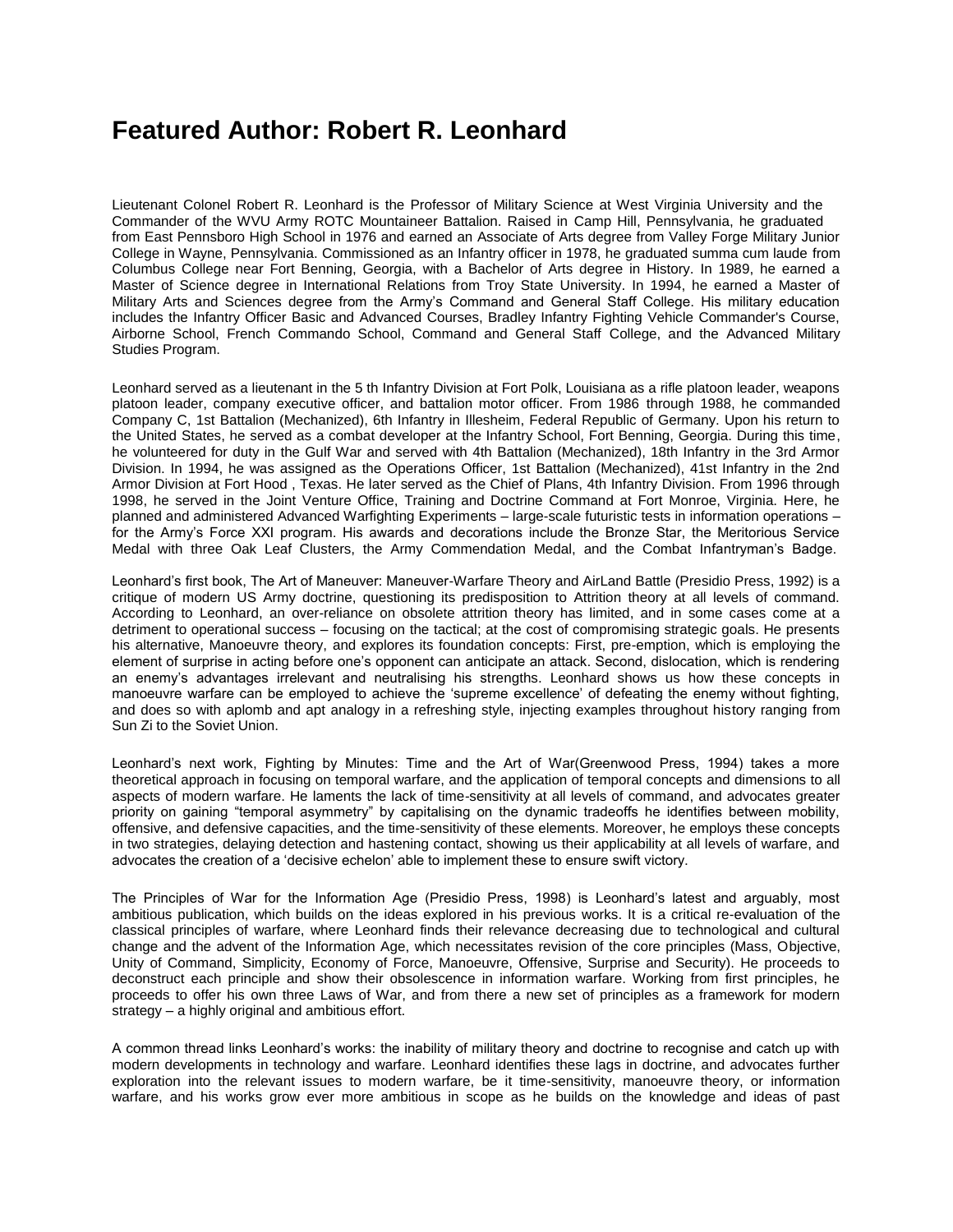publications. Future works from Leonhard will no doubt be a continuation of this trend, and we can expect even more critical assessments of the 21 st century military landscape.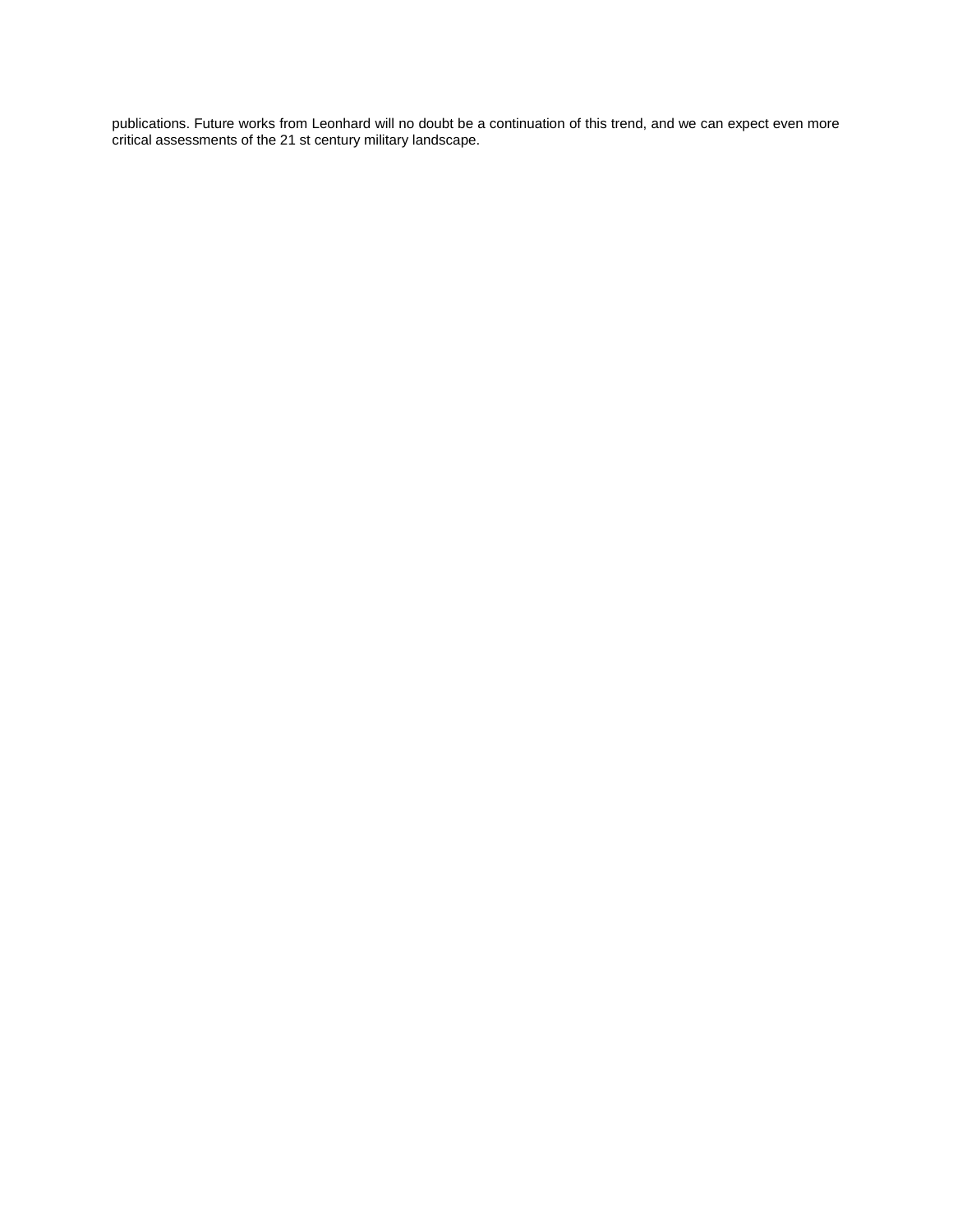## **Personality Profile: Marshal Peng Dehuai**

Peng Dehuai (1898 – 1974) was the Commander-in-Chief of the People's Volunteers Army in Korea during the Korean War from 1950 – 53. His forces repelled the UN coalition led by General Douglas MacArthur back to the 38 th Parallel. His successful defence of North Korea is one of the main reasons for survival of North Korea and thus the continued partition of the Korean peninsula with all its strategic and security implications for the rest of the region and world. Drawing on the lessons of that conflict, he also pioneered the modernisation of the equipment, doctrines and professionalism of the People's Liberation Army (PLA). However, appalled by the suffering caused by the failed Great Leap Forward campaign and other radical policies, he came into conflict with Chairman Mao and this led to his eventual downfall.

Peng was born in 1897, in Hunan province (also Mao's province of birth) to a peasant farmer family of eight. Amidst the chaotic collapse of the Qing Dynasty, his early life of poverty and rural misery sharpened his social awareness. He experienced having to beg for food and worked as a menial labourer, construction worker and coal miner before enlisting in the warlord "Hunan army" at the age of seventeen. In 1922, he passed the entrance examination to the Hunan Provincial Military Academy and graduated in 1923, immediately returning to his old unit where he was appointed captain and unit commander. When the Hunan army broke with the Northern warlords and joined Kuomintang (KMT) forces, Peng became a KMT major and battalion commander. In 1928, he defected to the CCP and the PLA, where he commanded the PLA's conventional and guerrilla forces in the Sino-Japanese and Civil War for twenty-one years.

Peng's record as a military commander during both wars was mixed. Of the twenty-nine major battles that he personally directed, fifteen werevictories. His most outstanding achievements were in battles for survival, such as the defence of Yenan in 1947, and the battle of Shachiatien the same year – often considered to be the turning point of the war – where his forces saved Mao and the CCP Central Committee from capture. Mao even penned a poem in remembrance of Peng's contribution at Shachiatien:

*In high mountains, dangerous roads, deep pits, Cavalry rides length-wise and cross-wise freely in your command, Who dares to put the spear crosswise and draw the horse to a stop? Only our Great General Peng!*

His offensives, however, often went awry, such as the Pyrrhic victory of the "Hundred Regiments Campaign" against the Japanese in Northern China. In particular, Peng fared poorly against enemy commanders who were aboveaverage strategists, such as KMT General Hu Zhongnan (from 1947 - 49), suggesting that while he was a good campaigner and tactician, he was, at best, an average strategist.

On 5 October 1950, he was appointed Commander-in-Chief of the People's Volunteer Army (PVA), which consisted of more than 400,000 battle-hardened PLA men. Peng's troops crossed the Yalu River into North Korea on 18 October, and engaged UN forces from one coast to the other across the length of the peninsula. In three campaigns, the PVA drove UN forces out of North Korea , crossing the 38 th parallel on 31 December, and recaptured Seoul . However, Peng's victory had come at a high price. Battles were characterised by the infamous "human sea" or "human wave" tactics, which Peng invented and applied until mid-1951. These were bayonet charges by between ten and twenty waves of infantry, often made drunk on Kaoliang brandy, in the face of concentrated enemy fire, with insufficient artillery and tank support and virtually no air cover. Peng's fourth and fifth campaigns broke down, unable to break through enemy lines, and had to evacuate Seoul. The war came to a virtual standstill almost exactly along the 38 th parallel. On 27 July 1953, Peng signed the armistice agreement at Panmunjom, and was awarded the title "Hero of the Korean Democratic People's Republic " by Kim Il Sung.

The Korean War strongly influenced Peng's military thinking. The high loss of life during the war convinced him that the PLA needed a complete modernisation of its equipment and training, as well as to move towards professionalism and modern combined operations. For example, the slow supply of Soviet weaponry and technology from Manchuria to the Korean front was due to the manual nature of Peng's logistics support force. It consisted of 700,000 coolies who shouldered 40kg loads in bamboo baskets, moving only at night to avoid US air power. They were eventually replaced by a modern supply-chain network of 7,000 trucks and 300 anti-aircraft guns. With the arrival of Soviet heavy weapons, Peng could employ position defence tactics, deploying a regimental artillery unit under each regular regiment.

In 1954, Peng was appointed Minister of National Defence, Vice-Chairman of the National Defence Council, Vice-Premier of the State Council, and First Vice-Chairman of the Central Military Commission – effectively becoming the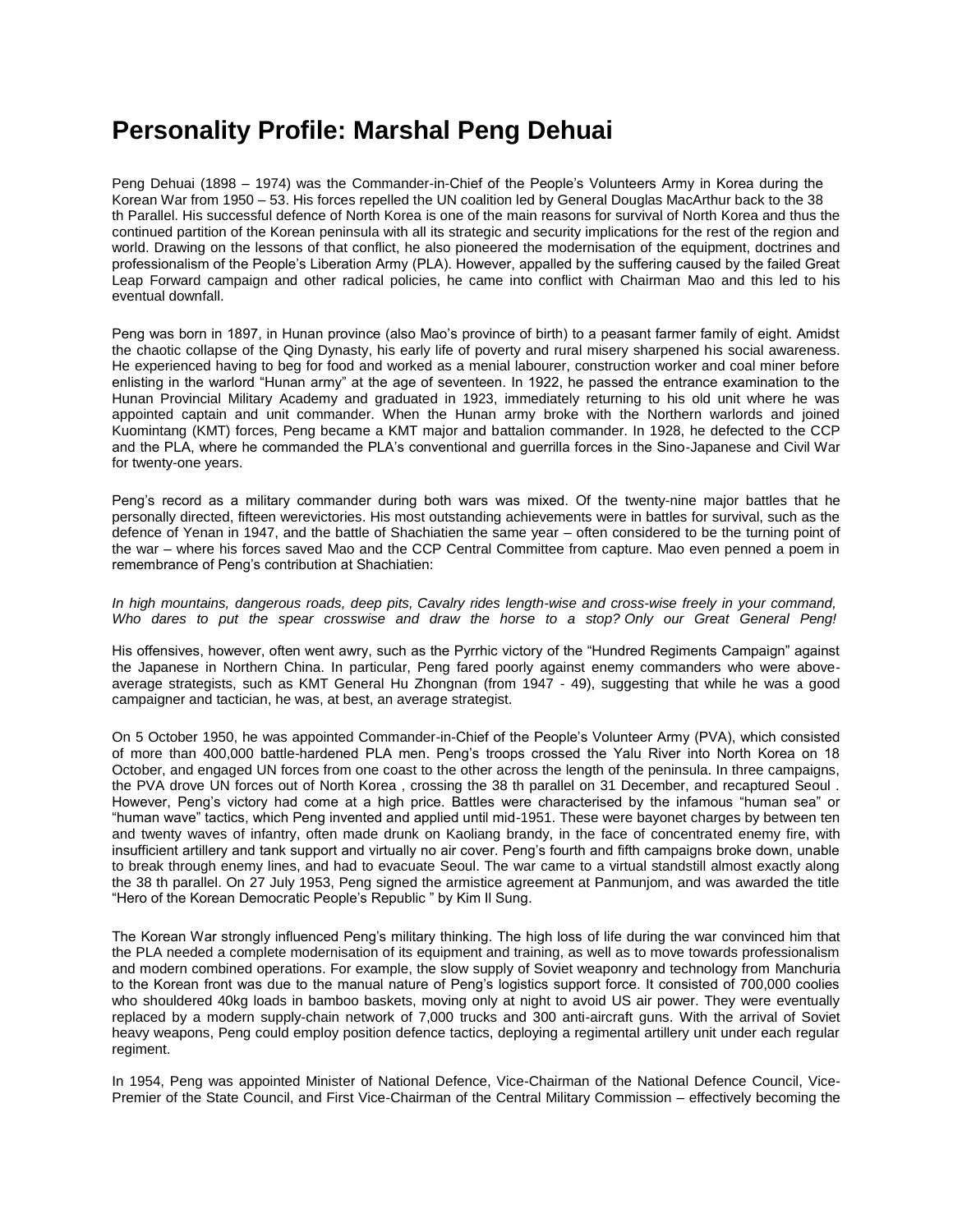Supreme Commander of the PLA. Only three days after his official appointment, Peng started the modernisation of the PLA with his Order No. 1:

The Whole army must sincerely study the advanced experience of the Soviet army, grasp the art of modern warfare, bring to the fore revolutionary heroism, strictly obey orders, and honour discipline. Struggle to grasp and guarantee the victorious conclusion of each and every military task!

Peng enacted military reforms known as the "four great systems": the compulsory military service system, the military rank system, the salary system, and the order of merit system. These reforms were approved and implemented in 1955. Many PLA leaders received the newly established orders of merit, Peng himself included. Simultaneously, rank insignia were introduced in the PLA, with new uniforms modelled on those of the Red Army made standard issue. Career soldiers now received regular salaries differentiated on an eighteen-grade scale. Commanders were also clearly above political commissars in rank.

Unfortunately, Peng's reforms toward a more professional armed forces were a direct contradiction of Mao's military thought since the early phases of the Civil War. Placing "revolutionisation" over "modernisation" , Mao stressed guerrilla warfare and militias as true to the revolutionary spirit of class struggle, as opposed to conventional and technical warfare with professional forces, and that political indoctrination in Marxist-Leninism should take priority over professional military training, and as such, political commissars should be as important or even more important as officers. Furthermore, Peng's differentiated rank and salary systems smacked too much of bourgeois capitalism and profit-motivation, and undermined the egalitarian ideals of Marxist-Leninism. Mao launched his "people's war" doctrine, mobilising hundreds of millions of civilians into militia units, which developed into a second armed forces controlled by the Party committees. This enabled Mao to deliver his ultimatum to split the CCP when confronted by Peng on the failure of the Great Leap Forward at the Lushan plenum in 1959. Peng was removed from his post and replaced by Marshal Lin Piao.

With the onset of the Cultural Revolution in 1966, Peng was arrested by the Red Guards, imprisoned, and tortured. His military career was painted as a series of failures, with his defeats emphasised as crimes of negligence or incompetence, and his victories either played down or attributed to personal direction by Mao. His praise of the Soviet army as a model for PLA modernisation was regarded as "clandestine connections with a foreign country" i.e. being too closely aligned with Khrushchev and "Soviet revisionism" during the Sino-Soviet split. As a consequence of repeated torture, he became seriously ill, and was transferred to a prison hospital in 1973. He received no substantial medical aid, presumably due to direct orders from Mao, and died 29 November 1974.

Peng was posthumously rehabilitated by the 3rd Plenum of the 11th CCP Central Committee in 1978. This reversal of CCP policy was as much a result of Mao's death in 1976 and the subsequent re-evaluation of Mao's cult of personality and a revision of his policies. Peng was an ideal symbol of opposition to Mao's radical policies, and of pragmatic reformism – helping erode the power base of the Gang of Four and Hua Guofeng, and support the "Four Modernisations" of Deng Xiaoping and the reformists.

In conclusion, Peng's contributions to history were not insignificant. Although he had his share of military blunders and defeats, such as at Kanchow, Kwangchang, Paochi and Kuangchung River Valley, it does not diminish the significance of his victories. Success at Shachiatien saved Mao and the CCP from capture, without which the PRC may have never been established. Similarly, his Korean campaign prevented the reunification of Korea and ensured the survival of the North Korean regime. His reforms, in contradiction to Mao's ideas, laid the foundation for the PLA's continued drive towards modernisation and professionalism.

His personal character won the loyalty of his officers and men as he was frugal, incorruptible, hardworking and courageous. However, he could also be extremely ruthless in service to his higher ideals and goals, sacrificing many lives in "human sea" attacks during the Korean War. He was forthright in his criticisms of the Great Leap Forward. This outspokenness was motivated by his desire to alleviate the suffering of the common people but also showed political naivety and in-sufficient skill in building the support he needed to translate these worthy sentiments into policy changes. As a result, he was unprepared for Mao ' s counter-attack and only fully rehabilitated four years after his death. Even so, his military achievements and his integrity and courage at Lushan ensured that his name continued to command respect and even affection in the PRC.

#### **BIBLIOGRAPHY**

Robert M. Citino, Blitzkrieg to Desert Storm: The Evolution of Operational Warfare (University of Kansas Press,